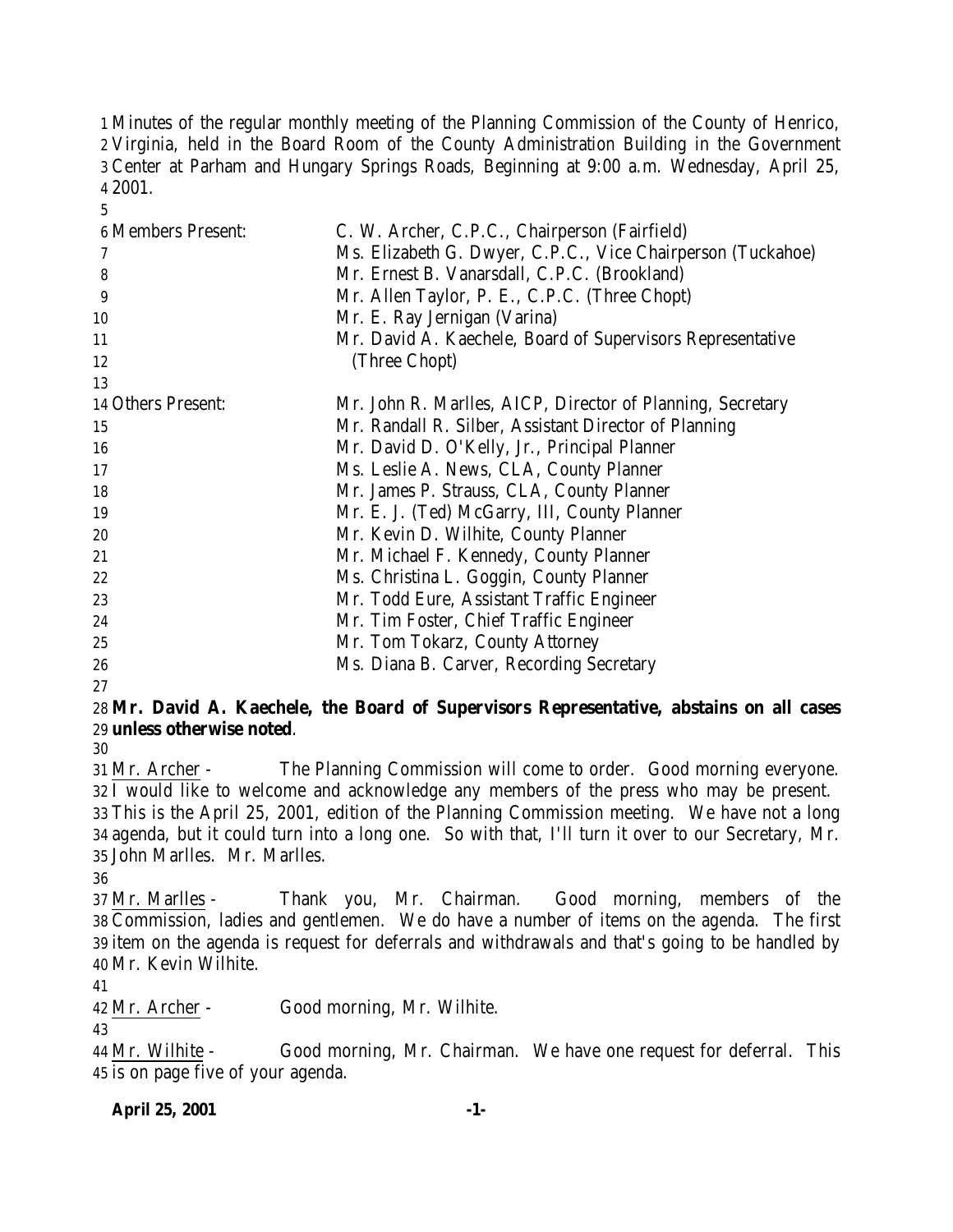#### **TRANSFER OF APPROVAL**

| POD-14-97                 | McCandlish Kaine for Sky, Inc.: Request for approval of a       |
|---------------------------|-----------------------------------------------------------------|
| Rite-Aid, Westwood Retail | transfer of approval, as required by Chapter 24, Section 24-106 |
| Center                    | of the Henrico County Code, from Richmond Horsepen, LLC         |
|                           | to David W. Clarke, Esquire for Sky, Inc. The 1.837 acre site   |
|                           | is located at 6221 W. Broad Street (U.S. Route 250) on parcels  |
|                           | $103-4-28-10$ and $103-A-1$ . The zoning is B-2C, Business      |
|                           | District (Conditional). (Three Chopt)                           |

Mr. Wilhite - The applicant requests deferral until May 23, 2001.

 Mr. Archer - Is there anyone here in opposition to deferral of this transfer? No opposition. Mr. Taylor.

 Mr. Taylor - Mr. Chairman, I move deferral of the transfer of approval request for POD-14-97, Rite-Aid at Westwood Retail Center to May 23, 2001, at the request of the applicant.

Mr. Vanarsdall - Second.

 Mr. Archer - The motion was made by Mr. Taylor and seconded by Mr. Vanarsdall. All in favor say aye…all opposed say nay. The motion carries.

 At the request of the applicant, the Planning Commission deferred the transfer of approval request for POD-14-97, Rite-Aid, Westwood Retail Center, to the May 23, 2001, meeting.

 Mr. Marlles - Mr. Chairman, our next item on the agenda is our Expedited Agenda item and again that will be presented by Mr. Wilhite.

 Mr. Wilhite - Thank you. On page eight, we have a landscape plan and on page one of your addendum there is a revised recommendation and there is a revised plan attached. 

### **LANDSCAPE PLAN**

| $LP/POD-24-00$        | Jordan Consulting Engineers for Wawa, Inc.: Request for        |
|-----------------------|----------------------------------------------------------------|
| Wawa, Inc. - Mountain | approval of a landscape plan as required by Chapter 24,        |
| Road and Brook Road   | Sections 24-106 and 24-106.2 of the Henrico County Code.       |
| (U. S. Route1)        | The 3.1 acre site is located at the intersection of Brook Road |
|                       | (U. S. Route 1) and Mountain Road on parcel 53-A-40. The       |
|                       | zoning is $B-3$ , Business District. ( <b>Fairfield</b> )      |

 Mr. Archer - Is there anyone here in opposition to LP/POD-24-00, Wawa, Inc.? No opposition. And with that, I will move approval of landscape plan LP/POD-24-00, Wawa, Inc.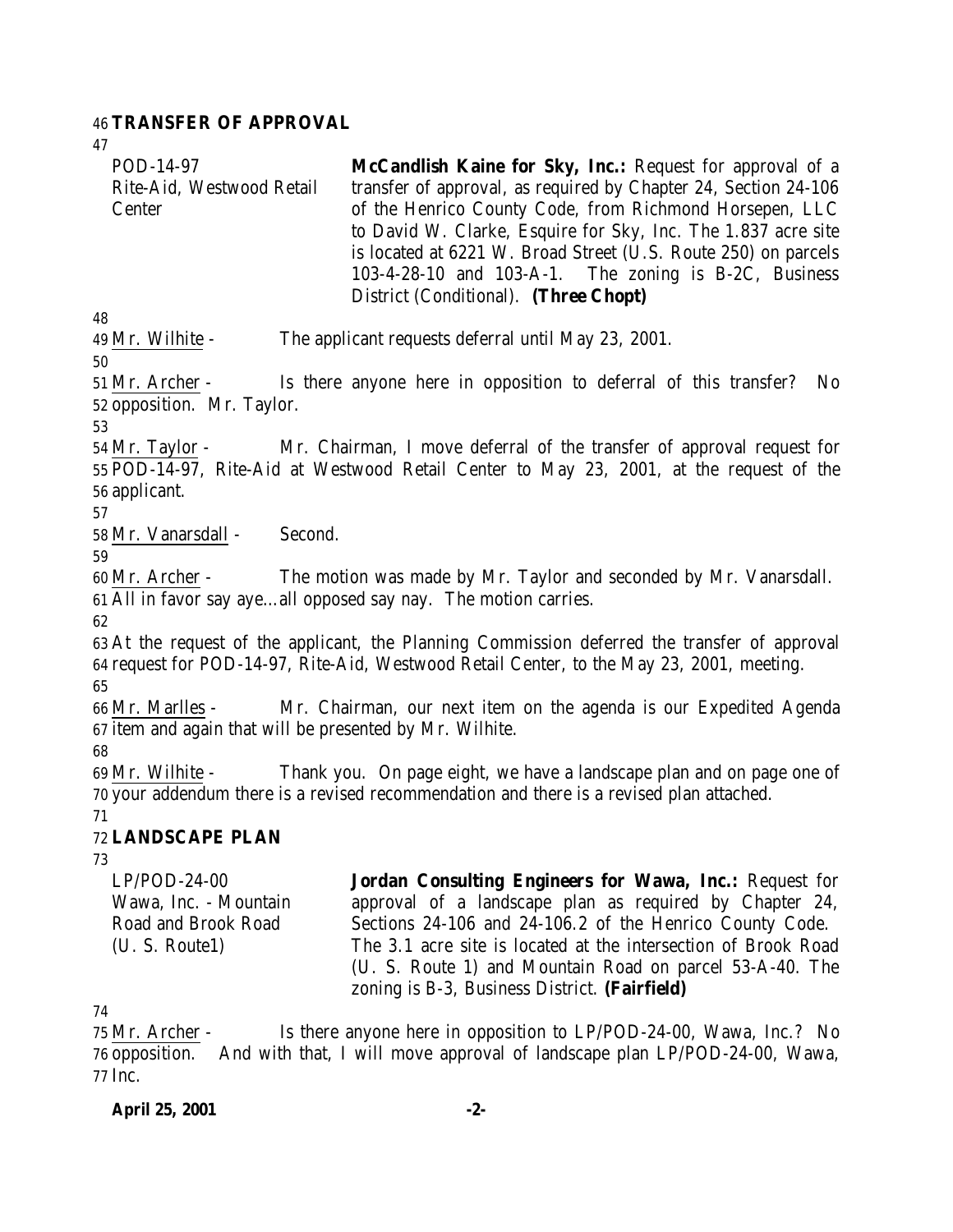Mr. Vanarsdall - Second.

 Mr. Archer - The motion was made by Mr. Archer and seconded by Mr. Vanarsdall. All in favor say aye…all opposed say nay. The motion carries.

 The Planning Commission approved the landscape plan for LP/POD-24-00, Wawa, Inc. - Mountain Road and Brook Road (U.S. Route 1), subject to the standard conditions for landscape plans and the annotations on the plan.

# **PLAN OF DEVELOPMENT**

| POD-26-01                  | Engineering Design Associates for Wolfgang & Helga             |
|----------------------------|----------------------------------------------------------------|
| KSB, Inc. - Saraellen Road | Kühborth and KSB, Inc.: Request for approval of a revised      |
| (POD-38-87 Revised)        | plan of development, as required by Chapter 24, Section 24-    |
|                            | 106 of the Henrico County Code to construct a one-story,       |
|                            | 21,850 square foot manufacturing addition to an existing plant |
|                            | and a one-story 13,279 square foot office building The 5.874   |
|                            | acre site is located at 4415 Saraellen Road on parcel 172-3-F- |
|                            | 3A. The zoning is M-1, Light Industrial District and ASO       |
|                            | (Airport Safety Overlay) District. County water and sewer.     |
|                            | (Varina)                                                       |

 Mr. Archer - Is there anyone here in opposition to POD-26-01, KSB, Inc.? No opposition. Mr. Jernigan.

 Mr. Jernigan - Mr. Chairman, I move for approval of POD-26-01, KSB, Inc., subject to the annotations on the plan, the standard conditions for developments of this type, and the following additional conditions Nos. 23 through 27.

Mr. Vanarsdall - Second.

 Mr. Archer - The motion was made by Mr. Jernigan and seconded by Mr. Vanarsdall. All in favor say aye…all opposed say nay. The motion carries.

 The Planning Commission approved POD-26-01, KSB, Inc. - Saraellen Road (POD-38-87 Revised), subject to the standard conditions for developments of this type, the annotations on the plans and the following additional conditions:

 23. The developer shall provide fire hydrants as required by the Department of Public Utilities and Division of Fire.

 24. Any necessary off-site drainage and/or water and sewer easements must be obtained in a form acceptable to the County Attorney prior to final approval of the construction plans.

 25. Deviations from County standards for pavement, curb or curb and gutter design shall be approved by the County Engineer prior to final approval of the construction plans by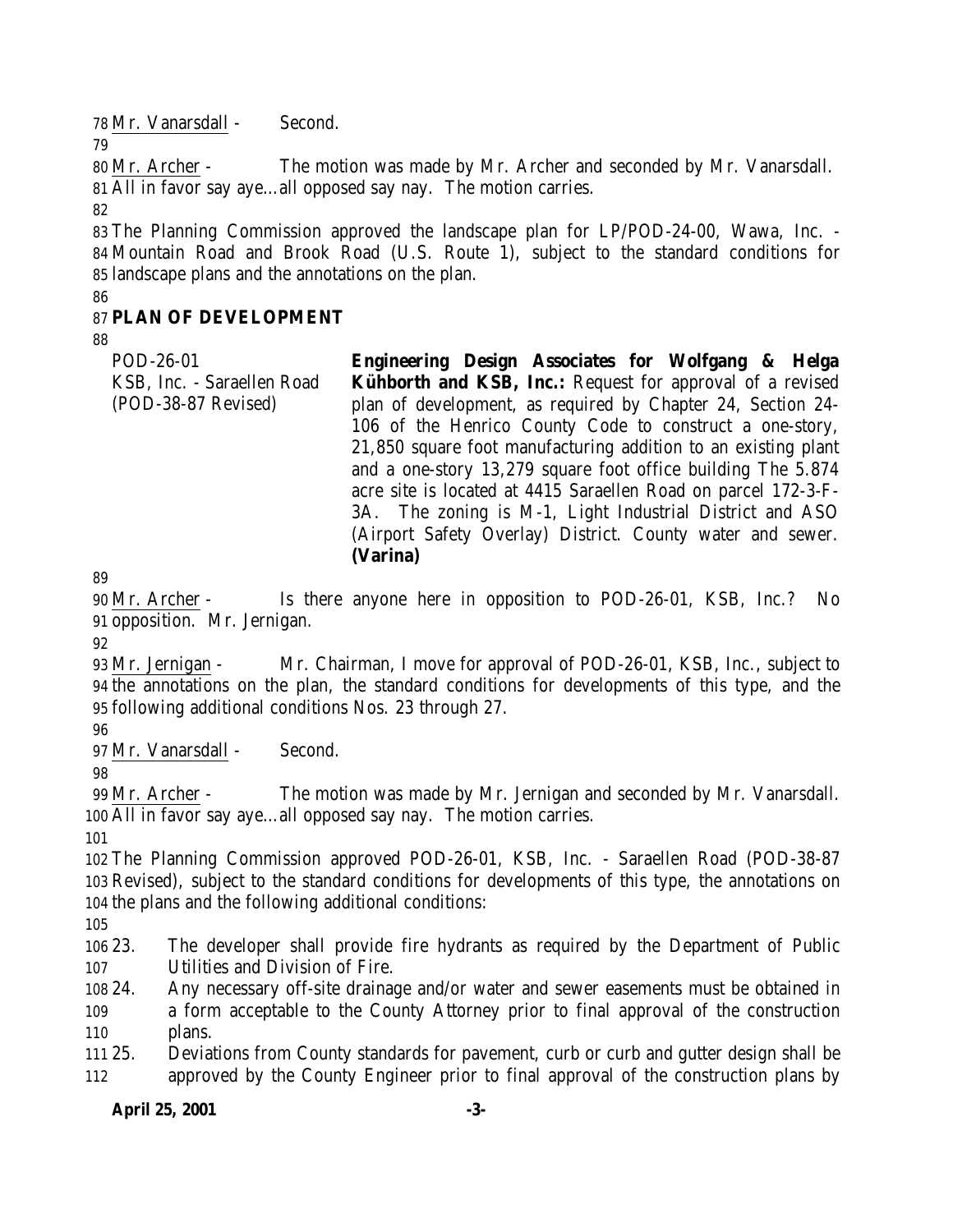the Department of Public Works.

 26. Insurance Services Office (ISO) calculations must be included with the plans and approved by the Department of Public Utilities prior to the issuance of a building permit.

- 27. Approval of the construction plans by the Department of Public Works does not establish the curb and gutter elevations along the Henrico County maintained right-of-way. The elevations will be set by Henrico County.
- 

### **PLAN OF DEVELOPMENT**

POD-27-01 Dr. Jessup Dental Office Addition - Wilkinson Road (POD-87-91 Revised) **Engineering Design Associates for Ronald J. Jessup:** Request for approval of a revised plan of development, as required by Chapter 24, Section 24-106 of the Henrico County Code to construct a one-story, 1,418 square foot addition to an existing, 1,573 square foot office. The 0.554 acre site is located at 1130 Wilkinson Road, the northwest corner of Wilkinson Road and Dirk Drive on parcel 63-7-A-1A. The zoning is O-2, Office District. County water and sewer. **(Fairfield)**

 Mr. Wilhite - There is a revised plan associated with this piece as stated on the addendum. Staff recommends approval.

 Mr. Archer - Is there anyone here in opposition to this plan of development, POD-27- 01, Dr. Jessup Dental Office Addition? No opposition.

Ms. Dwyer - Were there any major changes on the revised plan?

 Mr. Archer - Not major, Ms. Dwyer. Okay. I move approval of POD-27-01, Dr. Jessup Dental Office on Wilkinson Road, subject to the annotations on the plan, the standard conditions for developments of this type, additional conditions Nos. 23 through 30, and the revised plan received in our packet this morning. And, that's it.

Ms. Dwyer - Dated today. Second.

 Mr. Archer - The motion was made by Mr. Archer and seconded by Ms. Dwyer. All in favor say aye…all opposed say nay. The motion carries.

 The Planning Commission approved POD-27-01, Dr. Jessup Dental Office Addition - Wilkinson Road (POD-87-91 Revised), subject to the standard conditions for developments of this type, the annotations on the plans and the following additional conditions:

 23. The easements for drainage and utilities as shown on approved plans shall be granted to 147 the County in a form acceptable to the County Attorney prior to any occupancy permits being issued. The easement plats and any other required information shall be submitted to the County Real Property Agent at least sixty (60) days prior to requesting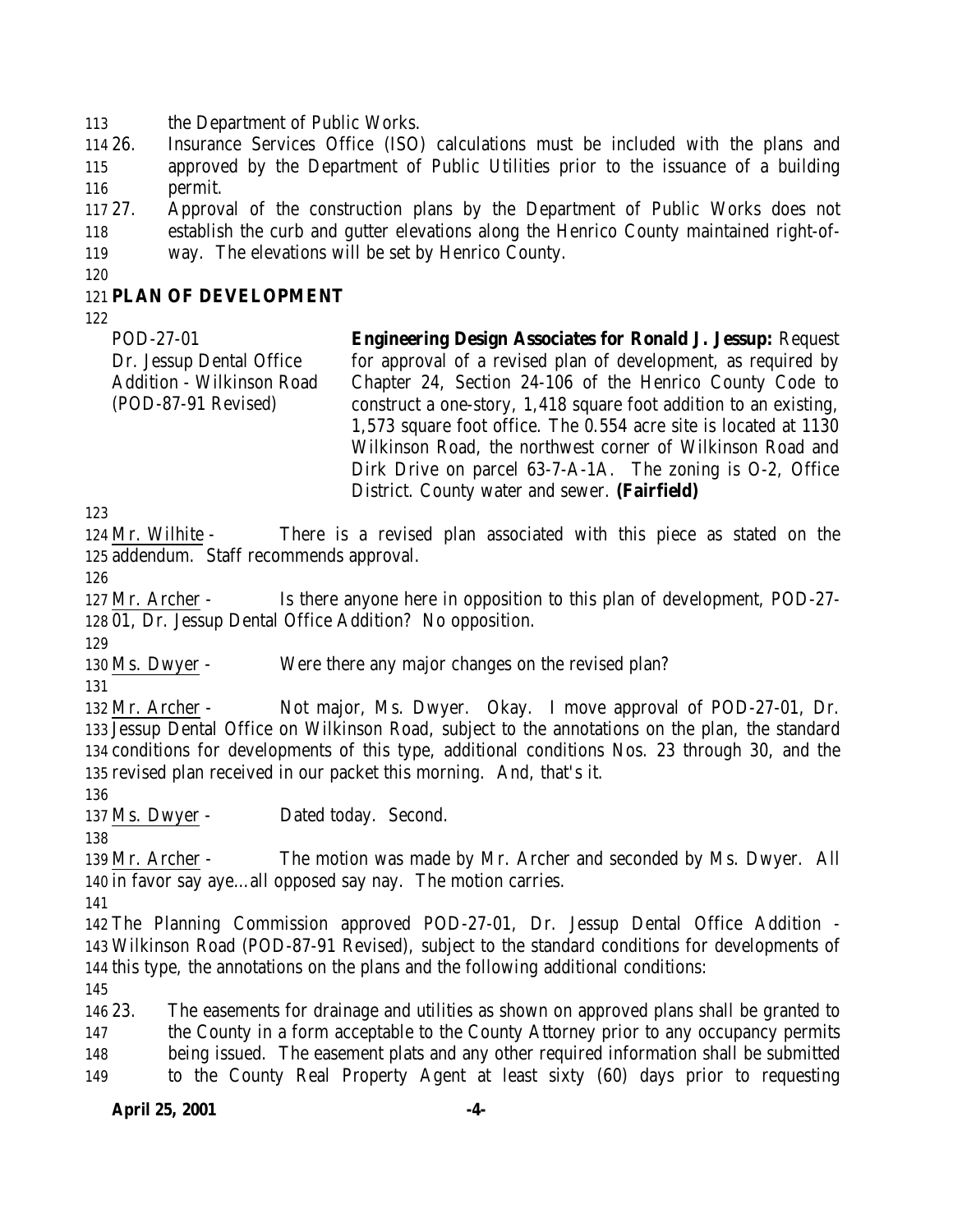occupancy permits.

 24. The developer shall provide fire hydrants as required by the Department of Public Utilities and Division of Fire.

 25. Any necessary off-site drainage and/or water and sewer easements must be obtained in a form acceptable to the County Attorney prior to final approval of the construction plans.

 26. Deviations from County standards for pavement, curb or curb and gutter design shall be approved by the County Engineer prior to final approval of the construction plans by the Department of Public Works.

 27. Storm water retention, based on the 50-10 concept, shall be incorporated into the drainage plans.

 28. Insurance Services Office (ISO) calculations must be included with the plans and approved by the Department of Public Utilities prior to the issuance of a building permit.

 29. Approval of the construction plans by the Department of Public Works does not establish the curb and gutter elevations along the Henrico County maintained right-of-way. The elevations will be set by Henrico County.

 30. Evidence of a joint ingress/egress and maintenance agreement must be submitted to the Planning Office and approved prior to issuance of a certificate of occupancy for this development.

# **LANDSCAPE AND LIGHTING PLAN**

LP/POD-56-00 Staples Mill Road Baptist Church Addition **Hulcher & Associates for Staples Mill Road Baptist Church:** Request for approval of a landscape and lighting plan as required by Chapter 24, Sections 24-106 and 24-106.2 of the Henrico County Code. The 5.63 acre site is located at 10101 Staples Mill Road (U.S. Route 33) on the southeast corner of Warren Road and Staples Mill Road on parcel 40-A-22. The

zoning is R-2, One-Family Residence District. **(Brookland)**

 Mr. Wilhite - There is a revised recommendation, revised plan and caption on the addendum for this case.

 Mr. Archer - Is there anyone here in opposition to landscape and lighting plan, LP/POD-56-00, Staples Mill Baptist Church?

 Ms. Dwyer - Even though this is on the expedited agenda, it would help, since we have all of these, about six pieces of paper to put together, if we you could just have a statement about what the revised plan includes.

Mr. Wilhite - I'll have to refer that to the planner who is reviewing this case.

 Ms. News - The revisions basically included showing all of the existing plant material that wasn't shown previously on the plan. They also added some Willow Oak trees in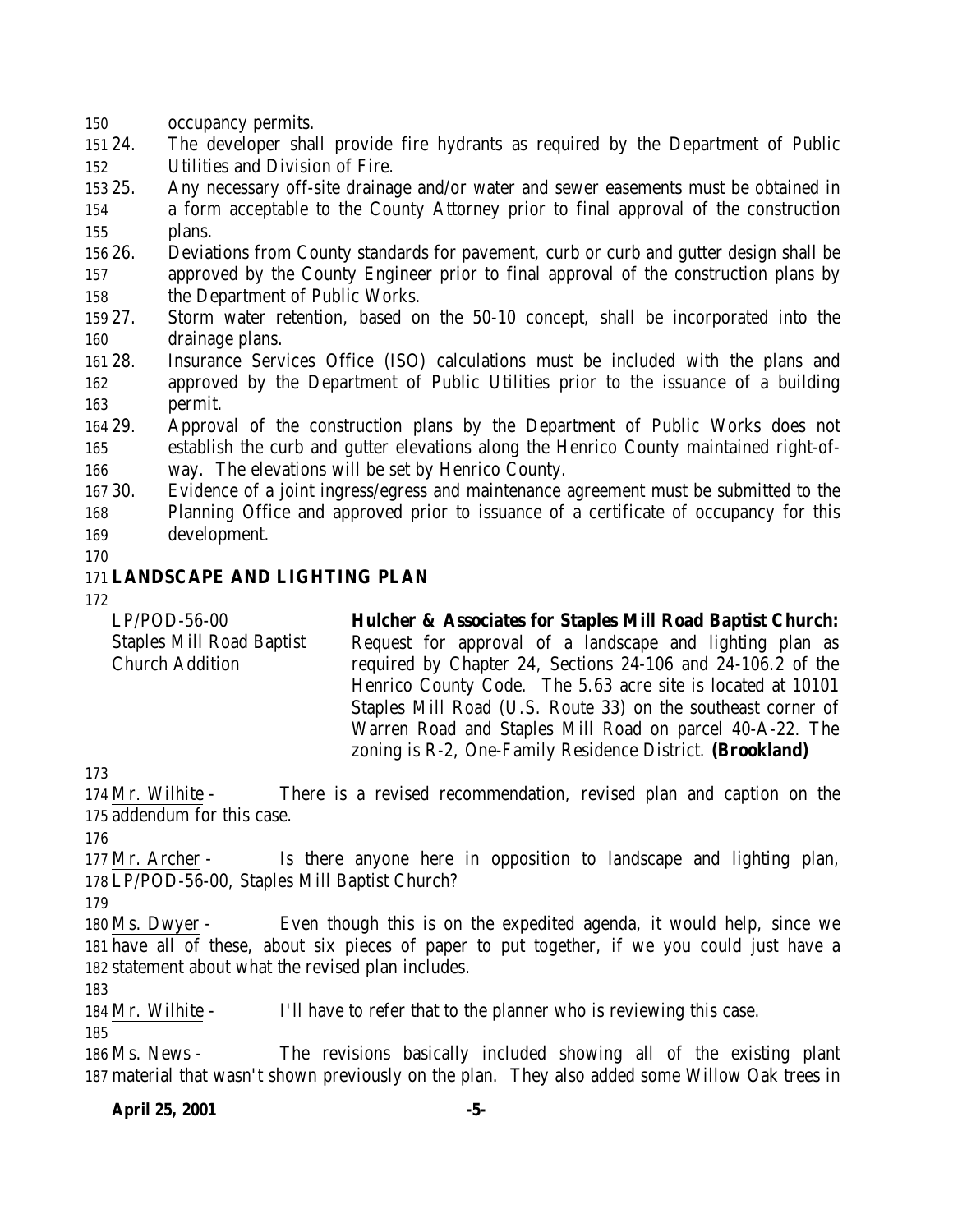the parking lot and extended the shrubs that made the shrub plantings around the addition more extensive.

Ms. Dwyer - Thank you.

 Mr. Vanarsdall - With that, I move LP/POD-56-00, Staples Mill Road Baptist Church, be approved. This will be the revised plan dated today. The standard conditions for landscape and lighting plans and the annotations on the plan.

197 Ms. Dwyer - Second.

 Mr. Archer - The motion was made by Mr. Vanarsdall and seconded by Ms. Dwyer. All in favor of the motion say aye…all opposed say nay. The ayes have it, the motion carries. 

 The Planning Commission approved the landscape and lighting plan for LP/POD-56-00, Staples Mill Baptist Church Addition, subject to the standard conditions for landscape and lighting plans and the annotations on the revised plan dated April 25, 2001.

### **PLAN OF DEVELOPMENT**

| POD-28-01                 | Grattan Associates, P.C. for Brandywine Dabney, L.L.C.            |
|---------------------------|-------------------------------------------------------------------|
| Dabney Office Warehouse - | <b>and Manakin Farms, Inc.:</b> Request for approval of a plan of |
| Dabney Road               | development, as required by Chapter 24, Section 24-106 of the     |
|                           | Henrico County Code to construct a one-story, 18,000 square       |
|                           | foot office warehouse. The 1.49-acre site is located on the       |
|                           | northeast corner of Dabney Road and Tomlyn Street on part of      |
|                           | parcel 104-A-32G. The zoning is M-2, General Industrial           |
|                           | District. County water and sewer. (Brookland)                     |

 Mr. Wilhite - This is the last item on the expedited agenda. On page four of your addendum there is a revised recommendation and there is also a revised plan. Staff recommends approval.

 Mr. Archer - Is there anyone in the audience in opposition to POD-28-01, Dabney Office Warehouse? No opposition. Mr. Vanarsdall.

 Mr. Vanarsdall - All right. I move POD-28-01, Dabney Office Warehouse, on Dabney Road, be approved. I want to add No. 9 and No. 11 amended and then I want to make sure that the dumpster enclosure is the same as the material in the building and have an opaque door. The other thing is the County is working on a watershed and if that is finished about the same time that this project is finished, and the applicant has asked me about having to bring this back to the Commission. I want to state that it does not have to come back to the Commission because we don't approve BMP's anyway. What they are going to have is a BMP, but if the watershed comes first then they won't have to have the BMP. I talked to Harvey Hinson, Dave O'Kelly and Randy Silber and they all assured me to assure the applicant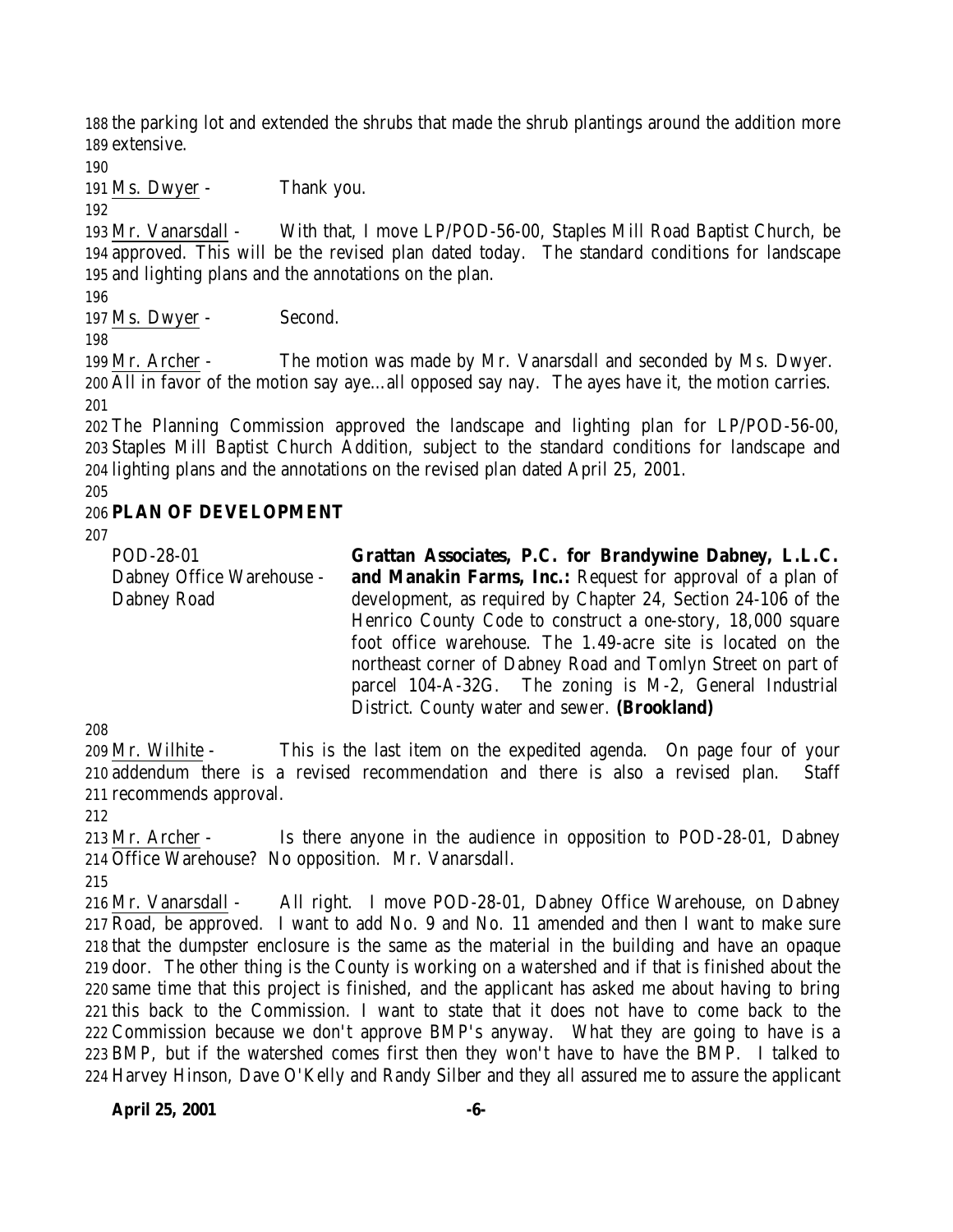that it would not come back to this Commission for any further approval. And the rest of the conditions on the case is Nos. 23 through 30. And that's it.

228 Ms. Dwyer - But, it will come back for landscaping and lighting approval.

 Mr. Vanarsdall - Oh, yes. It will go back to Public Works for the rest of it but it will come back for landscape and lighting.

Ms. Dwyer - Second.

 Mr. Archer - The motion was made by Mr. Vanarsdall and seconded by Ms. Dwyer. All in favor say aye…all opposed say nay. The motion carries.

 The Planning Commission approved POD-28-01, Dabney Office Warehouse - Dabney Road, subject to the standard conditions attached to these minutes for developments of this type, the annotations on the plans and the following additional conditions:

 9. **AMENDED** - A detailed landscaping plan shall be submitted to the Planning Office for review and Planning Commission approval prior to the issuance of any occupancy permits.

 11. **AMENDED** - Prior to the approval of an electrical permit application and installation of the site lighting equipment, a plan including depictions of light spread and intensity diagrams, and fixture specifications and mounting height details shall be submitted for Planning Office review and Planning Commission approval.

 23. The easements for drainage and utilities as shown on approved plans shall be granted to the County in a form acceptable to the County Attorney prior to any occupancy permits being issued. The easement plats and any other required information shall be submitted to the County Real Property Agent at least sixty (60) days prior to requesting occupancy permits.

 24. The developer shall provide fire hydrants as required by the Department of Public Utilities and Division of Fire.

 25. The certification of building permits, occupancy permits and change of occupancy permits for individual units shall be based on the number of parking spaces required for the proposed uses and the amount of parking available according to approved plans.

 26. Deviations from County standards for pavement, curb or curb and gutter design shall be approved by the County Engineer prior to final approval of the construction plans by the Department of Public Works.

 27. The loading areas shall be subject to the requirements of Chapter 24, Section 24-97(b) of the Henrico County Code.

 28. Storm water retention, based on the 50-10 concept, shall be incorporated into the drainage plans.

 29. Insurance Services Office (ISO) calculations must be included with the plans and approved by the Department of Public Utilities prior to the issuance of a building permit.

 30. Approval of the construction plans by the Department of Public Works does not establish the curb and gutter elevations along the Henrico County maintained right-of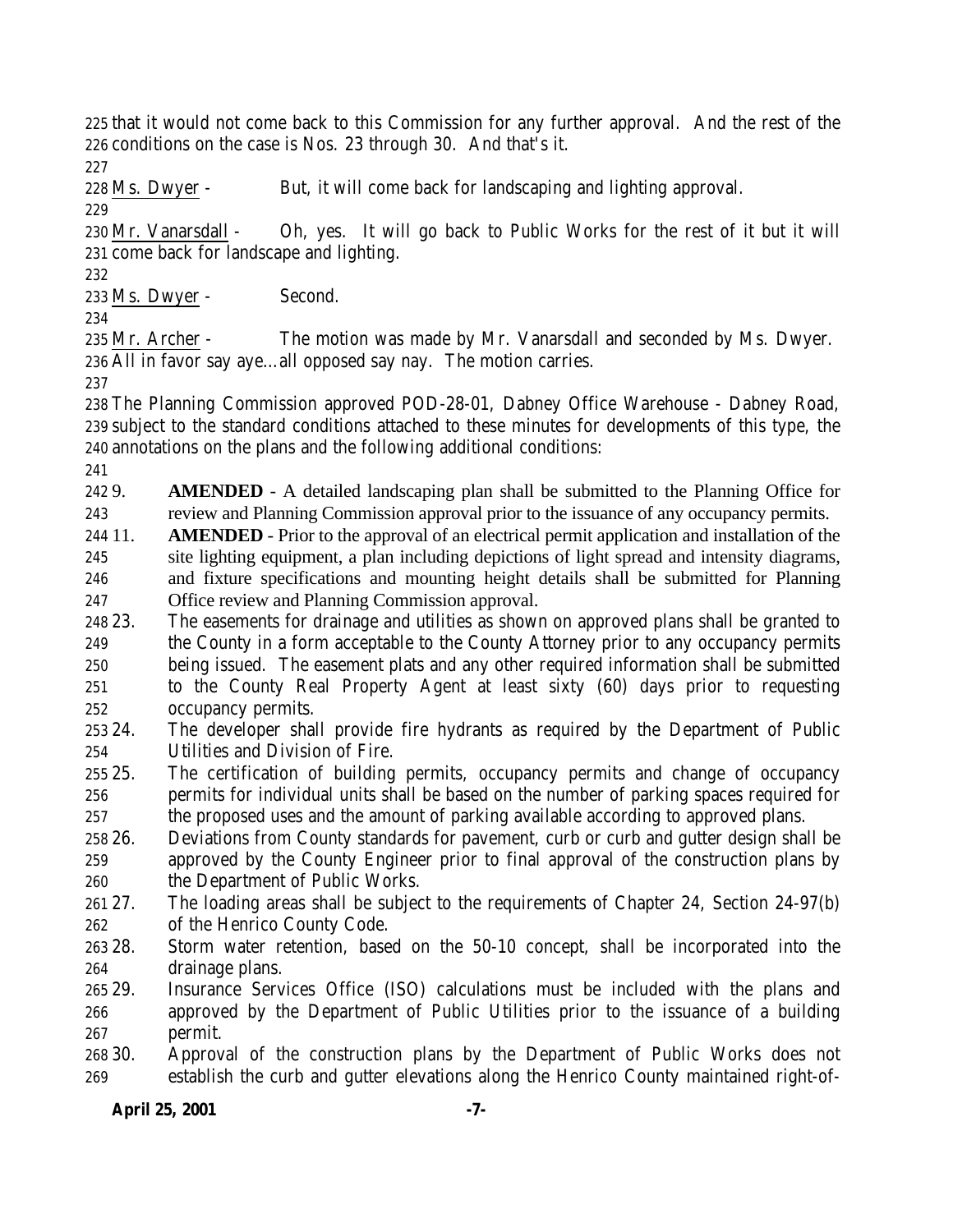way. The elevations will be set by Henrico County.

 Mr. Vanarsdall - I'm sorry, I didn't pick up the conditions on the addendum. Also added conditions Nos. 31, 32 and 33.

Mr. Archer - I'm sorry, I didn't either, Mr. Vanarsdall.

Ms. Dwyer - I'll second the revised motion, Mr. Chairman.

 Mr. Archer - Okay. The revised motion was made by Mr. Vanarsdall and seconded by Ms. Dwyer. All in favor say aye…all opposed say nay. The motion carries.

 Mr. Vanarsdall - Wait a minute. Before you go on, let me figure out what I'm doing here, Mr. Chairman. I'm sorry those conditions I just stated on the addendum were for another case.

Ms. Dwyer - Well, we will just nix that revised motion.

Mr. Archer - Okay. We will just ignore the revised motion.

 Mr. Vanarsdall - Thank you. Sorry about that. I'm going to have to get here at six o'clock to do the paper work.

 Ms. Dwyer - I would just like to make a statement about this, Mr. Secretary. It would be, particularly on the expedited agenda, when we have additional documents on the addendum, that we haven't seen until we arrive in the morning, it would be real helpful, to me as a staff person, if a staff person would just stand up, as Ms. News did earlier, and just summarize what the changes are. So, that we can get that firmly in our minds before we make the motion.

| 299                  |                                                                                                   |
|----------------------|---------------------------------------------------------------------------------------------------|
| 300 Mr. Marlles -    | Ms. Dwyer, I don't think that would be a problem doing that at all.                               |
| 301                  |                                                                                                   |
| 302 Ms. Dwyer -      | Do the rest of the Commission agree with that? I think that would be                              |
| 303 helpful.         |                                                                                                   |
| 304                  |                                                                                                   |
| 305 Mr. Archer -     | I agree.                                                                                          |
| 306                  |                                                                                                   |
| 307 Mr. Vanarsdall - | Yes, that would be all right.                                                                     |
| 308                  |                                                                                                   |
| 309 Ms. Dwyer -      | Thank you.                                                                                        |
| 310                  |                                                                                                   |
| 311 Mr. Wilhite -    | Mr. Chairman, that's all of the items that we have on the expedited                               |
| 312 agenda.          |                                                                                                   |
| 313 Mr. Marlles -    | Mr. Chairman, the next item on the agenda are the extensions of                                   |
|                      | 314 conditional approvals for subdivisions. This information is being presented for informational |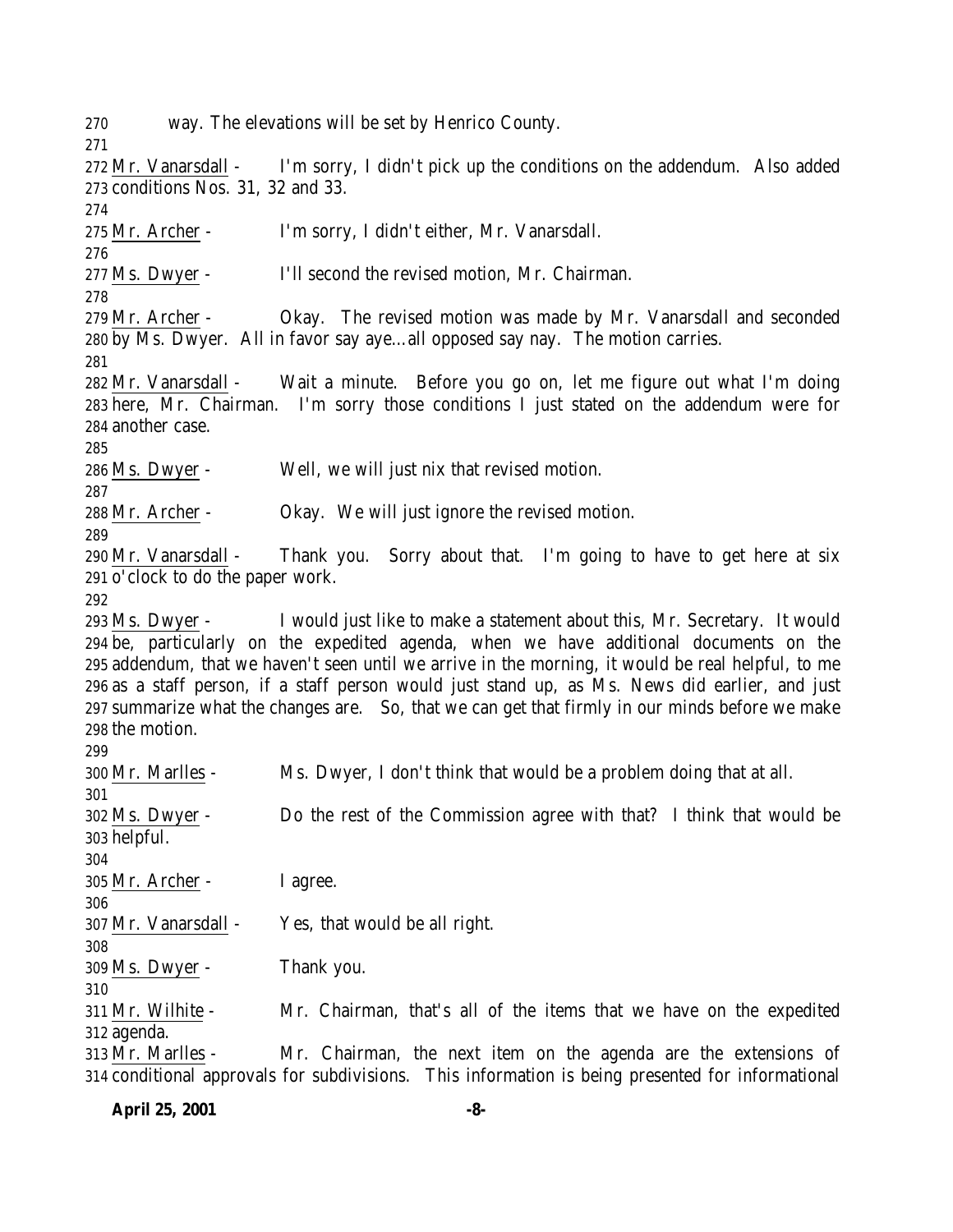315 purposes only. I would ask Mr. Wilhite to just briefly summarize those requests. 316

#### 317 **SUBDIVISION EXTENSIONS OF CONDITIONAL APPROVAL** 318 **(FOR INFORMATIONAL PURPOSE ONLY)**

319

| <b>Subdivision</b>                                                                                       | <b>Magisterial</b><br><b>District</b>                                   | Original No.<br>of Lots | <b>Remaining</b><br>Lots | <b>Previous</b><br><b>Extensions</b> | Year(s)<br><b>Extended</b>     |
|----------------------------------------------------------------------------------------------------------|-------------------------------------------------------------------------|-------------------------|--------------------------|--------------------------------------|--------------------------------|
| <b>Hunters Run</b>                                                                                       | <b>Varina</b>                                                           | 52                      | 30                       | 1                                    | 1 Year                         |
| (April 1999 Plan)<br><b>Hunton Park</b><br>(A Ded. of Hunton<br>Parkway)                                 | <b>Brookland</b>                                                        | $\bf{0}$                | $\bf{0}$                 | 3                                    | 04/24/02<br>1 Year<br>04/24/02 |
| (March 1997 Plan)<br><b>Sadler Glen</b><br>(April 2000 Plan)                                             | <b>Three Chopt</b>                                                      | 59                      | 29                       | $\bf{0}$                             | 1 Year<br>04/24/02             |
| <b>Turkey Island Bluffs</b><br>(April 2000 Plan)                                                         | <b>Varina</b>                                                           | 32                      | 11                       | $\bf{0}$                             | 1 Year<br>04/24/02             |
| <b>White Oak Forest</b><br>(April 1999 Plan)                                                             | Varina                                                                  | 61                      | 9                        | 1                                    | 1 Year<br>04/24/02             |
| 320<br>321                                                                                               |                                                                         |                         |                          |                                      |                                |
| 322 Mr. Wilhite -<br>323 year. I'll be happy to answer any questions you may have on these subdivisions. | We have five subdivisions eligible for administrative extension for one |                         |                          |                                      |                                |

323 year. I'll be happy to answer any questions you may have on these subdivisions. 324

325 Mr. Archer - Are there any questions for Mr. Wilhite? I don't believe there are any, 326 Mr. Wilhite.

327

328 Mr. Marlles - Okay. Mr. Chairman, do you want me to call the first case?

329

330 Mr. Archer - I suppose that we are getting to that point. Go right ahead.

331

332 **TRANSFER OF APPROVAL**

333

POD-95-74 Elegant Hair & Nail Salon (Formerly Pizza Hut) 5210 Chamberlayne Road Paresh D. Patel: Request for approval of a transfer of approval, as required by Chapter 24, Section 24-106 of the Henrico County Code, from Pizza Hut of America, Inc. to Paresh Patel. The 0.45 acre site is located on the west line of Chamberlayne Road (U.S. Route 301), approximately 200 feet north of Azalea Avenue on parcel 95-A-23. The zoning is B-3, Business District. County water and sewer **(Fairfield)**

334

335 Mr. Archer - Good morning, Mr. McGarry.

336

**April 25, 2001 -9-** 337 Mr. McGarry - Good morning, Mr. Chairman, members of the Commission. The one 338 minor discrepancy, or repair needed, on this project is one of our favorites, dumpster door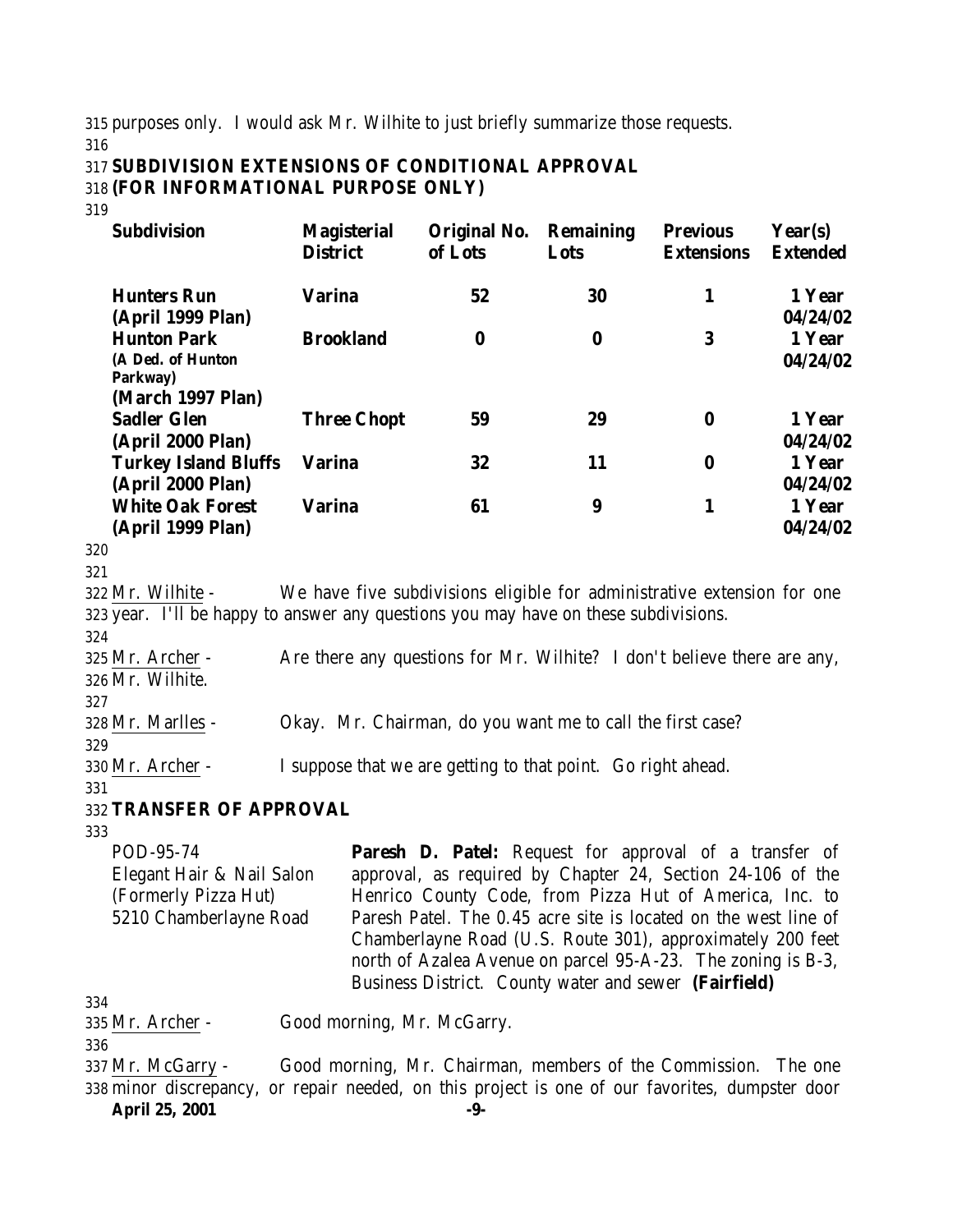screening. The gate has been repaired so staff is now in the position to recommend approval of the transfer.

Mr. Archer - What was the condition of the door, Mr. McGarry?

 Mr. McGarry - One of the gates on the dumpster enclosure needed repair. And it has been repaired and functioning properly.

 Mr. Archer - Is there anyone here in opposition? There is no opposition. With that, I will move approval of this transfer of approval POD-95-74, Elegant Hair & Nail Salon.

Mr. Vanarsdall - Second.

 Mr. Archer - The motion was made by Mr. Archer and seconded by Mr. Vanarsdall. All in favor say aye…all opposed say nay. The motion carries.

 The Planning Commission approved the transfer of approval request for POD-95-74, Elegant Hair, Nail Salon (Formerly Pizza Hut), subject to the standard conditions and additional conditions accepted by the previous owner.

## **TRANSFER OF APPROVAL**

POD-54-87 Interport II (Central Virginia Food Bank) - 4444 Sarellen Road **W. E. Singleton for Crenshaw Singleton Properties:** Request for approval of a transfer of approval, as required by Chapter 24, Section 24-106 of the Henrico County Code, from Central Virginia Food Bank, Inc. to Crenshaw Singleton Properties. The 2.18-acre site is located on the north side of Sarellen Road east of Glen Alden Drive on parcel 172-3-F-3B. The zoning is M-1, Light Industrial District and ASO (Airport Safety Overlay) District. **(Varina)**

 Mr. Archer - Is there anyone here in opposition to this transfer? No opposition. Mr. Kennedy.

 Mr. Kennedy - Good morning, ladies and gentlemen of the Commission. The new owner has agreed to be responsible for continued compliance with the conditions of the original approval. There were two minor discrepancies one being a pave and patching in front of the dumpster and the other one being an additional dumpster that wasn't screened. Actually, the additional dumpster was being used to vacate the premises for the new tenant. So, the owner agreed to address those concerns, minor discrepancies, and the staff is prepared to recommend approval at this time.

 Mr. Archer - All right. Are there any questions for Mr. Kennedy? No questions. Mr. Jernigan. 

**April 25, 2001 -10-**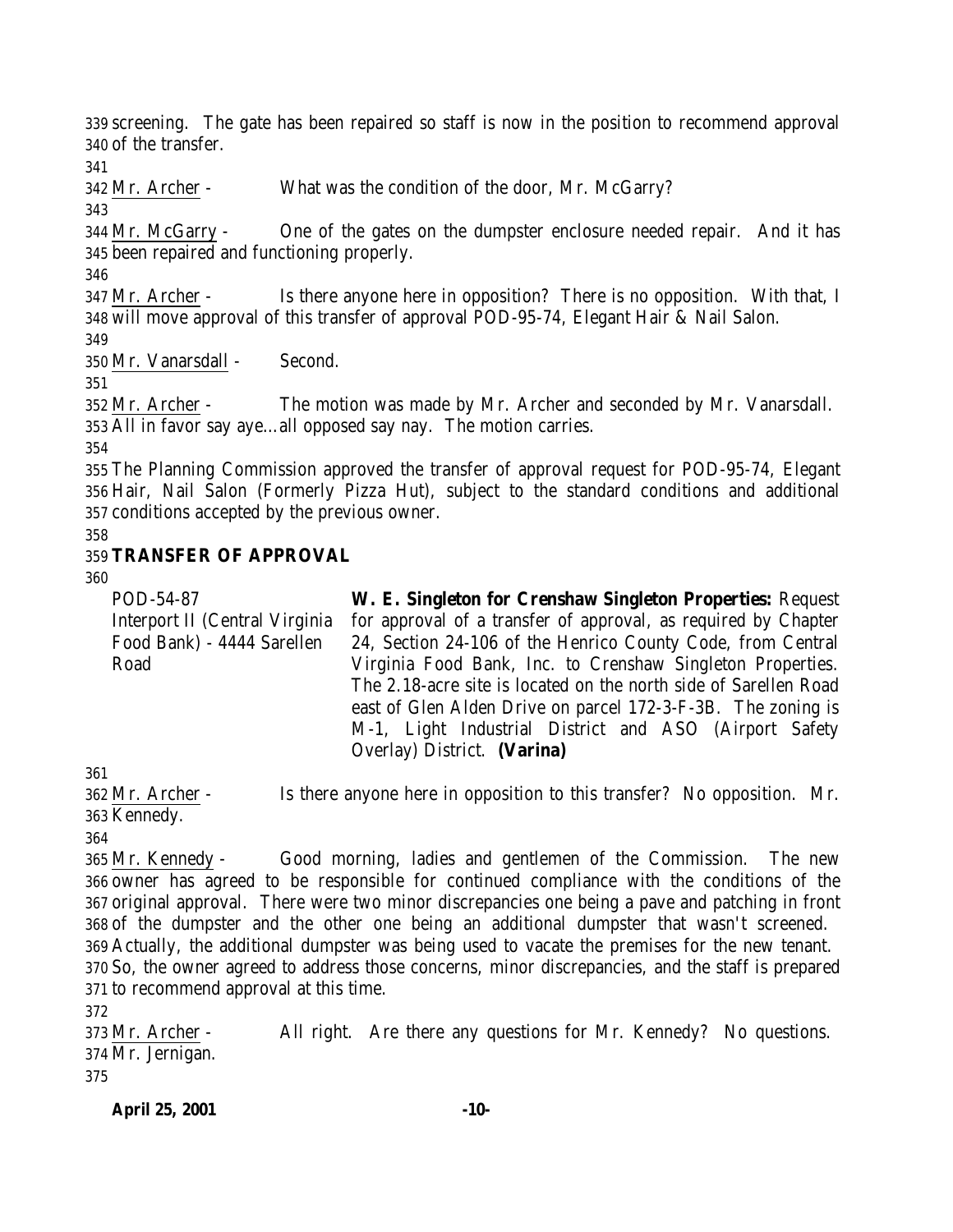Mr. Jernigan - Mr. Chairman, I move for approval of POD-54-87 transfer of approval from Central Virginia Food Bank to Crenshaw Singleton Properties.

Mr. Vanarsdall - Second.

 Mr. Archer - The motion was made by Mr. Jernigan and seconded by Mr. Vanarsdall. All in favor say aye…all opposed say nay. The motion carries.

 The Planning Commission approved the transfer of approval for POD-54-87, Interport II (Central Virginia Food Bank) subject to the standard conditions and additional conditions accepted by the previous owner.

# **TRANSFER OF APPROVAL**

| POD-54-90                 | Hirschler, Fleischer, Weinberg, Cox & Allen for C & G,            |
|---------------------------|-------------------------------------------------------------------|
| Oakley's Center Phase I - | <b>LLC:</b> Request for approval of a transfer of approval, as    |
| 4200 Oakley's Court       | required by Chapter 24, Section 24-106 of the Henrico County      |
|                           | Code, from Oakley's Center Associates to C & G, LLC. The          |
|                           | 8.5-acre site is located on the south line of Oakley's Court east |
|                           | of Oakley's Lane on parcel 154-3-B-1. The zoning is M-1C,         |
|                           | Light Industrial District (Conditional) and ASO (Airport Safety   |
|                           | Overlay) District. (Varina)                                       |

 Mr. Archer - Is there anyone here in opposition to this transfer? No opposition. Mr. Kennedy.

 Mr. Kennedy - The new owner agrees to accept the responsibility for compliance with the conditions of the original approval. There was a minor discrepancy. They actually installed, as a part of their reuse of the new building, it's an electrical power manufacturing company. They put some load equipment in behind the building and they were under the mistaken impression that they didn't need any approval. They don't require any building inspection approval because it is actually progress equipment. They don't require building permits for progress equipment, but they do require revised site plans. They have agreed to apply for that. They submitted an application for that purpose. With that, based on the new approval for administrative amendment, we can recommend approval of the transfer. 

 Mr. Archer - All right. Are there any questions for Mr. Kennedy by the Commission? All right. Mr. Jernigan.

 Mr. Jernigan - Mr. Chairman, I move for approval of POD-54-90, Oakley's Center Phase I, transfer of approval from Oakley's Center Associates to C & G, Limited Liability Corporation.

 Mr. Vanarsdall - Second. 

**April 25, 2001 -11-**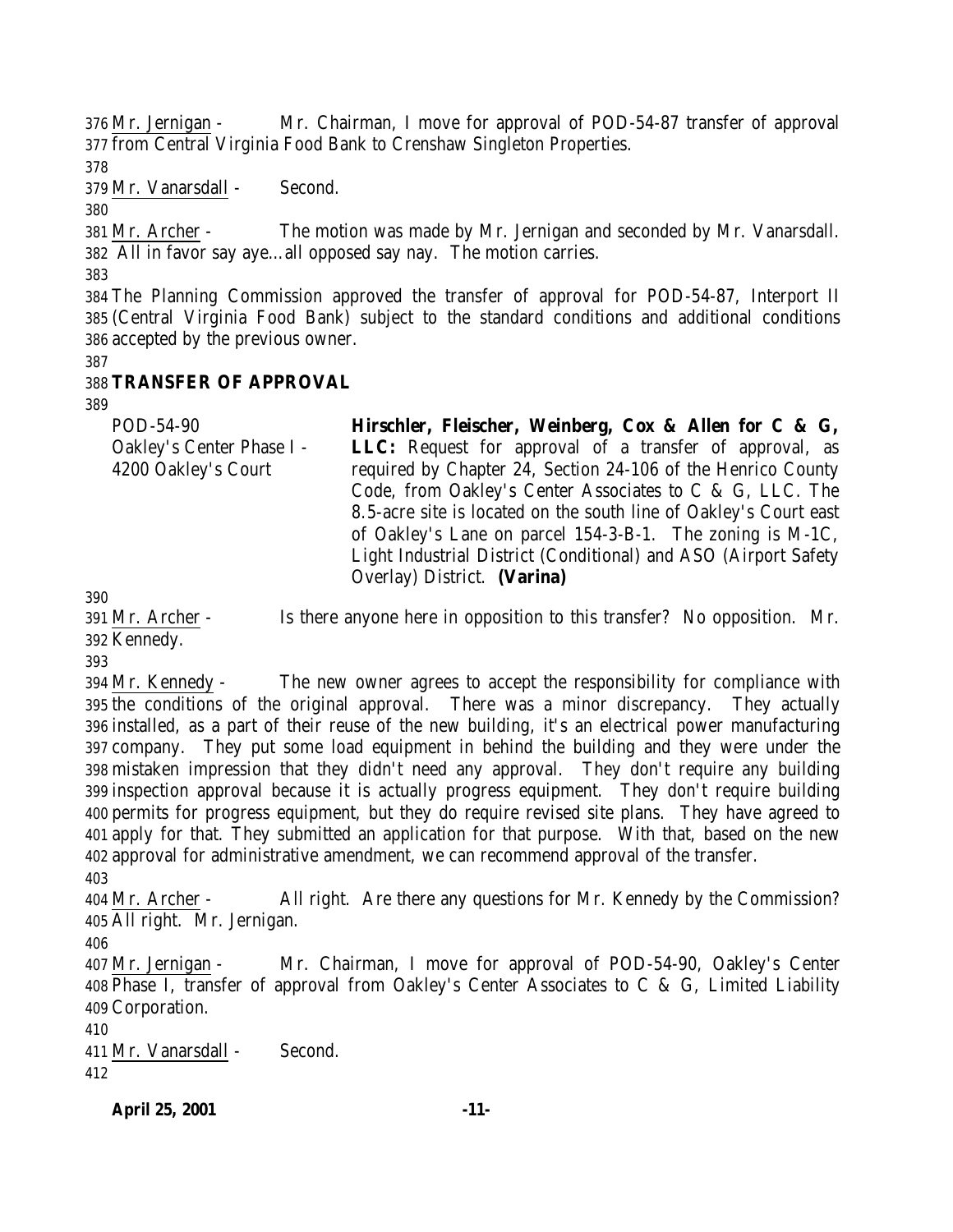Mr. Archer - The motion was made by Mr. Jernigan and seconded by Mr. Vanarsdall. All in favor say aye…all opposed say nay. The motion carries.

 The Planning Commission approved the transfer of approval for POD-54-90, Oakley's Center Phase I, subject to the standard conditions and additional conditions accepted by the previous owner.

#### **LANDSCAPE PLAN**

LP/POD-22-99 Four Mile Creek Commercial Center - Convenience Store

**Balzer & Associates for Essex Properties of VA, Inc.:** Request for approval of a landscape plan as required by Chapter 24, Sections 24-106 and 24-106.2 of the County Code. The 3.21-acre site is located along the south line of New Market Road (State Route 5), 1,600 feet east of its intersection with I-295 on parcel 249-A-51B and part of 249-A-51. The zoning is B-3C, Business District (Conditional) and ASO, Airport Safety Overlay District. **(Varina)**

 Mr. Archer - Good morning, Ms. News. Is there anyone here in opposition to landscape plan LP/POD-22-99, Four Mile Creek? No opposition.

 Ms. News - Good morning, Mr. Chairman. The revised landscape plan that has just been distributed addresses all staff's recommendations. As agreed to, during the POD approval, the applicant will be fully landscaping the entire 60-foot proffered buffer along Route 5. Staff feels the proposed landscaping along Route 5 is generous and will be quite attractive. In addition, the plans indicate that the site and the buffer would be sodded and irrigated. Staff and the applicant have been discussing this project closely with the Varina Beautification Committee. The applicant has agreed to add additional Crape Myrtles in the median near the entrance to Route 5 and along the edge of the convenience store at their request. The annotations on the plan reflect those requests as well as the applicant will be adding one more Crape Myrtle and staff will annotate the plan to include that Crape Myrtle in the area of the gas pump between the road and the convenience store. Staff therefore recommends approval of this plan and I'll be happy to answer any questions.

 Mr. Archer - Thank you, Ms. News. Are there any questions of Ms. News by Commission members? All right, Mr. Jernigan.

 Mr. Jernigan - Mr. Chairman, I move for approval of landscape plan LP/POD-22-99, Four Mile Creek Commercial Center, with the standard conditions for landscape plans plus the addition of the annotations of the Crape Myrtles going in.

Mr. Vanarsdall - Second.

 Mr. Archer - The motion was made by Mr. Jernigan and seconded by Mr. Vanarsdall. All in favor say aye…all opposed say nay. The motion carries.

**April 25, 2001 -12-**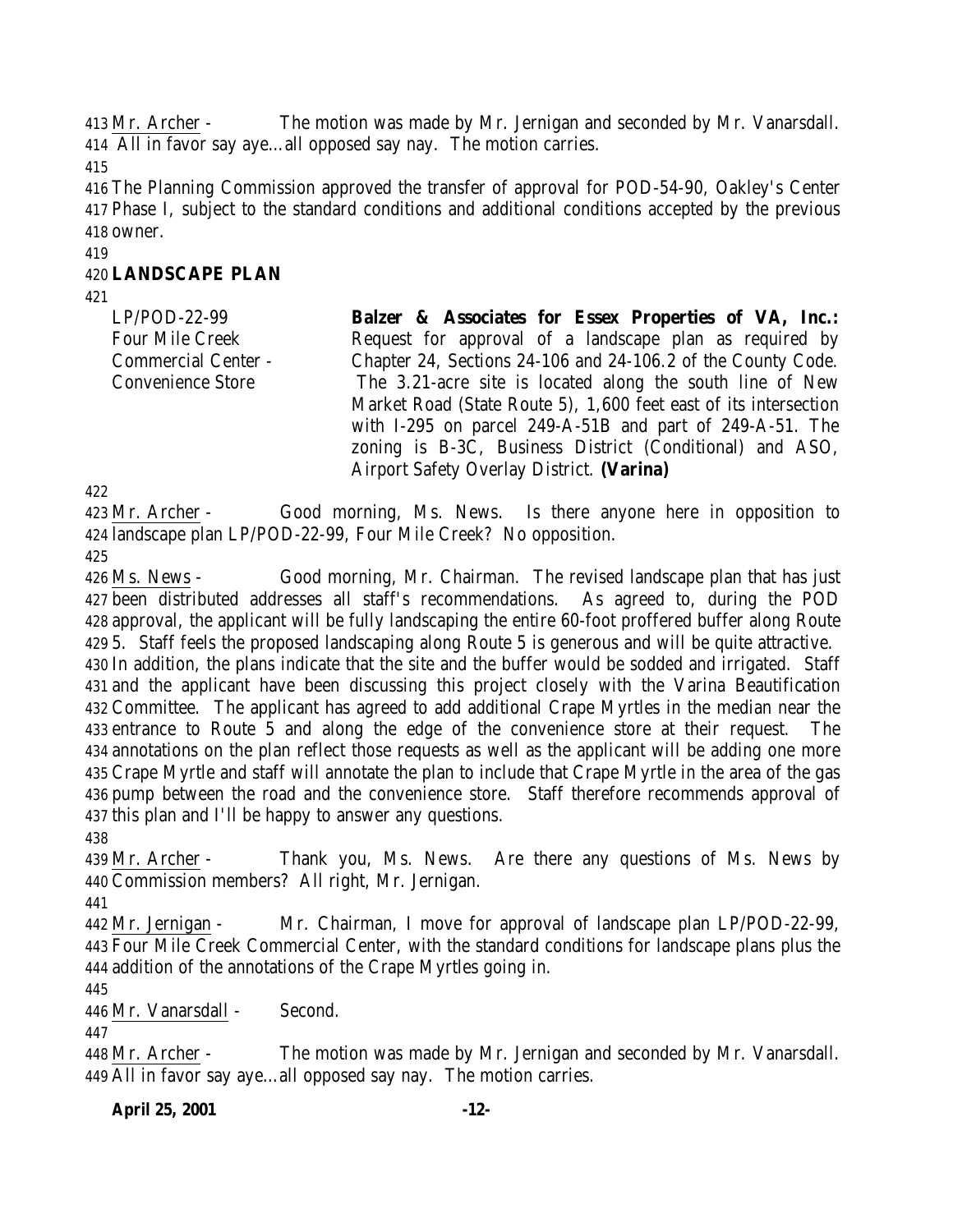The Planning Commission approved the landscape plan for LP/POD-22-99, Four Mile Creek Commercial Center, subject to the standard conditions attached to these minutes for landscape plans and the annotations on the plan.

## **LANDSCAPE & LIGHTING PLAN**

| <b>Balzer &amp; Associates for G.H.K. Developments Inc.: Request</b> |
|----------------------------------------------------------------------|
| for approval of a landscape and lighting plan as required by         |
| Chapter 24, Sections 24-106 and 24-106.2 of the Henrico              |
| County Code. The 5.84-acre site is located on the southwest          |
| corner of the intersection of Three Chopt Road and N. Parham         |
| Road on parcels 79-A-36 and part of 79-A-39 and 79-A-38A.            |
| The zoning is B-2C, Business District (Conditional) and O-2C,        |
| Office District (Conditional). (Tuckahoe)                            |
|                                                                      |

 Mr. Archer - Is there anyone here in opposition to landscape and lighting plan LP/POD-52-00, Walgreens? No opposition. Ms. News.

 Ms. News - Mr. Chairman. The revised landscape plan just distributed addresses to you addresses most of staff's recommendations. Just prior to this meeting, the applicant agreed to make additional revisions to the plan, which includes eliminating the Leyland Cypress along Three Chopt Road and adding some Foster Holly of eight-foot height, Cheno Cherries and Washington Hawthornes. The placement of these plants will be per discussions with myself, Ms. Dwyer and the applicant's landscape architect this morning. In addition, the applicant has provided a revised photo-metric plan. This plan indicates the relocation of one light pole out of a landscape island. There are also two wall packs on the plan, which will be completely shielded and the applicant will be removing flood lights which were previously shown to be mounted on the poles in the parking lot. Staff can recommend approval of this revised plan with the annotations that the staff will make, per our discussion this morning. 

 Mr. Archer - Thank you, Ms. News. Are there any questions of Ms. News by Commission members? 476 Ms. Dwyer - Ms. News, do we need to waive the time limits this morning? Ms. News - Yes, we do. Mr. Taylor - Mr. Chairman, I don't have a question but I would like to ask if there is an elevation drawing of this landscape plan. Ms. News - No, they did not prepare one. Mr. Taylor - Thank you. That's all. 

**April 25, 2001 -13-**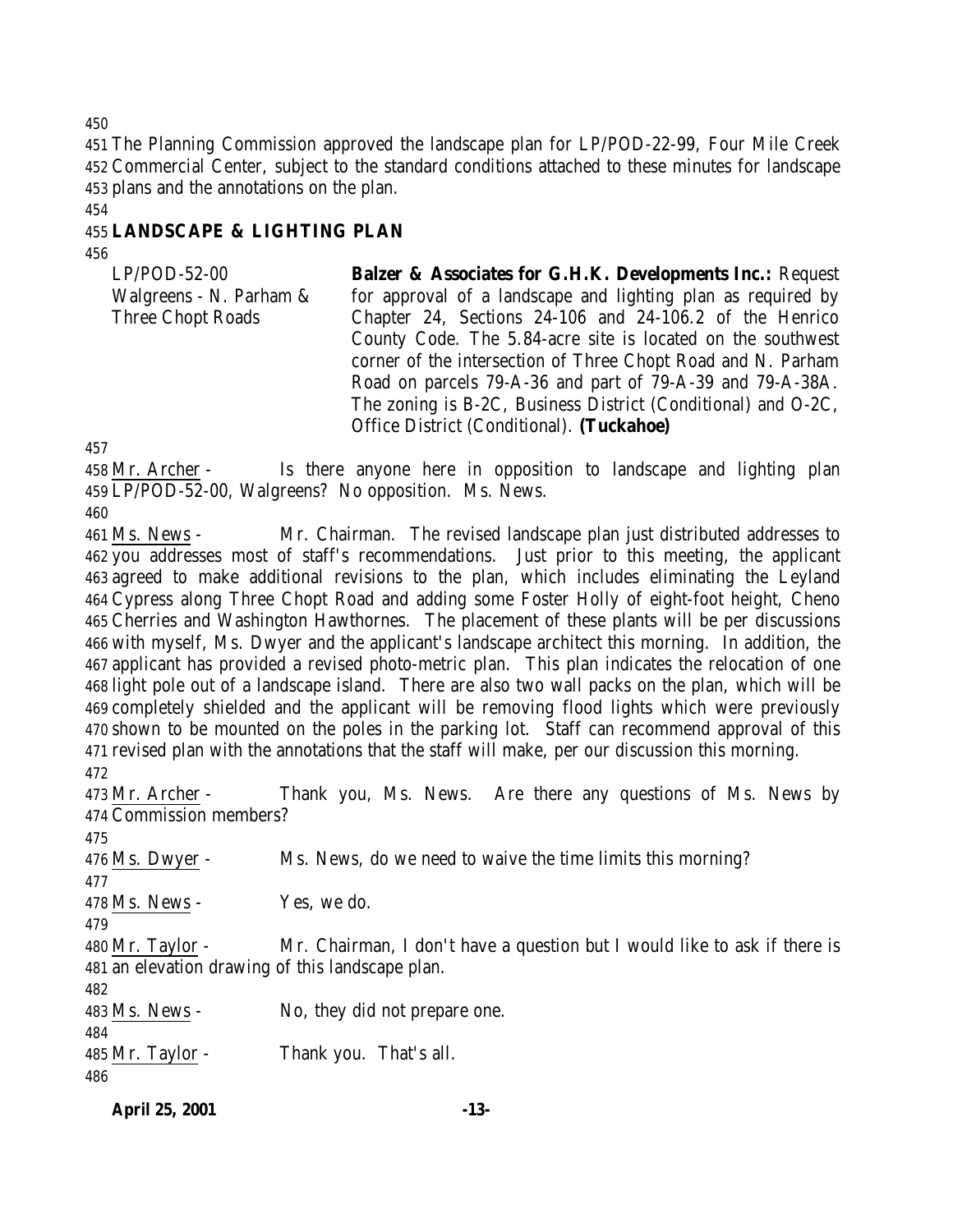Mr. Archer - All right, Ms. Dwyer.

 Ms. Dwyer - I would like to make a motion that the Commission waive its time limit for the landscape and lighting plan submitted in this case, LP/POD-52-00.

Mr. Vanarsdall - Second.

 Mr. Archer - The motion was made by Ms. Dwyer and seconded by Mr. Vanarsdall. All in favor say aye…all oppose say nay. The motion carries.

 The Planning Commission approved to waive the time limits for LP/POD-52-00, Walgreens. 

 Ms. Dwyer - The lighting plan, Ms. News, eliminates floodlights and requires full screening of the wall packs.

Ms. News - Yes. I've made those annotations on that plan.

 Ms. Dwyer - For the Commission's benefit, we met this morning and all we did was discuss certain plant materials that will be used along Three Chopt Road and eliminated some of the Leyland Cypress, and just use some different plant materials along there. So, I don't think that there were any significant changes. I'll go ahead and make the motion that the Commission approved the landscape and lighting plan for LP/POD-52-00, in accordance with the revised plan dated today (April 25, 2001) and also subject to the verbal communications among the applicant, the staff and myself relating to certain plant materials, subject also to the standard conditions for landscape and lighting plans.

Mr. Taylor - Second.

 Mr. Archer - The motion was made by Ms. Dwyer and seconded by Mr. Taylor. All in favor say aye…all opposed say nay. The motion passes.

 The Planning Commission approved the landscape and lighting plan for LP/POD-52-00, Walgreens, subject to the standard conditions attached to these minutes for landscape plans and the annotations on the plan.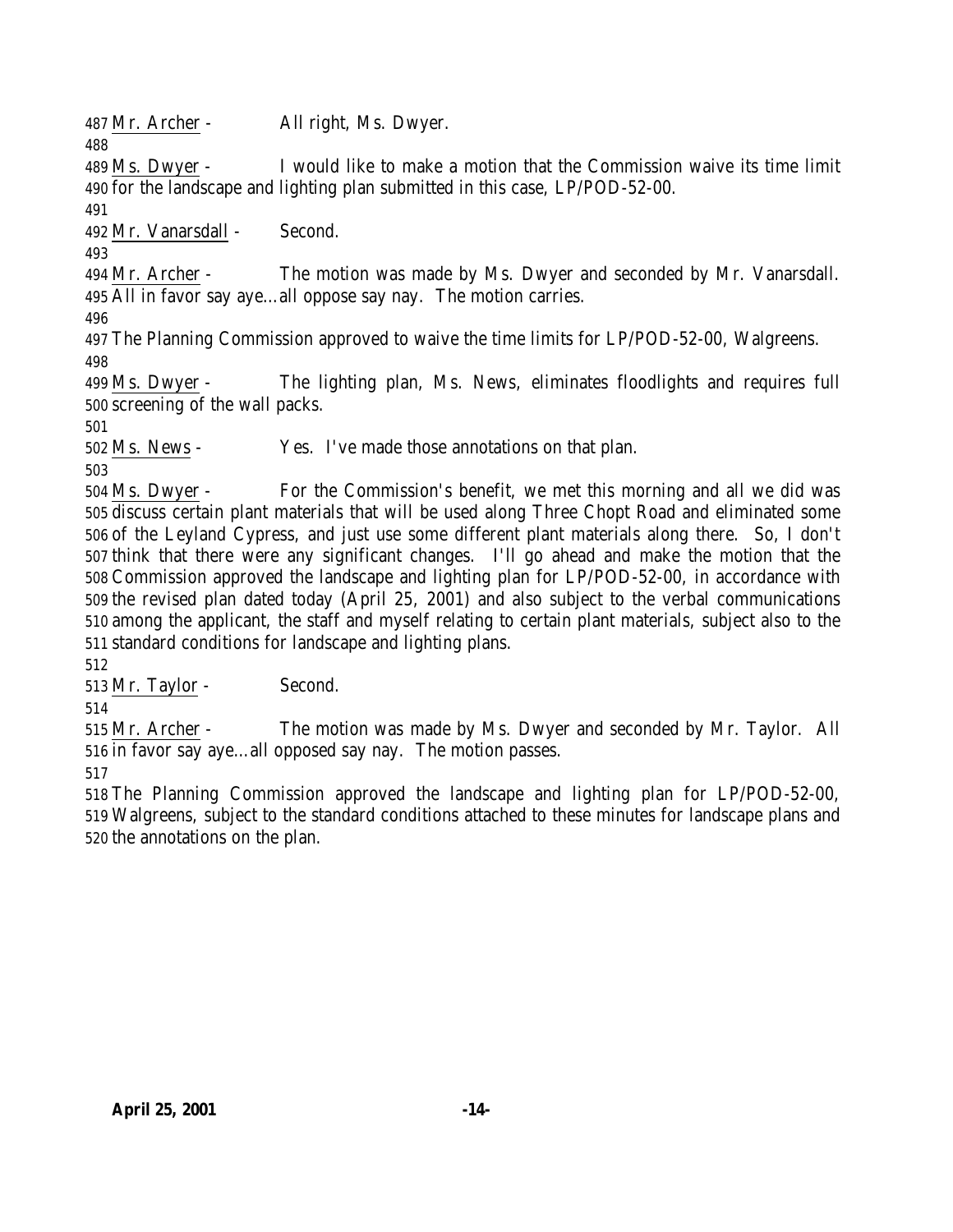Sadler Grove (April 2001 Plan) **Youngblood, Tyler & Associates, P.C. for Queen Esther Bush, Lillie B. Morton Estate, T-N Corporation of Virginia, Donna F. Tyler, et. als. and Sadler Grove, L.L.C.:** The 26.64 acre site is located at the intersection of Sadler Road and Wonder Lane (private) on parcels 27-A-34 and 35, 37-A-14, 17 and 18. The zoning is R-3C, One-Family Residence District (Conditional) and C-1, Conservation District. County water and sewer. **(Three Chopt) 56 Lots** Mr. Archer - Is there anyone here in opposition to this subdivision, Sadler Grove?

Mr. Wilhite.

 Mr. Wilhite - Mr. Chairman, since the agenda was prepared, we have received a request for a transitional buffer deviation from the applicant. This would apply to lots 1 through 5 that abuts the C-1 portion of the property. Staff is recommending that the deviation be granted instead of the 35 feet that is required by Code. The staff is recommending that there would be a 30-foot area between the back of the lots where the existing vegetation already there would be saved. There will be no additional planting required. This would allow for buildable areas for these lots plus attached decks. The applicant is in agreement with the staff's recommendation on this transitional buffer request. Staff is recommending approval of this subdivision with additional conditions Nos. 12 through 21 that appear on your agenda. 

 Mr. Archer - Thank you, Mr. Wilhite. Are there any questions of Mr. Wilhite by Commission members? Mr. Taylor, would you like to hear from the applicant or are you ready?

Mr. Taylor - Would the applicant like to speak?

Mr. Webb Tyler - No, sir.

 Mr. Taylor - All right. Mr. Chairman, I'm satisfied with the way we've got this. We looked at this project. We worked hard with relationship to the neighbors, mostly with Ms. Christina King who was concerned, and really the only adjacent neighbor. I was impressed by what the developer has been able to accomplish to satisfy her that this would occur with no deleterious effects to her property. So, I would like to move approval of Sadler Grove subject to the standard conditions for developments of this type, additional conditions Nos. 12 through 21, the annotations on the plan and today's described buffer modification to 30 feet. Mr. Marlles - Mr. Taylor, I would suggest that we do the buffer deviation as a separate

 motion. Mr. Taylor - All right, then I'll…. 

**April 25, 2001 -15-**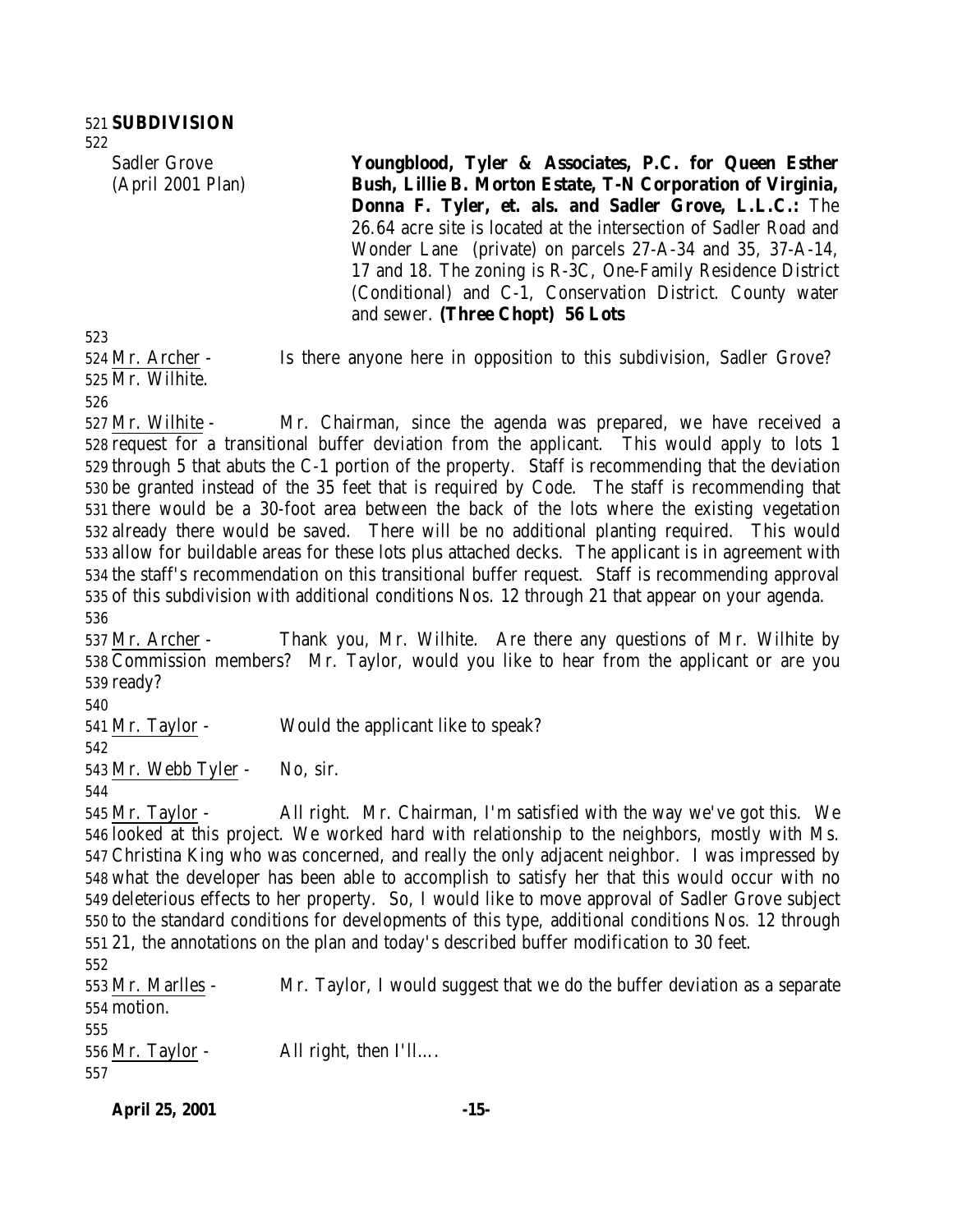Mr. Vanarsdall - I'll second the first part of the motion.

 Mr. Archer - The motion was made by Mr. Taylor and seconded by Mr. Vanarsdall. All in favor of the motion say aye…all opposed say nay. The motion carries.

 The Planning Commission granted conditional approval of subdivision Sadler Grove (April 2001 Plan) subject to the standard conditions attached to these minutes for subdivisions served by public utilities, the annotations on the plan and the following additional conditions:

12. Each lot shall contain at least 11,000 square feet exclusive of floodplain areas.

- 13. The limits and elevation of the 100-year frequency flood shall be conspicuously noted on the plat and construction plans and labeled "Limits of 100-Year Floodplain." Dedicate floodplain as a "Variable Width Drainage & Utility Easement."
- 14. The detailed plant list and specifications for the landscaping to be provided within the 20-
- foot-wide buffer along Sadler Grove Road shall be submitted to the Planning Office for review and approval prior to recordation of the plat.
- 15. A County standard sidewalk shall be constructed along the north and south sides of Sadler Grove Road.
- 16. The proffers approved as part of zoning cases C-2C-01 and C-77C-99 shall be incorporated in this approval.
- 17. Prior to final approval, a draft of the covenants and deed restrictions for the maintenance of the common area by a homeowners association shall be submitted to the Planning Office for review. Such covenants and restrictions shall be in form and substance satisfactory to the County Attorney and shall be recorded prior to recordation of the subdivision plat.
- 18. A maximum of 50 lots shall be recorded in this subdivision prior to the construction of a second point of access.
- 19. The developer shall provide signage, the wording and location as deemed appropriate by the Director of Public Works, which addresses the possible future extension of any stub street.
- 20. Prior to final subdivision approval, the applicant shall provide evidence satisfactory to the County Attorney of its legal right to construct a public road over top of Wonder Road (private).
- 21. The applicant shall quitclaim his interest in Wonder Road and any other private access roads or easements within the bounds of this development prior to recordation of the subdivision plat.
- 
- Mr. Archer Now the buffer deviation.
- Mr. Taylor Well, I guess I will have to waive the time limits.

Mr. Wilhite - That will not be necessary.

 Mr. Taylor - Second, Mr. Chairman, I'll move approval of the buffer deviation to 30 feet in the tree-save area.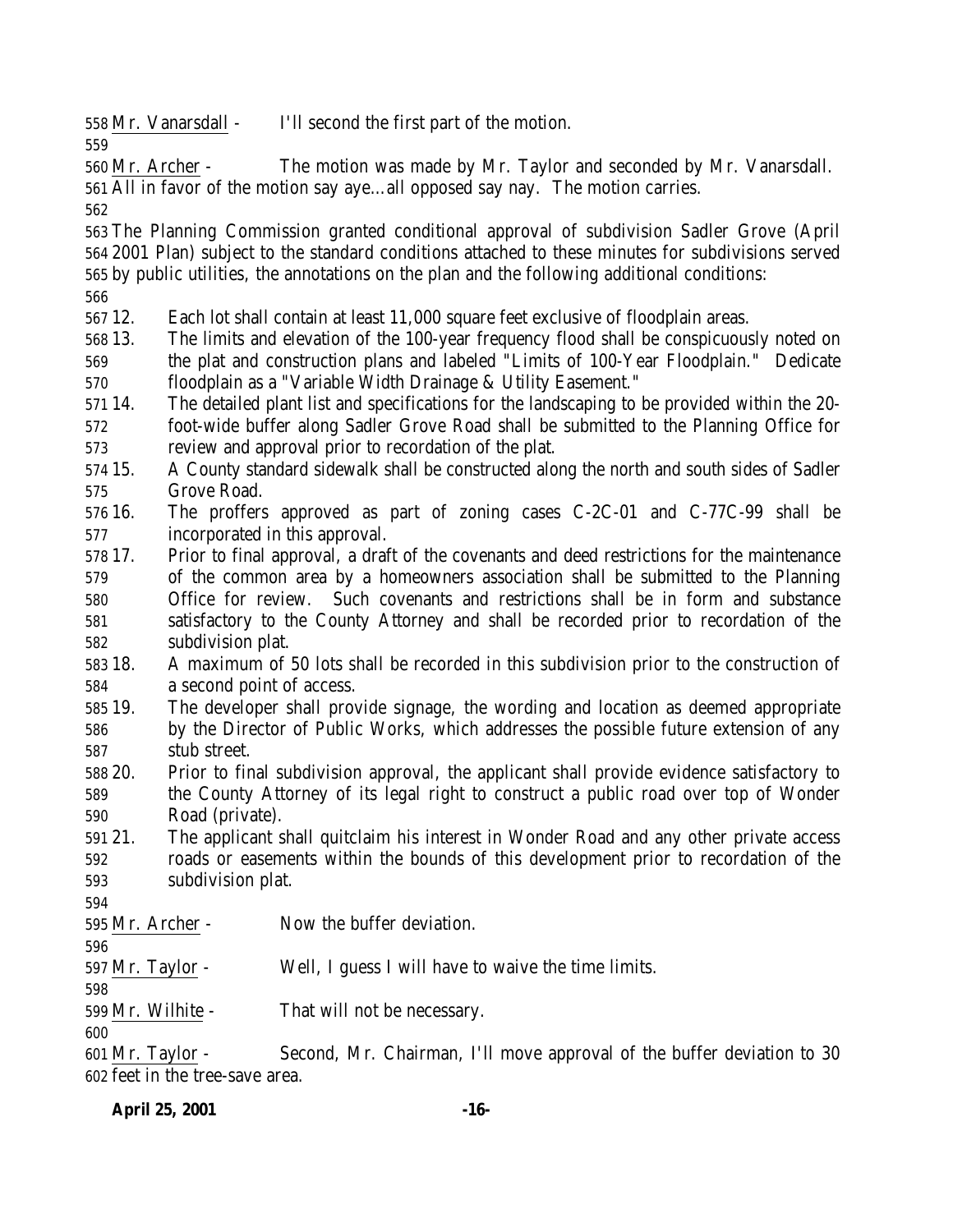Mr. Vanarsdall - Second. Mr. Archer - The motion was made by Mr. Taylor and seconded by Mr. Vanarsdall. All in favor say aye…all opposed say nay. The motion carries. The Planning Commission approved the transitional buffer deviation for Sadler Grove (April 2001 Plan). **SUBDIVISION (Deferred from the March 28, 2001, Meeting)** Stoney Run Estates (February 2001 Plan) **Engineering Design Associates for Barbara Bannister Estate and Glenwood Investments, LLC:** The 15.03 acre site is located at 3111 Creighton Road, approximately 1,450 feet south of Featherwood Way on part of parcel 140-A-45. The zoning is R-3AC, One-Family Residence District (Conditional) and ASO, Airport Safety Overly District. County water and sewer. **(Varina) 44 Lots** Mr. Archer - Is there opposition to Stoney Run Estates? No opposition. Mr. McGarry. Mr. McGarry - The developer originally purchased only a portion of the parcel that was rezoned in 1999 and has closed on it. He is providing the right-of-way on his portion and does meet all of the requirements of the proffers. Staff had the concern that the residue parcel was going to be difficult to develop. Staff understands that the seller of the original parcel will submit for revised proffers to allow proper use of his remaining portion for at least a single- family dwelling. And with that understanding, staff can now recommend approval of this subdivision subject to the standard conditions plus additional conditions Nos. 12 through 15. I'll be happy to answer any questions. Mr. Archer - Mr. McGarry, on the cover page of the staff report, there's something on here that looks like a race track. Is that what that is? 629 Mr. McGarry - A race track? Mr. Archer - Kind of northeast of the property. There's a circular drawing there and I can't figure out what it is. Mr. McGarry Glenwood Golf Course was originally…. Mr. Archer - No. No. No. On the other side. It's in the A-1 piece. 

 Mr. McGarry - It's zoned A-1. I don't recall what that is unless someone has a private track for a horse. 

| <b>April 25, 2001</b> | $-17-$ |
|-----------------------|--------|
|                       |        |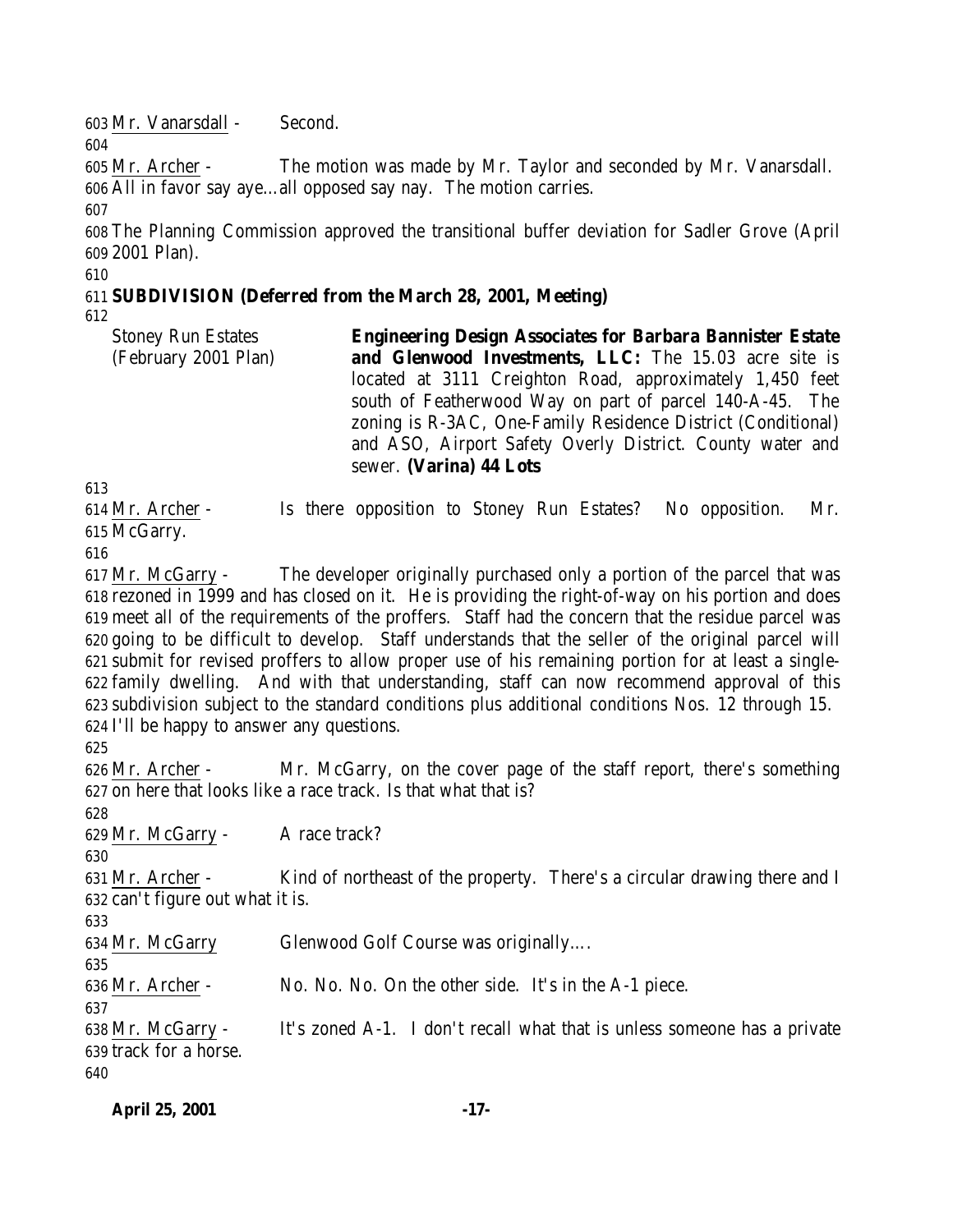Mr. Archer - Do you know what this is, Mr. Jernigan? Mr. Jernigan - I walked up on their property but I didn't see anything back there. There is no race track. When I walked up there I didn't see anything. Mr. Archer - Okay. I was just curious. Mr. McGarry - Mr. Archer, if that was a horse exercise area that would create some problems for the neighborhood development because of the separation requirement for it. Mr. Archer - Okay. Are there any other questions of Mr. McGarry? Hearing none, Mr. Jernigan. Mr. Jernigan - Mr. Conlin, would you come up please. I want to clear up a couple of things here. Mr. Conlin - I'm Andy Conlin from Williams Mullen on behalf of the developer for Stoney Run Estates. Mr. Jernigan - The reason I asked Mr. Conlin… this Stoney Run Estates has been under a lot of controversy and the deal was finished off this morning. So, I wanted it entered into the record that you had talked to both Mr. Luke Bannister, Sr. and Martin Bannister. That you have come to an amenable agreement. Mr. Conlin - That's correct. Mr. Jernigan - They have given me permission to go ahead and grant an approval. They are the additional land owners. 670 Mr. Conlin - That is correct. Mr. Jernigan - And that you are going to work closely with them to take care of the additional proffers. Mr. Conlin - Yes, sir. Mr. Jernigan - And on the lot that faces Creighton Road, that we will work to have that, if things don't work out that they can have access from Creighton. Mr. Conlin - To amend the proffers to allow for that access. Yes, sir. Mr. Jernigan - Okay. All right. I just want that entered into the record. Mr. Chairman, I move for approval of Stoney Run Estates Subdivision with the standard conditions for subdivisions served by public utilities, and added conditions Nos. 12 through 15 and consent of Luke Bannister, Sr. and Martin Bannister to move ahead with this.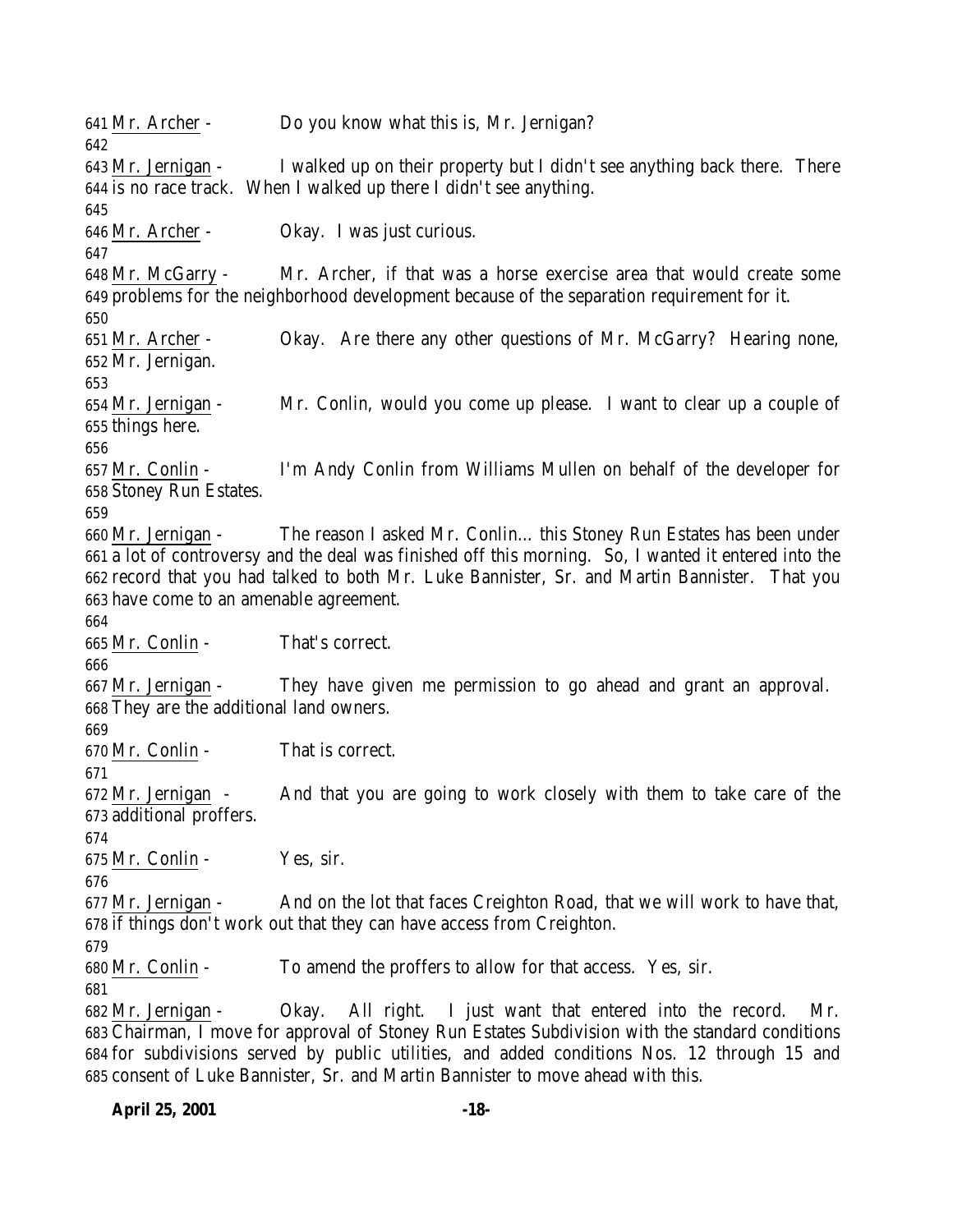Mr. Taylor - Second.

 Mr. Archer - The motion was made by Mr. Jernigan and seconded by Mr. Taylor. All in favor say aye…all opposed say nay. The motion carries.

 The Planning Commission granted conditional approval to subdivision Stoney Run Estates (February 2001 Plan) subject to the standard conditions attached to these minutes for subdivisions served by public utilities, the annotations on the plan and the following additional conditions:

 12. The limits and elevation of the 100-year frequency flood shall be conspicuously noted on the plat and construction plans and labeled "Limits of 100-Year Floodplain." Dedicate floodplain as a "Variable Width Drainage & Utility Easement."

 13. The detailed plant list and specifications for the landscaping to be provided within the 25- foot-wide planting strip easement along Creighton Road and Concept Road 140-1 shall be submitted to the Planning Office for review and approval prior to recordation of the plat.

14. Each lot shall contain at least 9,500 square feet, exclusive of floodplain areas.

 15. Prior to final approval, a draft of the covenants and deed restrictions for the maintenance of the common area by a homeowners association shall be submitted to the Planning Office for review. Such covenants and restrictions shall be in form and substance satisfactory to the County Attorney and shall be recorded prior to recordation of the subdivision plat.

### **PLAN OF DEVELOPMENT & MASTER PLAN**

POD-31-01 Trigon - Blue Cross and Blue Shield - Phase 1 and Master Plan - Staples Mill Road & W. Broad Street (POD-168-85 Revised) **Draper Aden Associates for Trigon:** Request for approval of a revised plan of development and master plan, as required by Chapter 24, Section 24-106 of the Henrico County Code to construct phase one parking and a three-level parking deck, a future 308,000 square foot, four-story office building, and remodeling of the existing 265,000 square foot, four-story office building and northern parking area. The total building area is 573,000 square feet. The 27.18 acre site is located at 2015 Staples Mill Road on parcels 115-A-27, 28 and 29 and N-2003-20 (City of Richmond). The zoning is B-3, Business District and B-3C, Business District (Conditional). County water and sewer. **(Brookland)**

 Mr. Archer - Is there opposition to this development, POD-31-01, Trigon - Blue Cross and Blue Shield? No opposition. Mr. Strauss.

 Mr. Strauss - Good morning, Mr. Chairman. The applicant requests Planning Commission approval for a master plan for phase one for this project, which consist of 27 acres at the intersection of Staples Mill Road and W. Broad Street. There is a revised site plan in your package this morning with the addendum. It does include a phasing plan. The project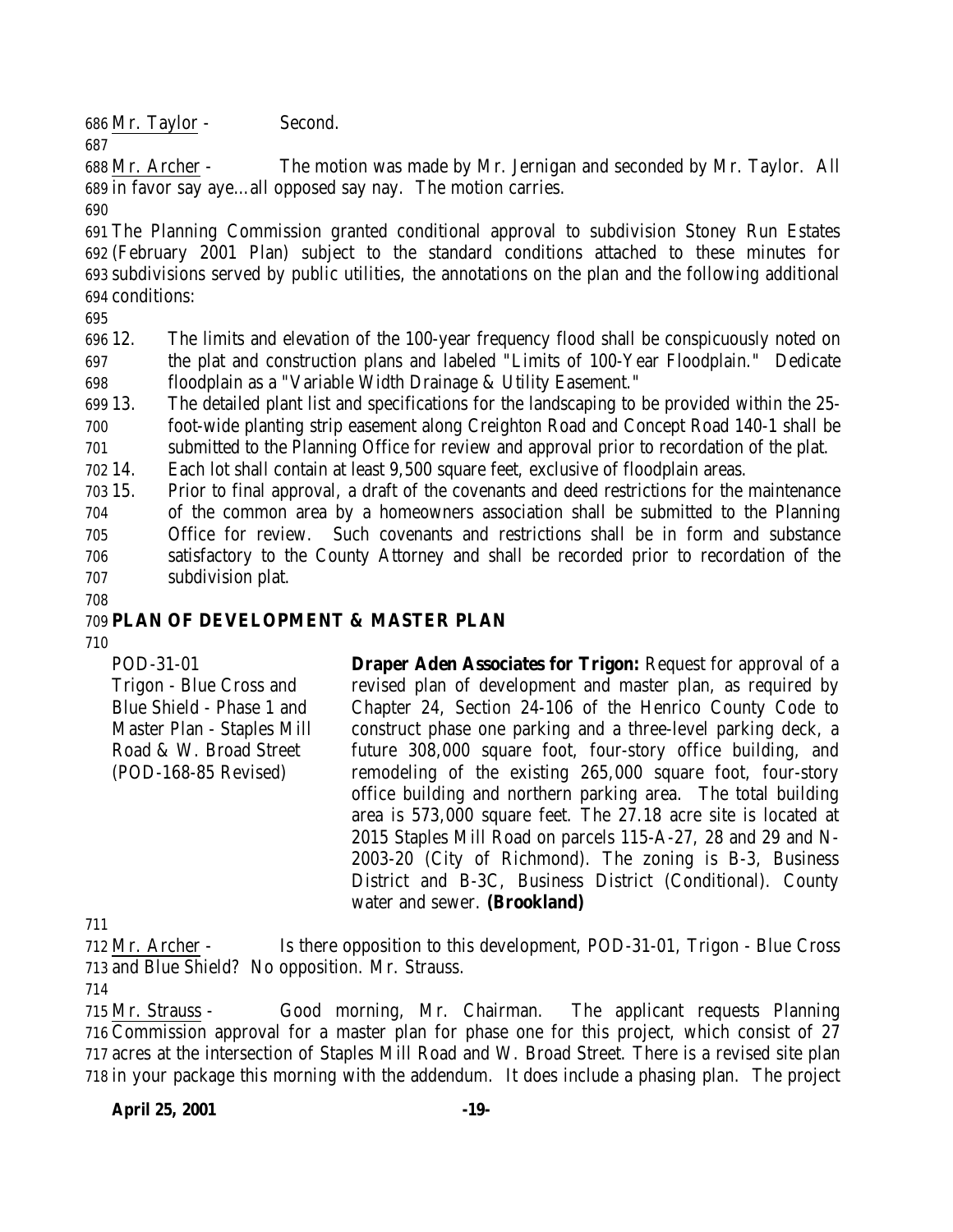includes the existing Trigon office building which is located at the northern end of this site on Thalboro Street and Staples Mill Road. The applicant has acquired additional land which includes the now vacant Lawrence Chrysler Plymouth, which is at the southern end of this site on W. Broad Street. The applicant proposes construction in a phased manor, which is why we are considering a master plan this morning. The most critical part of the project is the new surface parking which is needed prior to construction of the parking deck. This is because there are currently employees that will need to have a place to park during the latter construction phases for this project.

 Phase 1 consists of new surface parking on the now vacant Lawrence Chrysler site on W. Broad Street. Phase 1B, consist of an 857 space parking structure. This is the parking deck proposed to be located on the eastern half of the site on Maywill Street. The Phase 2 will consist of a new 308,000 square foot, four-story building located at the center of this site. This is the building that is referred to as HQ-2 on your plan.

 The applicant's architect has prepared design development drawings and he has done quite an impressive amount of work at this stage. He is here today with drawings and exhibits, if the Commission would like to look at them. The staff has reviewed this proposal which will be approved administratively at a future date with future sections of the project.

 The final phase, phase 3, would consist of minor parking area renovations and renovations to the existing office building at the northern end of the site.

 Staff has reviewed this application and can recommend approval of this much needed surface parking of Phase 1A. Staff recommends deferral of the master plan and the future phases to our next Planning Commission meeting in order to afford the opportunity for the Public Works Division and the Traffic Engineer to complete its review of the traffic study, which was recently submitted.

 Since the additional information with respect to the site plan and storm drainage design and phasing was submitted this week, a waiver of the time limits would be the first order of business as the Commission considers approval of this application. Approval of Phase 1A would be the next item for approval, and then deferral of the master plan is recommended by the staff to the Commission for our meeting in May.

 With that, I'll be glad to any questions you may have. Of course, the architect and civil engineer are also here this morning to assist us in that. Thank you.

 Mr. Archer - Thank you, Mr. Strauss, are there any questions for Mr. Strauss by the Commission?

 Mr. Vanarsdall - In other words, what we are doing is just taking care of the first part of this and then the rest will follow as the gentleman explained.

Mr. Strauss - Yes, sir.

**April 25, 2001 -20-**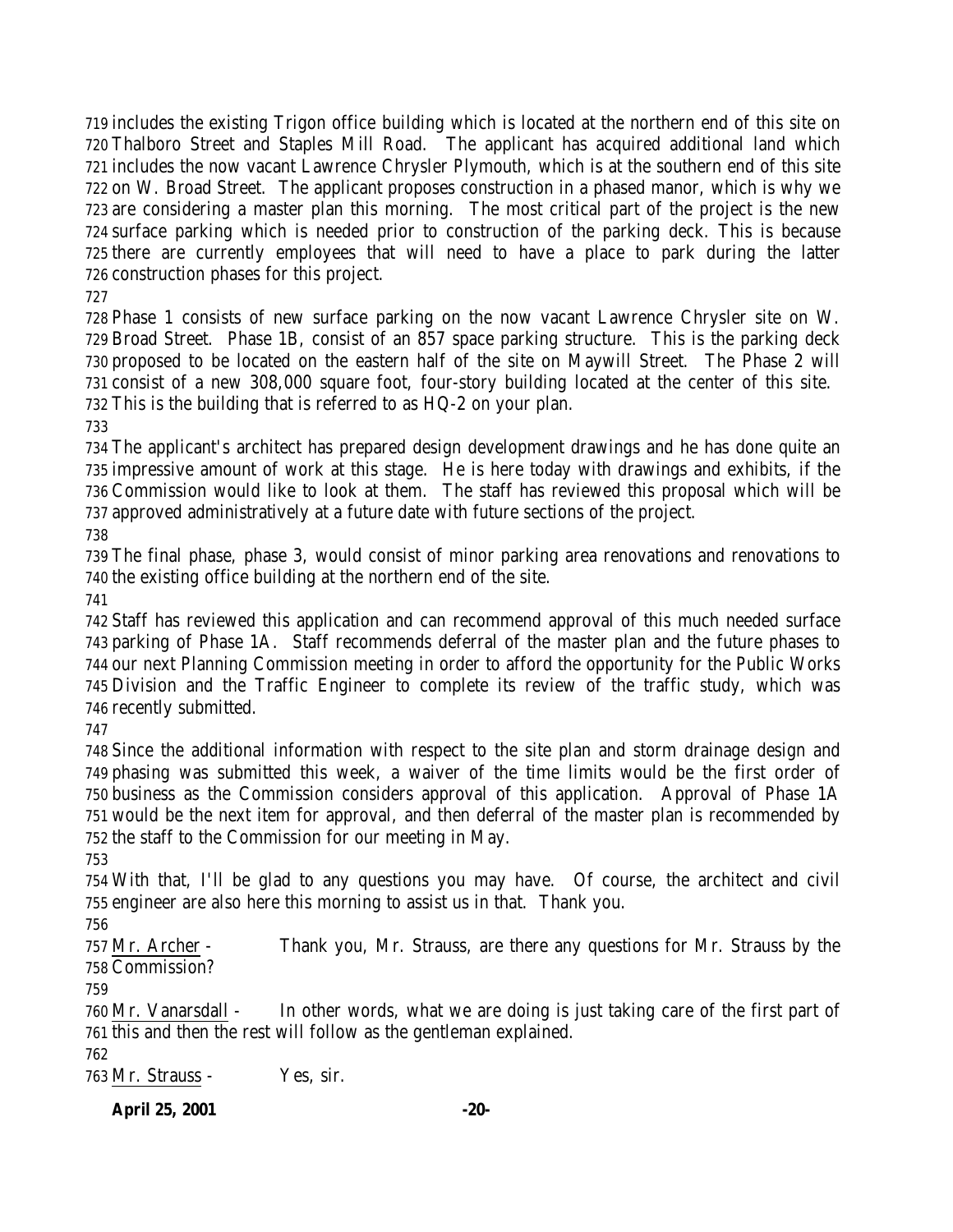| 764                  |                                                    |
|----------------------|----------------------------------------------------|
| 765 Mr. Vanarsdall - | If there are no questions, I'm ready for a motion. |
| 766                  |                                                    |
| 767 Mr. Archer -     | All right, Mr. Vanarsdall.                         |
| 768                  |                                                    |

 Mr. Vanarsdall - First of all, on the addendum are the conditions. But I want to say up front that this is a good example, perfect example, of reconstruction and having something done in an older area. And this is something that we have been saying for a long time that we need to do. And I'm very happy that Trigon - Blue Cross & Blue Shield has decided to put their headquarters there. And if any of you have not passed there, they have completely demolished the old Lawrence Chrysler Plymouth and they are going to have a pretty entrance out on Broad as well as Staples Mill. It will really make a difference on that corner. Several other businesses tried to get that corner for a long time, and they couldn't purchase the radio part of it, the radio tower and the station that was there. Blue Cross/Blue Shield tried for a number of years to get that and they were successful in getting it. So, with that said, we look forward to working with them and with you Jim on it and with that, I move that POD-31-01, Trigon Blue Cross/Blue Shield, the first phase of it, be approved with the annotations on the plan for developments of this type, and the following additional conditions, which would be No. 9 amended and Nos. 23 through 33.

 Mr. Strauss - There is a waiver of the time limit with the information I received this week.

Mr. Vanarsdall - Do you want to take that motion first and then waive the time limit?

Mr. Taylor - I'll second that motion and then we can take the time limit.

 Mr. Archer - All right. The motion was made by Mr. Vanarsdall and seconded by Mr. Taylor. All in favor say aye…all opposed say nay. The motion carries.

 The Planning Commission approved POD-31-01, Trigon - Blue Cross & Blue Shield, Phase 1 (POD-168-85 Revised), subject to the standard conditions attached to these minutes for developments of this type, the annotations on the plan and the following additional conditions: 

 9. **AMENDED** - A detailed landscaping plan shall be submitted to the Planning Office for review and Planning Commission approval prior to the issuance of any occupancy permits.

 23. The easements for drainage and utilities as shown on approved plans shall be granted to the County in a form acceptable to the County Attorney prior to any occupancy permits being issued. The easement plats and any other required information shall be submitted to the County Real Property Agent at least sixty (60) days prior to requesting occupancy permits.

 24. The developer shall provide fire hydrants as required by the Department of Public Utilities and Division of Fire.

25. Any necessary off-site drainage and/or water and sewer easements must be obtained in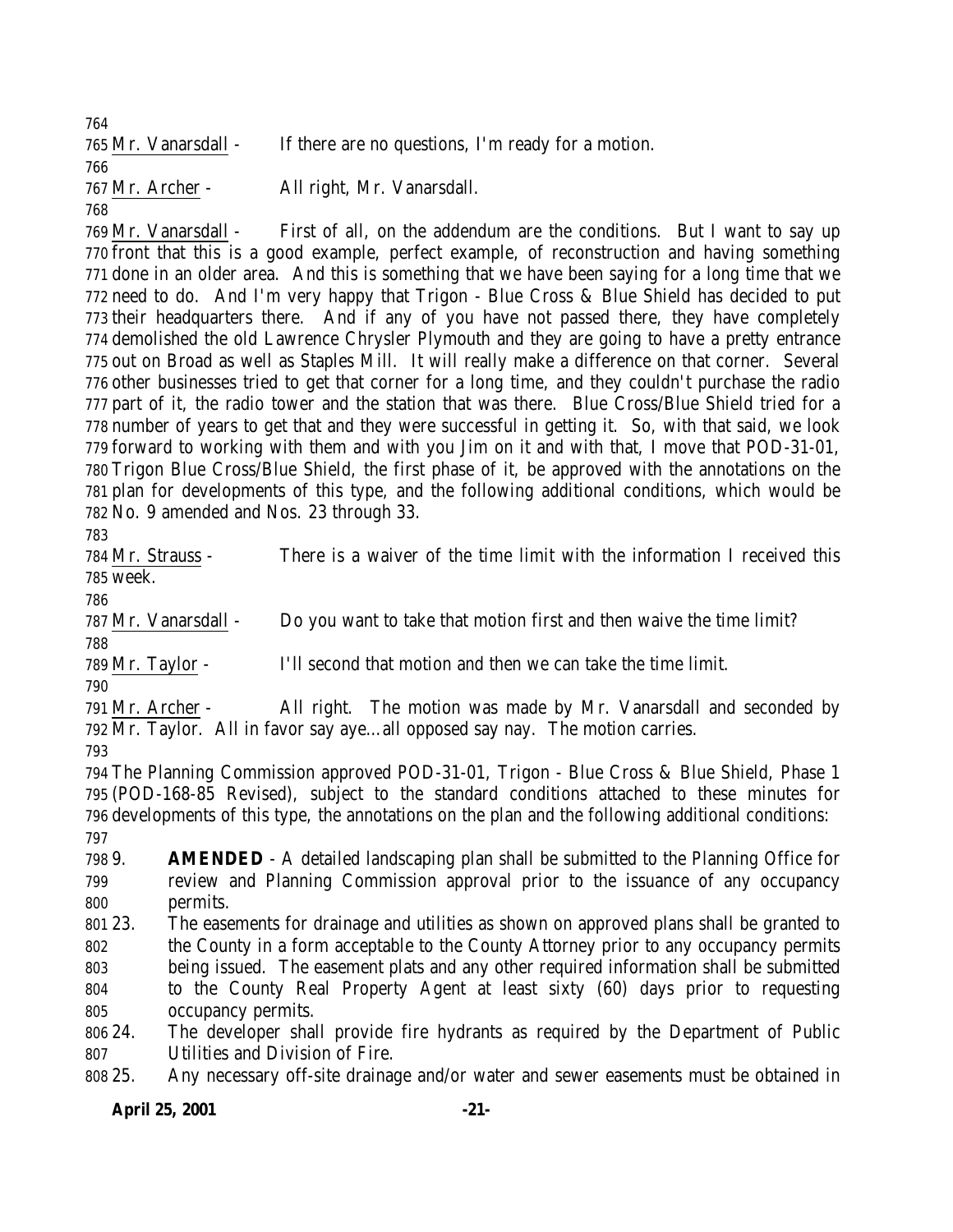a form acceptable to the County Attorney prior to final approval of the construction plans.

 26. Deviations from County standards for pavement, curb or curb and gutter design shall be approved by the County Engineer prior to final approval of the construction plans by the Department of Public Works.

 27. Storm water retention, based on the 50-10 concept, shall be incorporated into the drainage plans.

 28. Insurance Services Office (ISO) calculations must be included with the plans and approved by the Department of Public Utilities prior to the issuance of a building permit.

 29. Approval of the construction plans by the Department of Public Works does not establish the curb and gutter elevations along the Henrico County maintained right-of-way. The elevations will be set by Henrico County.

 30. Approval of the construction plans by the Department of Public Works does not establish the curb and gutter elevations along the Virginia Department of Transportation maintained right-of-way. The elevations will be set by the contractor and approved by the Virginia Department of Transportation.

 31. A notice of completion form, certifying that the requirements of the Virginia Department of Transportation entrances permit have been completed, shall be submitted to the Planning Office prior to any occupancy permits being issued.

 32. The applicant shall provide evidence that all approvals required by the City of Richmond have been obtained, prior to approval of the final construction plans.

33. Loading doors shall remain closed at all times except while loading or unloading.

 Mr. Vanarsdall - Now, I will move to waive the time limit on POD-31-01, on the plan dated today, April 25, 2001.

Mr. Taylor - Second.

 Mr. Archer - All right. The motion was made by Mr. Vanarsdall and seconded by Mr. Taylor. All in favor say aye…all opposed say nay. The time limit is waived.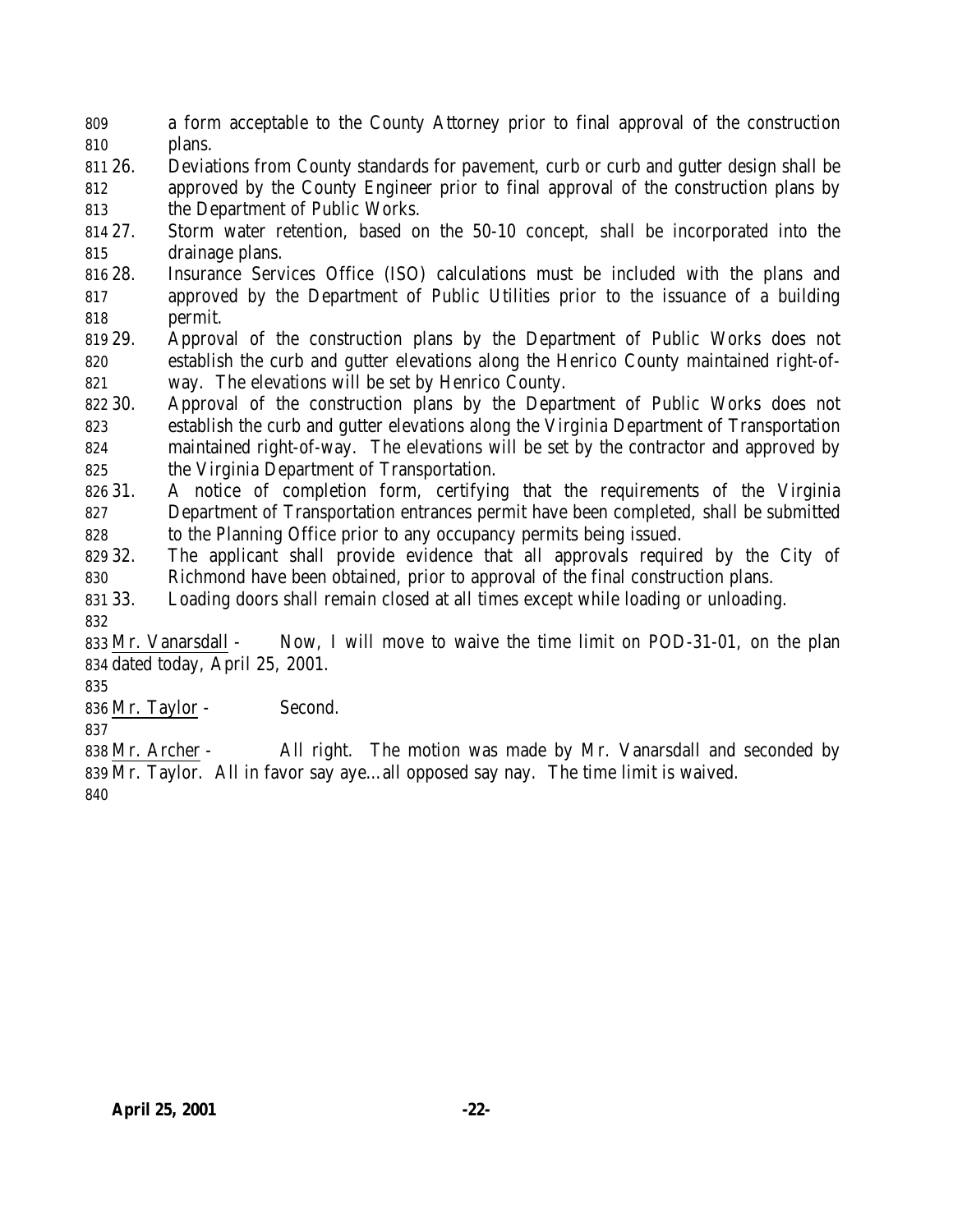#### **PLAN OF DEVELOPMENT AND ALTERNATIVE FENCE HEIGHT**

POD-23-01 Northside Recreation Hall - Meadowbridge Road **Charles H. Fleet & Associates for M. L. Pinchback:** Request for approval of a plan of development and alternative fence height, as required by Chapter 24, Section 24-106 and 24-95(l)(5)b of the Henrico County Code to convert an existing retail building to a catering hall and construct a 308 square foot bathroom addition and a parking lot. A six-foot high fence would be located within the required front yard along Meadowbridge Road. The 0.4869 acre site is located at 3708 Meadowbridge Road at Savannah Avenue on parcel 117-6-A-23. The zoning is B-3, Business District. County water and

sewer. **(Fairfield)**

 Mr. Archer - Is there anyone here in opposition to POD-23-01, Northside Recreation Hall? We do have opposition. Mr. Kennedy.

 Mr. Kennedy - Ladies and gentlemen of the Commission, staff requested a revised floor plan for the development, and we haven't received that from the applicant at this time. Primarily, staff is concerned about the seating arrangements and the occupancy load of the building. The building was previously used as a dry cleaning establishment. It's approximately 2,700 square feet. It's being converted to a catering establishment, with a dance floor, a stage, and a warming kitchen. The approximate seating capacity would be for 125 people. Without tables and chairs it would have an occupancy load of approximately 200 people. That is a concern to us because of the number of parking spaces is limited on this site. There are only 28 parking spaces and that's one of our concerns. There were significant concerns expressed by the Police Department during the review of the public safety issues. There are significant annotations that are on the plans that the applicant has agreed to. I can go over them briefly with you but there are a couple annotations that the Police wish to put on but the applicant was not prepared to agree to it at the time when we went forward with this plan. They agreed to enclose the parking lot with a security fence. Provide adequate security lighting to maintain on-site managerial functions. To provide a security plan. To provide uniformed license security or off duty police for events extending beyond 12 midnight or if occupancy will exceed 125 person. They have agreed to relocate the main entrance to face the parking area to secure secondary entrances to limit access to the building. To provide valet parking for off-site when it exceeds 125 persons. To not have exterior pay phones and basically have the event manager responsible for this site and only to have ABC license when ever they have alcohol being served on the premises. This area is located on a parcel of property, which is bordered by the City of Richmond. We have had some interest shown by residents not only by the County but also of the City. Staff has met with the neighborhood civic association of Providence Park Civic Association. They will express concerns about public safety. This area is going through transition. If you look at the location plan, what you have basically to the east of the property is a single-family residential district with a lot of small single-family homes with older persons, in an older neighborhood. To the west, what you have is some low-income apartments and assisted apartments. There have been security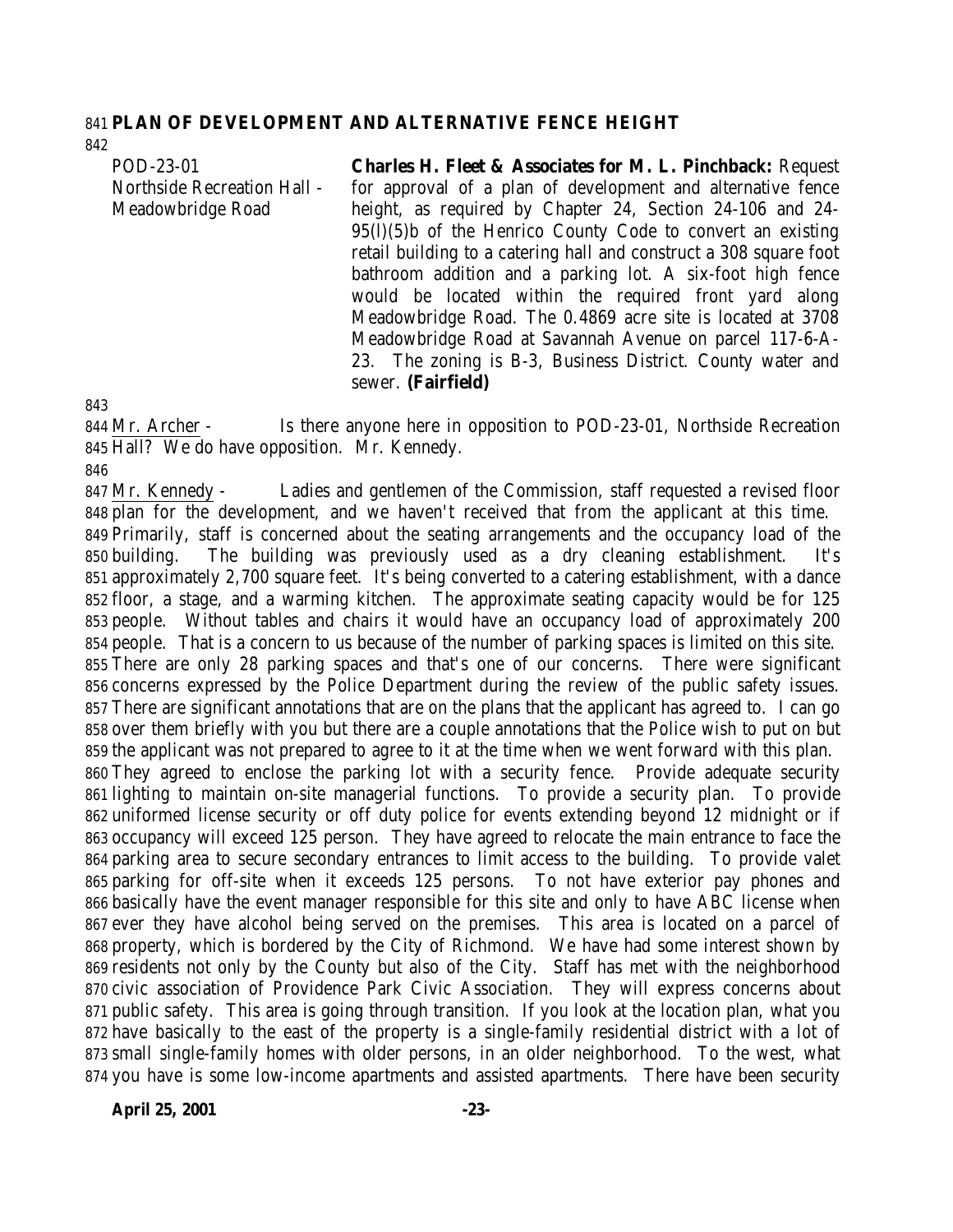problems that have risen in that area. The residents that we have spoken to have expressed concerns, so has the Police, not about the fact that Mr. Pinchback would be operating a bad business, it's just that it may attract people just because it's party crashers. And their concern is of public safety to make sure that it's safe for both the residents and for the patrons. Some of these concerns are addressed by the annotations on the plans. However, even if they have 100 people, they are going to need 50 parking spaces. Twenty-eight cars would be in the parking lots, and 22 cars would be on the surrounding streets. So, there would be significant impact, parking that could not be observed easily by the managers. The Police requested, as an additional annotation, that there be video surveillance of the parking lot and the surrounding streets. This is a request that's been made on various occasions. It's a pretty standard request whenever people ask for extended hours under provisional use permits. Staff has requested, previously, with movie theatres and some other types of uses. But Mr. Pinchback has not agreed to that at this time. He has indicated that he's making significant improvements to the building, paving, parking, fencing, landscaping and at this time he doesn't feel that it is appropriate. At this time, I think we would like to give Mr. Pinchback a chance to make his presentation. And, of course, there is opposition from the neighborhood as well. Mr. Archer - Could you briefly mention something about the fence, Mr. Kennedy? Mr. Kennedy - Yes. He has agreed to fence the property in the rear of the building, around the back and along the alley with a six-foot-high fence. The fence would extend into the front yard in front of the building and that's why they will need the alternate fence height exception. Mr. Archer - Okay. Thank you, sir. Are there any questions of Mr. Kennedy by Commission members? Mr. Kennedy - I do have an aerial photo if the Commission is interested in seeing that, of the overall site, if that would help. Mr. Archer - Would anybody like to see that? Ms. Dwyer - Sure. Mr. Kennedy - Just for your information, the subject property is right here (referring to rendering on the screen). Mr. Archer - All right. Are there any questions by the Commission? 914 Mr. Taylor - No, sir. Mr. Archer- Is the applicant here? Mr. Pinchback - Yes, sir. 

**April 25, 2001 -24-**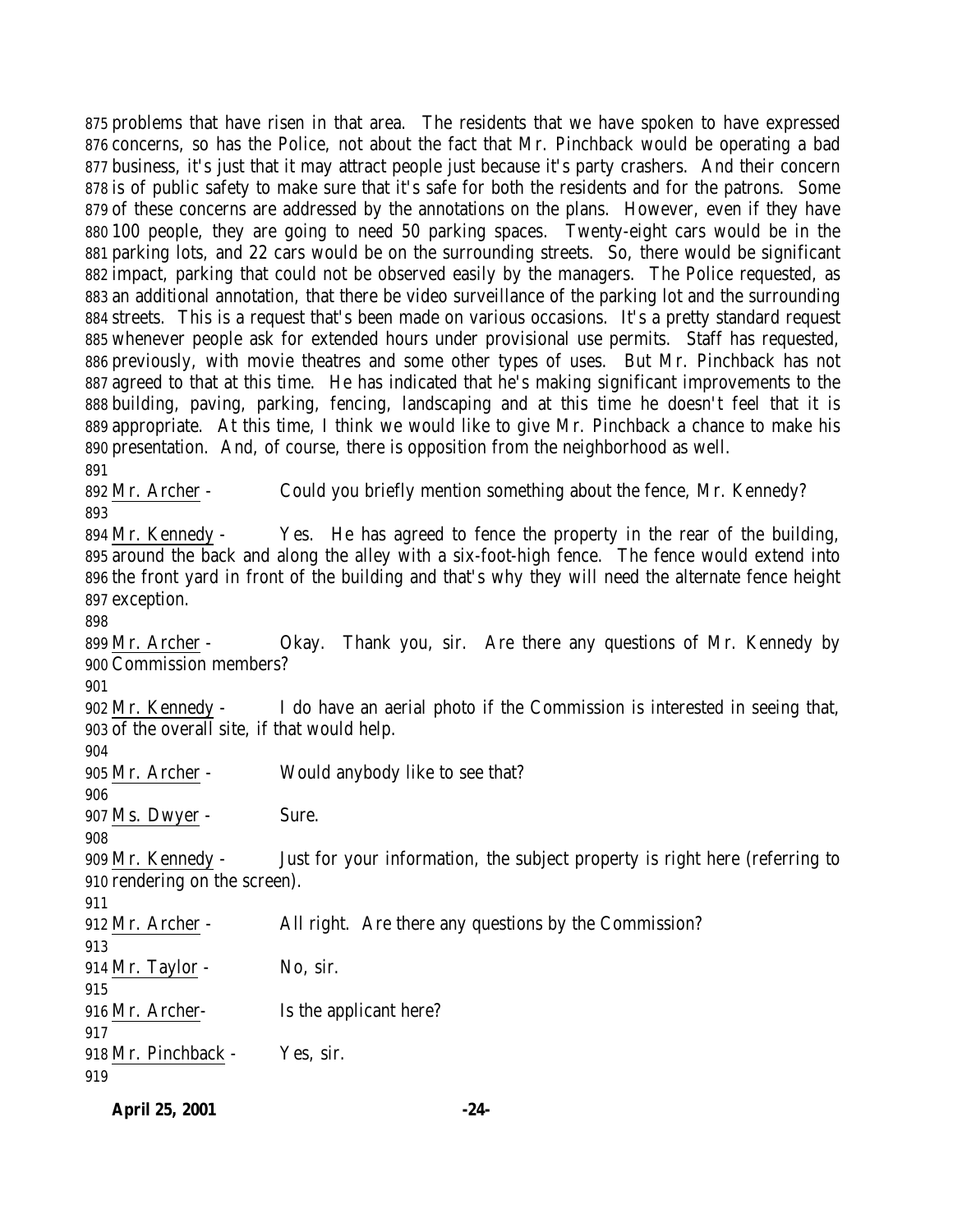Mr. Archer - Good morning, sir. Would you state your name for the record please? Mr. Pinchback - M. L. Pinchback. Mr. Archer - Okay. Any statement you would like to make about your proposed POD? Mr. Pinchback - Mr. Chairman, I was really, was definitely unprepared to present a presentation pertaining to the property. I assumed that the architects and the engineers would handle this type of thing. But, nevertheless, the reason why this property was acquired in the first place because of a great concern…. Mr. Archer - Mr. Pinchback, pardon me for interrupting you, but we do have a time limit in which both sides can present their argument. And, I'm sorry, Mr. Secretary, we didn't tell him before he started. You will have 10 minutes to present your side of the case and the opposition will also have 10 minutes. You may want to reserve a couple minutes of your time or more for rebuttal to the opposition. Would you like to reserve some time? Mr. Pinchback - Yes. Mr. Archer - How much time? Mr. Pinchback - About three or four minutes. Mr. Archer - We will let you know when you get near that time. I apologize. Go right ahead. Mr. Pinchback - That's all right. Thank you. The reason why this property was purchased in the first place because of a vast number of people who wanted to rent such a reception hall for wedding receptions and anniversaries etc. I was invited to a wedding reception through one of the retired magistrates and the building was quite impressive and that's why I attempted to seek such a building to have such affairs to be presented to the public and be available to the public. And there is a demand for this type of business in this particular area. Thank you.

 Mr. Archer - Sir, before you take your seat we might have a couple of questions to ask you. Do any of the other Commissioners have any questions before I ask a few? Mr. Pinchback, realizing that this would be certainly be an improvement to the existing building that's there. Have you thought of any way, or have you any idea about what types of events would be permissible on this site, or would there be any prohibition on any types of events on the site?

 Mr. Pinchback - The only events that would be occurring on the site would be wedding receptions, anniversaries, and banquets. Those are the only ones that I can think of at this particular time.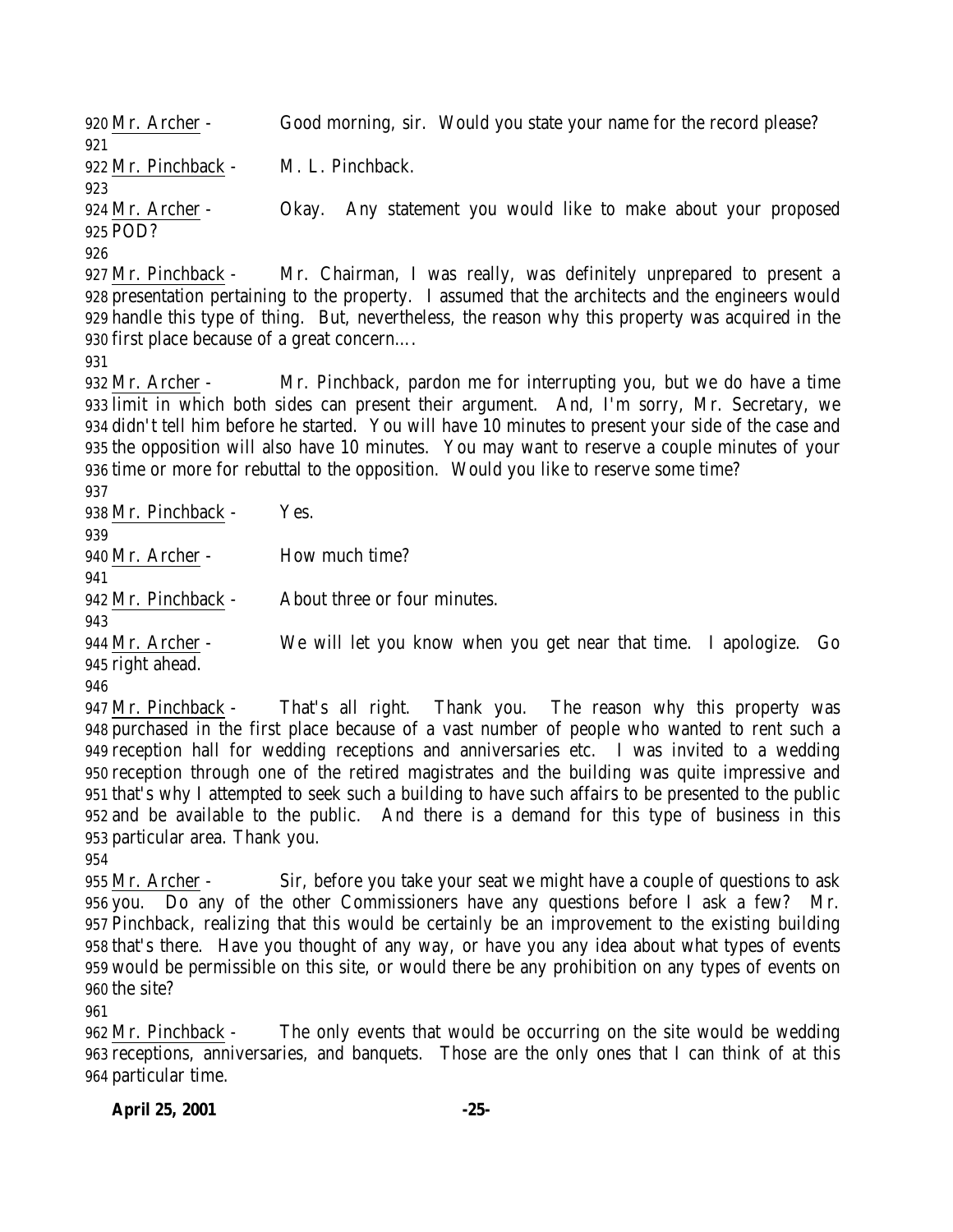Mr. Archer - I guess my question is. If someone were to lease your facility for whatever period of time, how would you know and how would you be able to control what type of event was being planned for the site? 

 Mr. Pinchback - In the beginning they would have to submit an application to rent the building. Upon submitting the application there will be contracts to sign pertaining to the event that they intend to occur at the building.

 Mr. Archer - So, you are saying that there will be a condition of each contract of the only type event held could be wedding reception, banquet or anniversaries?

 Mr. Pinchback - There aren't any specific type of events with exception of those wedding receptions, anniversaries or banquets. Now there could be more but I haven't thought of any at this particular time. But I'm quite sure there would be.

 Mr. Archer - The reason why I asked that question because a banquet is a very far reaching term. And there are a lot of things that could fit within that term banquet. A wedding reception is a wedding reception. You can pretty much control what that is. But, being in a B-3 district there's no limitation on hours of operation. So you could have a banquet that could go on for quite some time. But in any event, we will get back to that later. We do need to hear from the opposition and you may want to respond to some things that they have to say.

Mr. Pinchback - Thank you.

 Mr. Archer - Thank you for coming, sir. All right. Will the opposition come forward please?

 Mr. Ross - Good morning, Mr. Chairman, my name is Jerome Clayton Ross. I'm the pastor of the Providence Park Baptist Church and also a member of the Providence Park Civic League. I have some statements here to hand out. The president of our civic league is here and one of our members of the civic as well. As responsible citizens and representatives of the Providence Park neighborhood, we the members of the Providence Park Civic League in conjunction with the members of the Providence Park Baptist Church, respectfully would like to go on record opposing the authorization the operation of the Northside Recreation Hall that is being planned for the location at Savannah Avenue and Meadowbridge Road. Our reasons for such are as follows: It's perspective business. It's incompatible with the character of our neighborhood. It has great potential for attracting and increasing other elements that are detrimental to the quality and the safety of the Providence Park neighborhood. It's perspective policy of catering indiscriminately or without conditions that are considered of the Providence Park neighborhood is risky and disrespectful of the Providence Park residents. The processing of this matter has not been done in a manner that is timely and considerate of the members of the Providence Park neighborhood. That is to say that the Providence Park Civic League or the residents of the Providence Park neighborhood have not been officially informed or engaged for input or approval regarding the authorization/operation of this perspective

**April 25, 2001 -26-**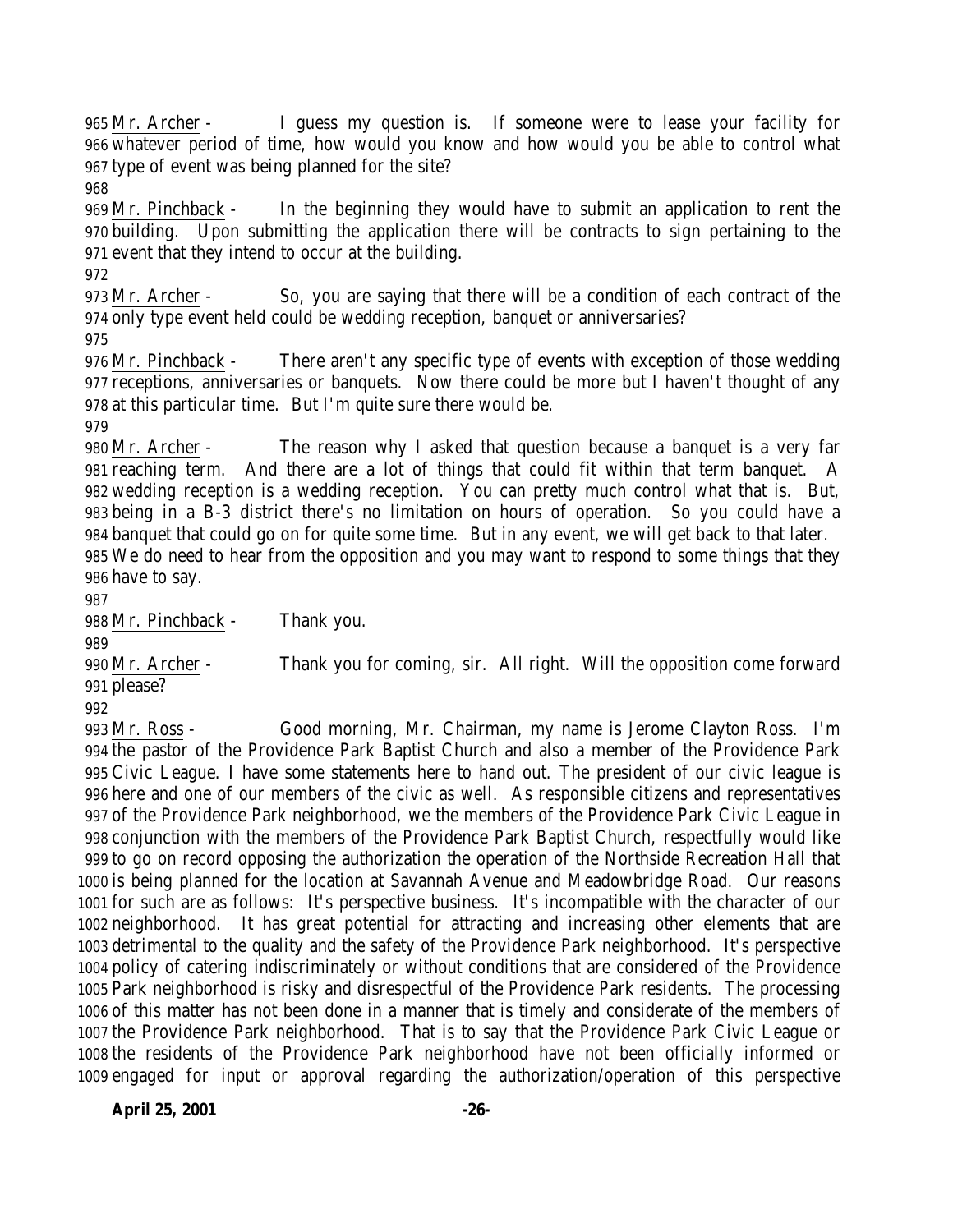business. Therefore, we the members of the Providence Park Civic League, in conjunction with the members of the Providence Park Baptist Church, express our opposition to the establishment of this business within the Providence Park neighborhood. And in light of the appropriateness of this business regarding zoning, we respectfully requests that any action regarding this matter be deferred until the perspective owner/operator meets with the Providence Park Civic League in order to develop cooperatively conditions for operation that we feel are compatible with the character and quality of the Providence Park neighborhood. This is our statement that we wish to put on record here.

 Mr. Archer - Thank you Rev. Ross. Anybody has any questions for Rev. Ross from the Commission? Thank you, sir.

 Mr. Gaines - Good morning. My name is Walter Gaines and I'm the president of the Providence Park Civic Association. I would just like to state that we request an opportunity to meet with the owner to stipulate some of the things that may differ from his perspective and ours. We did meet this past Monday and it was brought to our attention. Contact has been made with him by both Rev. Ross and I. We talked to him by telephone but to date we have yet to met to come up with the stipulation in concrete, in writing, that we both can live by. This is our request to him and hopefully we can do that. I would like to state that the residents of Providence Park have a sanitary district thanks to you. We have done things with other buildings in the community, Alexander & Alexander, for the Winston Manor Apartments. These things were worked out in good faith. That's all we request. Some opportunity to meet with the owner, to work out something that's livable to all of us. Thank you. 

 Mr. Archer - Thank you, Mr. Gaines. Are there any questions for Mr. Gaines? All right. Is there anyone else from the opposition that care to speak? Good morning, ma'am. 

 Ms. Epps - Good morning. My name is Janet Epps and I'm representing the Life Line for Jesus Community Church, which is right across the street from the projected building that we have been talking about here. We have major concerns and I have talked with some of the elderly people in the community. A part of our concern is what this project will be representing. And I understand it to be a recreational type building but some of the concerns that goes along with that is the use of alcohol and things of these nature. And in this particular area there are parts of it that is considered kind of like a high-crime area, drugs and other things that are going on in this area. Some of the elderly neighbors are very concerned. To bring something of this magnitude and not really know what you are agreeing to, what I am saying is that if someone wants to come in have… Well you all can put it in your own terms, but I call it a party or a recreation or whatever it is serving alcohol. You don't know if it is going to cause more drug traffic to come into the area. We are a church and we are right across from this. We can't say that they can't have this but their time of operation and what kind of resources that's going to be causing drugs. We have children, we have elderly people and within three weeks, already, we have had vandalism, even during our church services to one of our vehicles. A truck was set on fire. What Mr. Pinchback is wanting to do here, I think it would be good if he would meet with the civic association, meet with Life Line and more of the other community people so that we can be more stipulant about what he wants. If

**April 25, 2001 -27-**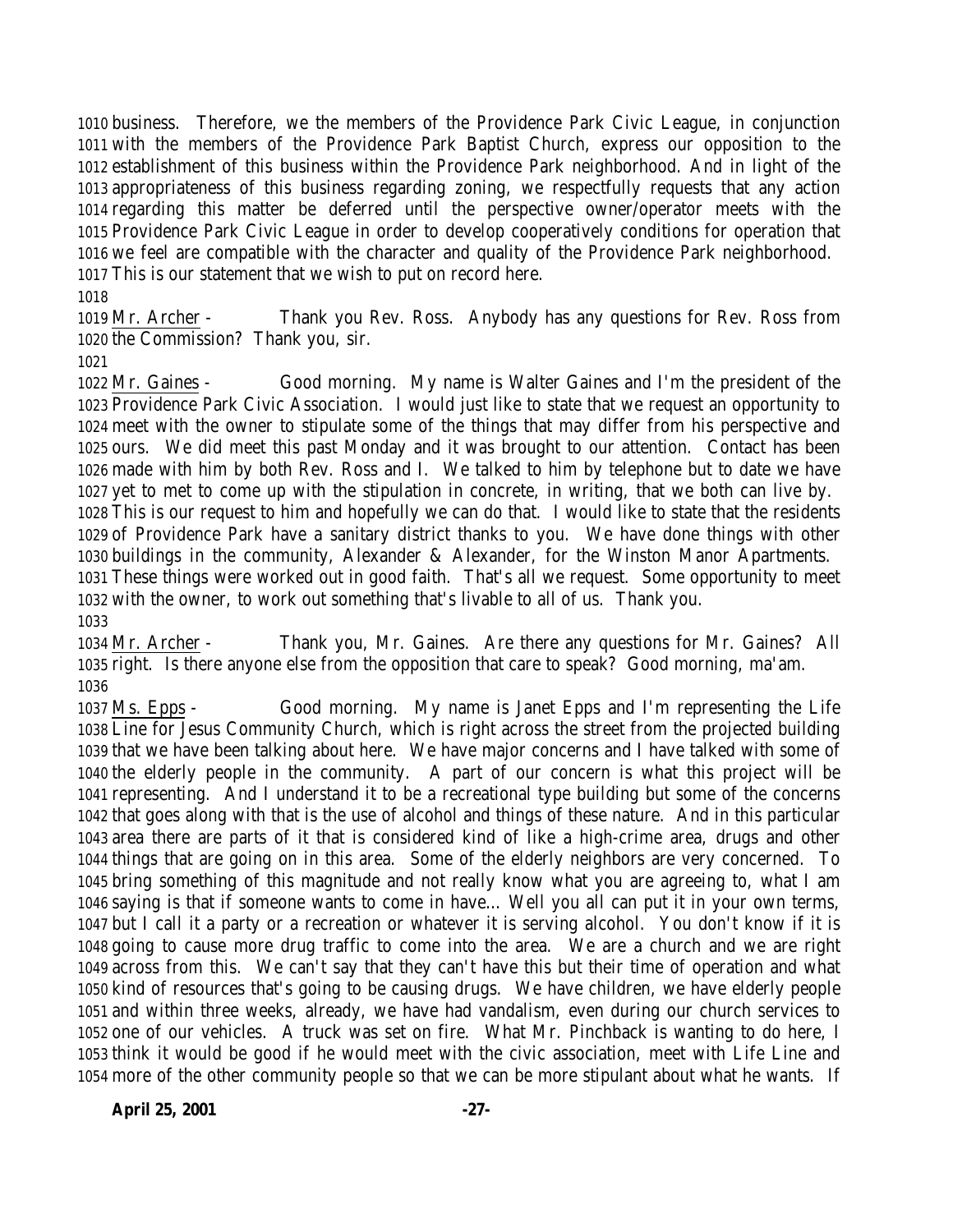for some reason he was to sell this business or it would change ownership, even though he might agree to wedding receptions or something like that, the next person might allow other things to come in. Even though they would have to get a proper ABC license or an event license, meaning for that particular event, I just feel it would open doors for other things that are unfavorable to the community. Thank you. Mr. Archer - Thank you, Ms. Epps. Are there any questions for Ms. Epps. Thank you, ma'am. Is there anyone else? How much time do we have for the opposition, Mr. Secretary? Mr. Marlles - They have four minutes left. Mr. Archer - All right, ma'am. Please state your name for the record. Ms. Carter - My name is Lenora Carter. My aunt owns the property directly behind this. Her question is that she thinks that the existing fence that's there is on a part of her property and she would like to know what she can do about that before the fence is reconstructed. Mr. Archer - She thinks it is on her property? Ms. Carter - Yes, a part of it is on her property. 1078 Mr. Archer - Is it her fence? Ms. Carter - No. It's his fence. Mr. Archer - Mr. Kennedy. Mr. Kennedy - The existing fence runs along the alley. There a 15-foot alley that separates the properties along Savannah and Ladies Mile Road. Ms. Carter - Her property is directly behind the building. Mr. Kennedy - According to this survey, the existing fence is located on his property. Ms. Carter - Okay. Mr. Archer - Is there anyone else? Good morning, please state your name for the record ma'am. Ms. Wells - I'm Nina Wells and I am one of the associate minister at Life Line for Jesus Community Church. One of the things that I really wanted to bring out, many of my

 concerns have already been stated, but we have in our church a lot of people who are a product of the issues that we are talking about today, alcoholism and drug abuse and things being shot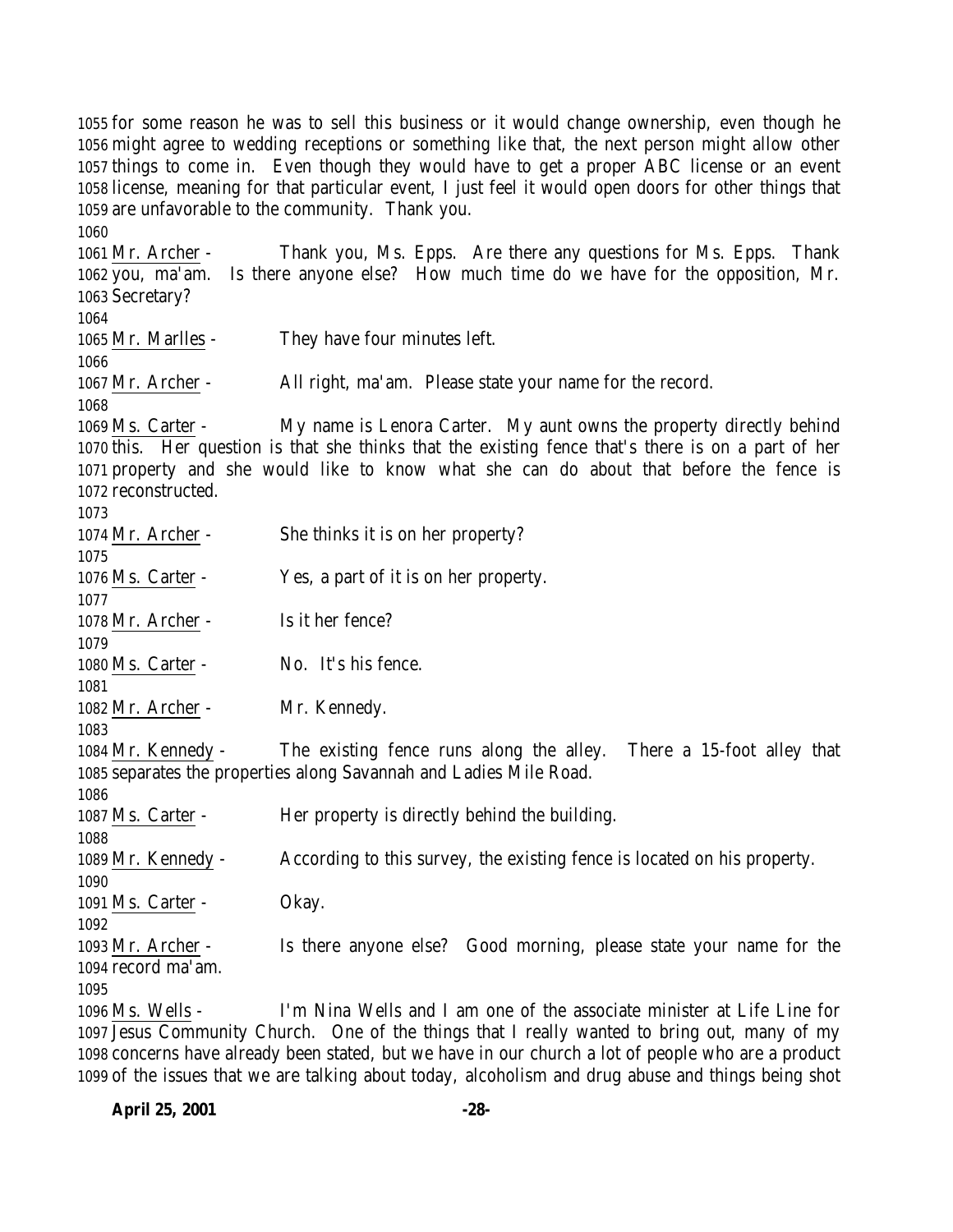up and everything, things that have happened at parties and at clubs where alcohol is involved. So, that's our main concern is that we really look at it from that standpoint. We are ministering to and counseling these people everyday. It's affecting families, it's affecting lives, it's affecting our communities and we are really, really, concerned about this particular community. So, we are asking that if Mr. Pinchback would really reconsider what he is doing. Especially, as it relates to allowing people to bring in alcohol. That's all I have to say. It's the families that we are concerned about.

 Mr. Archer - Thank you, ma'am. Is there anyone else to speak in opposition? All right, Mr. Pinchback, you reserved some time for rebuttal, sir, so we will hear from you again.

 Mr. Pinchback - Thank you, Mr. Chairman. In the beginning, as far as the alcohol is concern, it will be strictly controlled. I will be willing to meet with anyone pertaining to the project to discuss any safety features that they may want. In the beginning there's going to be a privacy fence put up and there will be security cameras to control the area. There will be a manager on duty at all times during the engagement or any event that might occur. As far as vandalism or anything that has happened in the past, it can't be construed as being connected with the building that is not there at this particular time or the establishment that is not there. I want to impress the general public and the members of the neighborhood that around the area, that it will be under control at all particular times. And I do thank you, Mr. Chairman. 

 Mr. Archer - Mr. Pinchback, I don't want you to get the impression that we or anybody else are trying to be accusatory or to say that you would deliberately promote any activity that would be detrimental to the community. I think the overriding fact here is that all of the speakers have indicated that they have not had an opportunity to sit down and talk with you. We have had some discussion with them because I spoke with some of them between the last time they met and today. And they all expressed that same concern. They have not had an opportunity to talk with you all. And I have also made them understand that there are things that are permissible within the B-3 zoning that are within the scope of what you are planning to do. But, I think they would feel a lot more comfortable if they could sit down and meet with you, and you could probably do it all at once, perhaps at the church or wherever and have some discussion as to how you plan on controlling these activities and make them feel more comfortable. After all, this is adjacent to a residential community and it is one of those unfortunate things that happen when commercial zoning abuts to residential property. But I do think we owe them that. So, my suggestion, sir, would be that you, and this is up to you, that you defer this case until you can have an opportunity to meet with them. Would that be agreeable?

 Mr. Pinchback - That would be fine, sir. I will be willing to meet with the group at any time that they specify.

 Mr. Archer - Okay. Then, can you get with them before you leave here today and set that up and would someone notify me when that meeting has been set, where and what time. 

#### **April 25, 2001 -29-**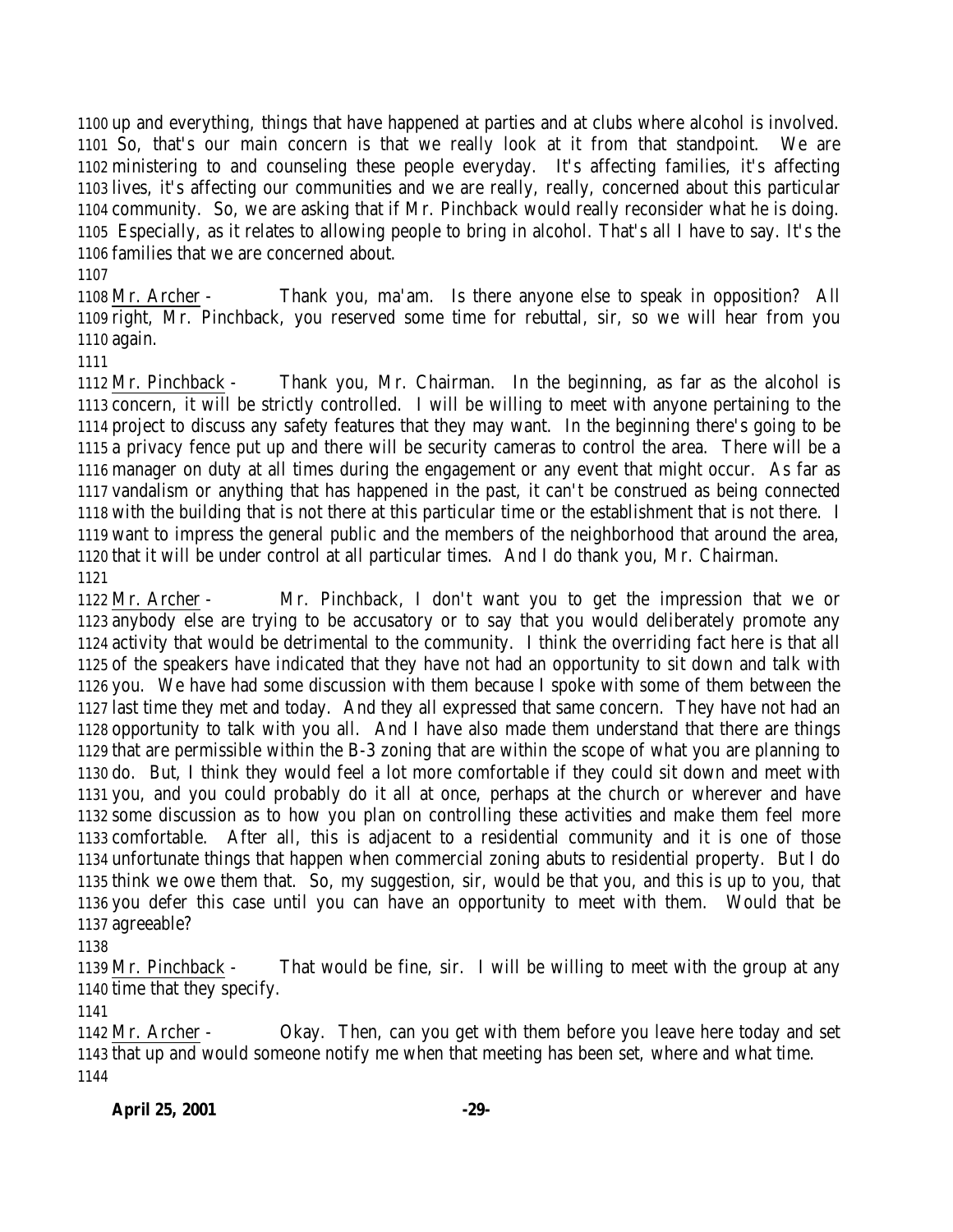| 1145 Mr. Vanarsdall -   | And the deferral date would be the May 23. |
|-------------------------|--------------------------------------------|
| 1146                    |                                            |
| 1147 Mr. Pinchback -    | May 23? That will be fine.                 |
| 1148                    |                                            |
| 1149 Mr. Archer -       | And the same time as now.                  |
| 1150                    |                                            |
| $1151 \text{ M}$ Torlor | And Mr. Choirman if I might to change      |

1151 Mr. Taylor - And, Mr. Chairman, if I might, to share your views. It seems to me, Mr. Pinchback, from the comments of the people who live in the community, one very fertile approach that you might pursue is to work, as Mr. Archer said, with the group. And, actually, discipline that meeting to specifying or different type of activity what the community would like and what you would like and get together in a wide range of things like the time of operation so that the hours of operation are compatible with the neighborhood motives and habits and operating principals, even such a thing on a short term basis of having an event permit for every activity in there so that you know and the people associated with that activity know exactly what the conditions of their uses are including many of the guest. Some times when you say you are going to have a wedding it sounds like a noble thing, and that might depend on exactly who is invited, how long it goes, how much drinking and other things. But, I think if you work with each of the groups in the community and Mr. Archer and come up with those, it will satisfy many objectives and mollify their concerns.

 Mr. Vanarsdall - And there maybe be some things you don't want there and you can tell them that.

Mr. Pinchback - Of course.

 Mr. Taylor - And certainly we don't want to prevent you from engaging in this activity, but by the same token we wouldn't want to have you engaging in this activity to the detriment of the neighbors or the neighborhood or in the entire society of the fabric in that adjacent area. So, I think it's better for all if everybody comes to an agreement as to what they want and work with the pastoral community and the residential community and just be able to work this out. And if you are able to do that it will be a good signal to everybody. Once it is in practice, the communication that's established between you and the people who live there, and Mr. Archer, will help, if there are, and there probably will be some rubs as you go ahead. There will be some disagreements, some new conditions that best of us can't think of and that will also help to corral the activity so that everybody can live in harmony and benefit the entire community.

Mr. Pinchback - Okay.

 Mr. Archer - Thank you, Mr. Taylor. All right, then, we will have a meeting scheduled and with that, Mr. Pinchback, I will move deferral of this case until the May 23, 2001, meeting at the request of the applicant.

 Mr. Vanarsdall - Second. 

**April 25, 2001 -30-**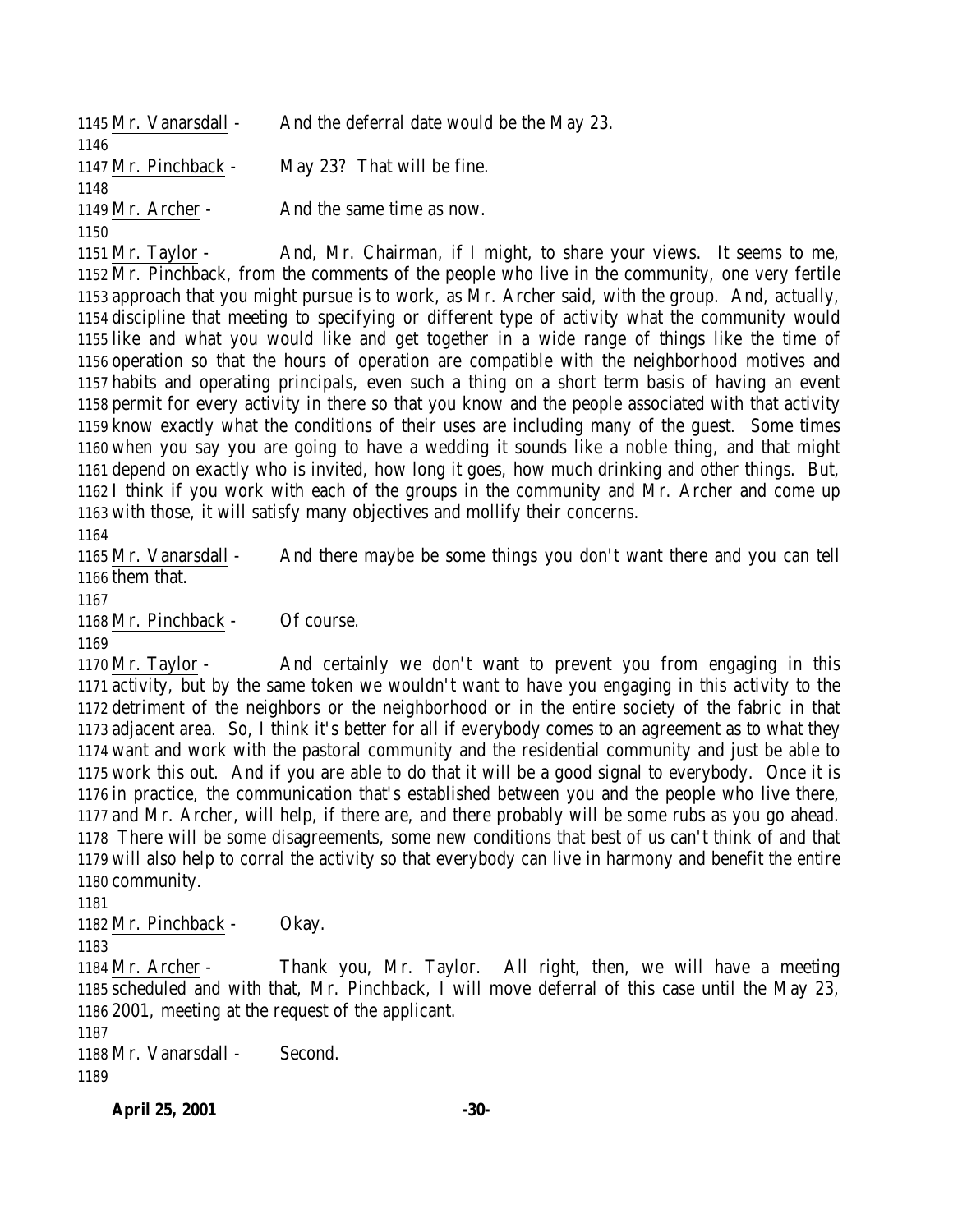Mr. Archer - The motion was made by Mr. Archer and seconded by Mr. Vanarsdall. All in favor say aye…all opposed say nay. The motion carries. At the applicant's request, the Planning Commission deferred POD-23-01, Northside

Recreation Hall, to its May 23, 2001, meeting.

 Mr. Archer - The Commission will now recess until approximately 10:20 a.m. 

# **AT THIS TIME THE COMMISSION TOOK A BREAK**

#### **PLAN OF DEVELOPMENT (Deferred from the March 28, 2001, Meeting)**

POD-6-01 Short Pump Town Center - W. Broad Street (POD-123-98 Revised)

**McKinney & Company for Short Pump Town Center LLC:** Request for approval of a revised plan of development, as required by Chapter 24, Section 24-106 of the Henrico County Code to construct a two-story, 1,300,000 square foot regional shopping center. The 147.19 acre site is located on the north line of W. Broad Street (U.S. Route 250), opposite its intersection with Lauderdale Drive on parcels 36-A-26, 27, 28, 29, 30, 31, 32, 34A, 35A, 36, 37, 38 and part of parcels 36-A-13 and 15. The zoning is B-3C, Business District (Conditional) and W.B.S.O. (West Broad Street Overlay) District. County water and sewer. **(Three Chopt)**

 Mr. Marlles - Mr. Chairman, before I turn this over to the staff to give its report, I did want to point out to the members of the Commission, and, again, this is pointed out in the staff report. This is a revision to a plan of development that was originally approved by the Planning Commission in December of 1998. So, the zoning for this site is already in place. As the Commission is aware, a POD requires administrative approval only, it does not require action by the Board. Legally, a POD that meets all of the conditions of the ordinance must be approved. I would also like to remind the public that this is a public hearing to discuss the merits of the revised POD. It is not a meeting to discuss the financing of the project or other issues that are not germane to the POD. Mr. Chairman, all adjacent property owners have been notified as required by the County Code. And, with that, I would like to turn the report over to Mr. Wilhite who will give the staff report.

 Mr. Archer - Mr. Secretary, before we do that. We have agreed to give some special consideration as to the time limits for both sides of the arguments. You may as well explain that now.

 Mr. Marlles - Yes, sir. Ladies and gentlemen, it is the policy of the Commission where there is opposition to a case to grant an equal amount of time to the applicant to present their case and an equal amount of time to the opposition. In this case the Chairman is granting a total of 20 minutes to each side. The 20 minutes does not include any time responding to questions from the Commission. The applicants and those in favor of the application will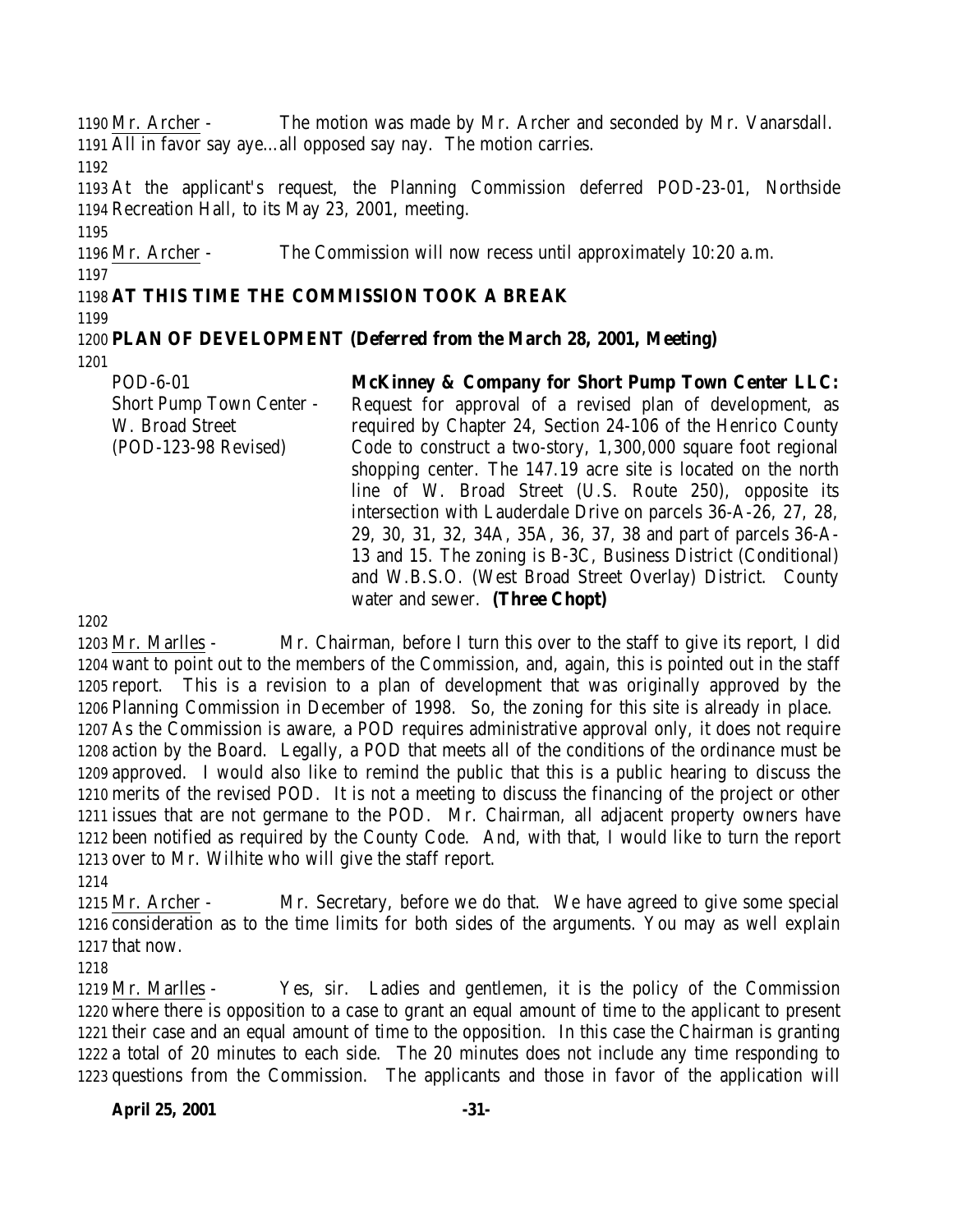speak first, right after the staff member presents his report. The applicant may wish to reserve some time for rebuttal. The opponents to the case will speak next.

 Mr. Archer - All right. Thank you. And with that, is there any opposition to this development? We do have opposition. All right, Mr. Wilhite. 

 Mr. Wilhite - Thank you, Mr. Chairman. I would just like to say that you should have by now received a presentation packet. There is also a map showing the road system in the Short Pump area with future road changes anticipated by the County. This case was deferred from last month. This is a requested revision to a POD, which is still valid, POD-123-98, which was approved in December 1998. That approval was granted by the Planning Commission and it gave approval for a 928,000 square foot mall and in addition a 21-screen movie theatre. With this submittal that we received, and is before you today, the applicant is requesting that the mall be increased to 1,300,000 square feet. This is the area within the ring road that shows on the map. No part of the POD applies to the area outside of the ring road for any buildings that may be built there in the future. The 21-screen theatre has been removed and in its place they are anticipating a fifth large major retail space. Although, at this point we have no indication that any agreements have been signed at this point. I would like to point out that the conditions that appear on your agenda are the same ones that were on last month's agenda. There are no changes in the conditions being recommended at this point. 

 Since the last meeting, and the major reason for the deferral, was for us to receive a revised traffic study that was requested by the County and the Virginia Department of Transportation. That was received by us on April 12, 2001. We have reviewed that and completed its review. We also have comments submitted from VDOT as a part of that study as well. We have Tim Foster and Todd Eure here from the Traffic Engineering section of Public Works. They will be available to respond to any questions that you may have concerning the traffic study or any other recommendations dealing with traffic on this particular development. I would also like to point out that Bill Axselle is here representing the applicant. He has prepared a formal presentation. I'll be happy to answer any questions you may have concerning other aspects of the staff report or any annotations or conditions that appear on the agenda or in your plan packet.

 1257 Mr. Archer - Is that it, Mr. Wilhite? 1259 Mr. Wilhite - Yes, sir. Mr. Archer - All right. Are there questions for Mr. Wilhite from the Commission? Ms. Dwyer - So, Mr. Wilhite, the major change to make your difference between this POD and the one earlier today approved is the elimination of the theatres and the addition of

 retail space in that rear portion of the property. Mr. Wilhite - That is correct. From 928,000 square feet to 1,300,000 square feet.

The department stores have gotten larger. They have added second story gross building area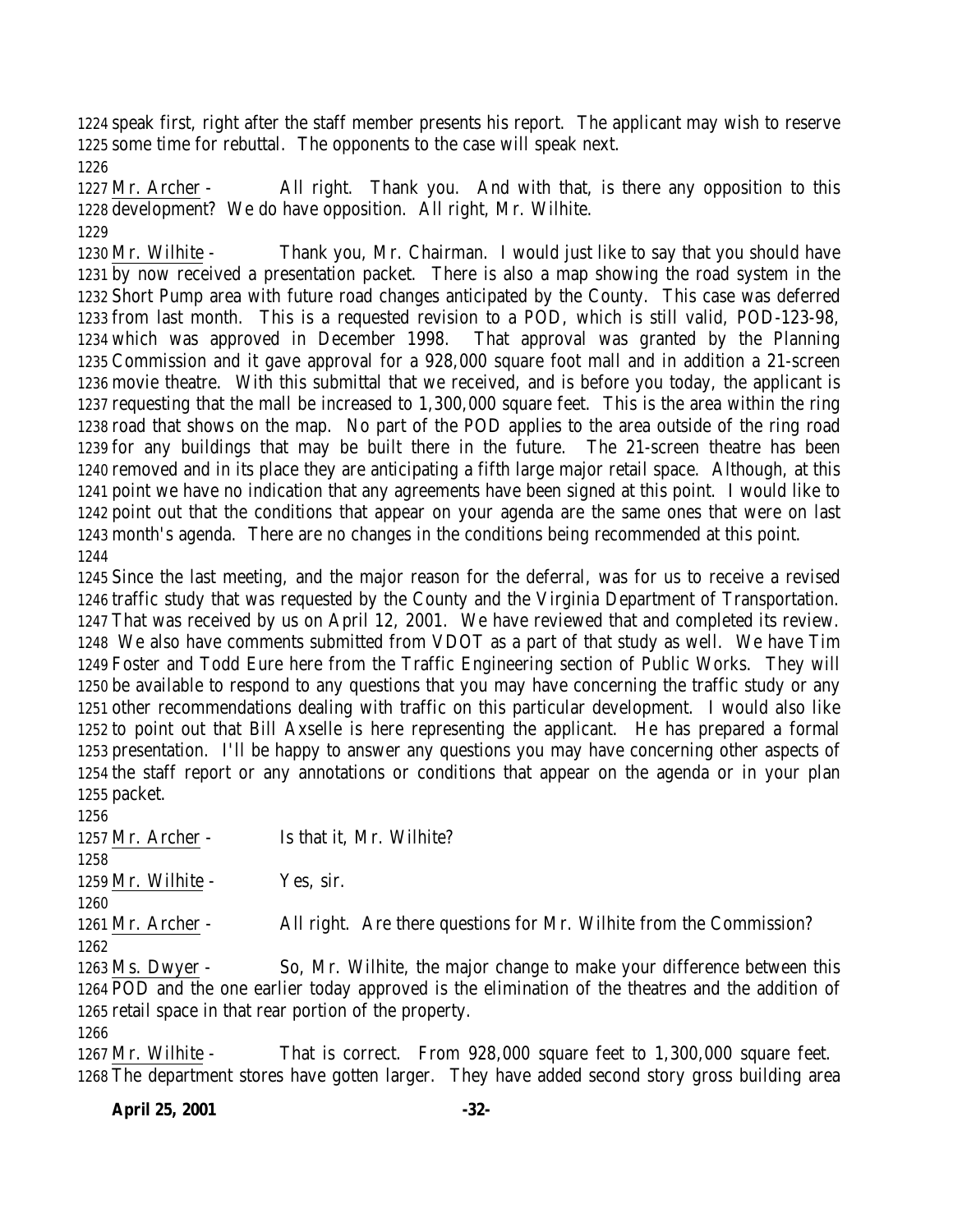to the smaller shops. The movie theatres have been eliminated and there is a possible fifth large tenant proposed in its place.

 Mr. Vanarsdall - They also made the pedestrian traffic come through the center and also put the road around the center to make the traffic flow better. 

 Mr. Wilhite - Right. The original POD anticipated vehicular access through the middle of this. That has been eliminated and is strictly a pedestrian mall at this point. The overall footprint of the mall has shrunk a little bit to become more compact.

 Ms. Dwyer - What about this access road to the west, termed the future access road on our plan? Is that presently a two-lane access road?

 Mr. Wilhite - At this point it is two. That will be constructed with either development on adjacent property or with the PODs outside the ring road adjacent to this. There are conditions in the staff recommendation that does cover this, conditions Nos. 37 and 38.

1286 Ms. Dwyer - Is there potential for widening that particular access road?

 Mr. Wilhite - There would be the potential of widening this with adjacent development. Anything outside of the ring road will have to come back before the Planning Commission as separate plans of development. We will be seeing more on this project in the future and at that time that could be addressed.

 Ms. Dwyer - That would come back as another revised POD for all of the development external to the ring road?

 Mr. Wilhite - It would be a revised POD, but we would receive separate PODs on all outparcels within the shopping center.

**April 25, 2001 -33-** Ms. Dwyer - So, that road would come up in conjunction with an outparcel development? Mr. Wilhite - That would be able to be addressed at that time, yes. Mr. Archer - Are there further questions for Mr. Wilhite? All right. Thank you, Mr. Wilhite. Mr. Taylor, I suppose we need to hear from the applicant. Mr. Taylor - Yes, Mr. Chairman, I would expect we would. Mr. Archer - Good morning, Mr. Axselle. Mr. Axselle - Good morning. Mr. Marlles - Mr. Axselle, before you get started would you like to reserve some time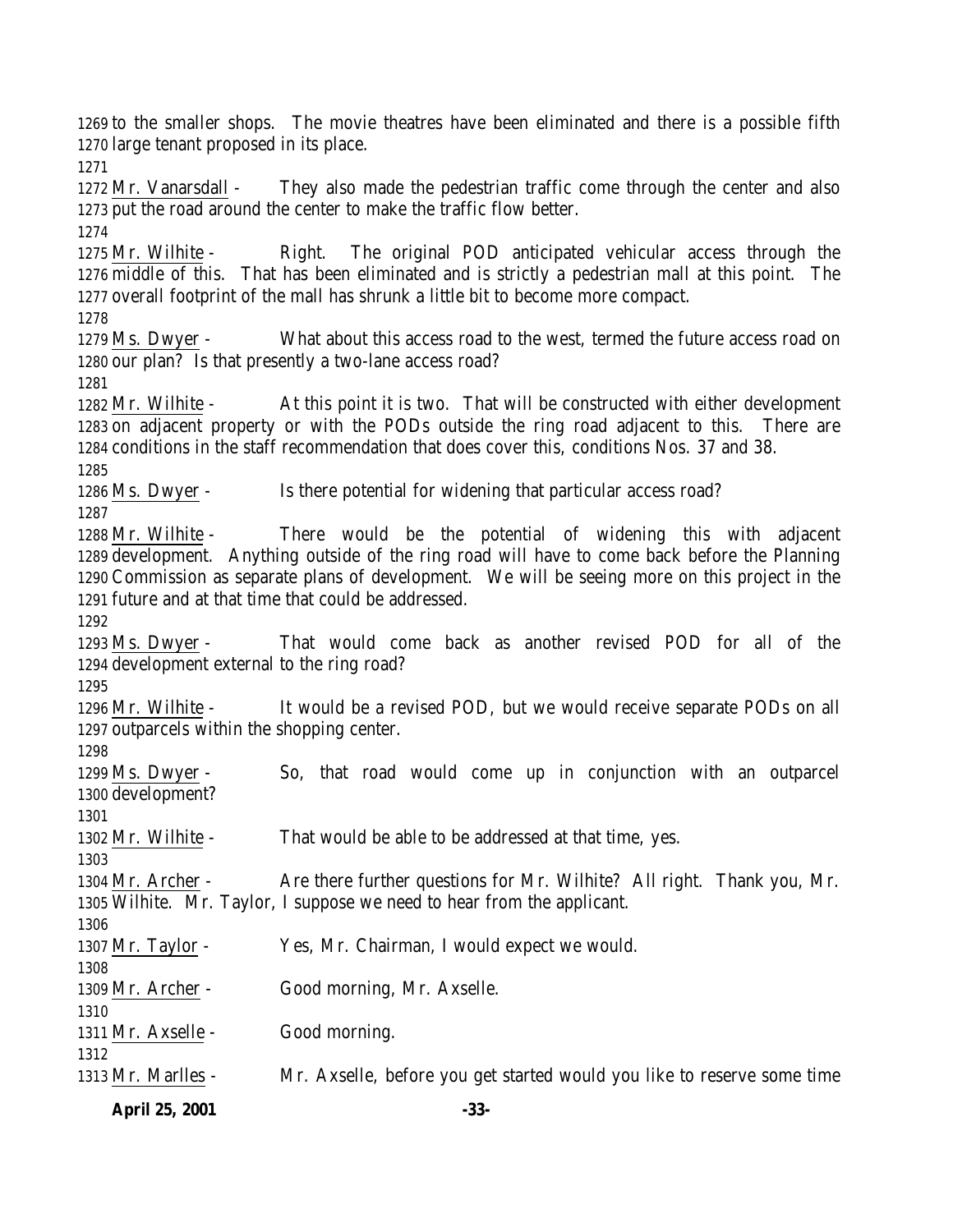for rebuttal? 

 Mr. Axselle - Yes, but I would really like for the staff, if they could, to help me out. I have this major power point presentation that I can't access. She told me how to do and I did it but I did not do it right (staff technician approached the podium to start Mr. Axselle's presentation). She gave me the right instructions I just didn't get it right. Mr. Chairman I would like to use 16 minutes of my time, for my presentation 2 minutes for Malcolm Holley, the Wellesley Homeowners Association, I would like to reserve 2 minutes for rebuttal.

Mr. Archer - So, noted, Mr. Axselle.

 Mr. Axselle - Mr. Chairman, members of the Commission, I'm Bill Axselle on behalf of the applicant requesting your approval of this POD. With me today are Tommy Pruitt, of Pruitt & Associates, Doug Lund, Forest City Enterprises, Stacey Burcin with the engineering firm and Ed Prezioso. Each of them will be available to respond to any questions that you might have and especially of interest to you maybe Ed Prezioso who did the traffic study for this property. As it has been indicated to you, the property is zoned for the use of a shopping center zoned in 1998. It's the subject of an existing POD for a shopping center. And what we are asking for today is a revised POD. The County staff has determined that the revised POD is in full compliance with all County requirements and we are asking that the revised POD be approved. As that POD is in compliance with the County requirements and your staff has recommend approval, we would ask for your concurrence and most respectfully I would suggest that the legal obligation of the Planning Commission is to approve the revised POD as it complies with all Henrico County's criteria. Your staff has suggested standard conditions, the 38 standard, new and amended conditions. We are in agreement to all of those conditions. Your Department of Public Works has recommended eight conditions regarding traffic all of which we are agreeable to doing.

 As we anticipated, there will be fairly extensive discussion from some folk. Let me give you a quick overview of the center. As you know the project is located on I-64 and Broad Street opposite Lauderdale. And shown here is the conceptual presentation of the Lauderdale Drive entrance with a fairly impressive water feature, quality construction and stunning architectural appearance. This is the type of quality of development and architectural considerations that are found throughout this upscale center. The center will be anchored by four national retailers, Nordstrom, Lord & Taylor, a flagship Dillard's and a flagship Hecht's. They will be joined by some of the very finest national and local retailers and restaurants. The center will emphasize plazas, pedestrian walking areas and landscaping. And we think, as simply put, it's going to be one of the finest retail centers in America. We think we are bringing to this the best of the best shopping that there is.

 The facades of the anchors will vary but they will always be of the type of quality aesthetic and architecture treatment illustrated in the façade on this particular slide. You will recall that the initial POD had a theatre in the rear, that's been removed and replaced with additional retail as shown on the previous slide. These slides are turning automatically so forgive me if I have to go back. I'm sorry (Mr. Axselle is having trouble maneuvering powering point presentation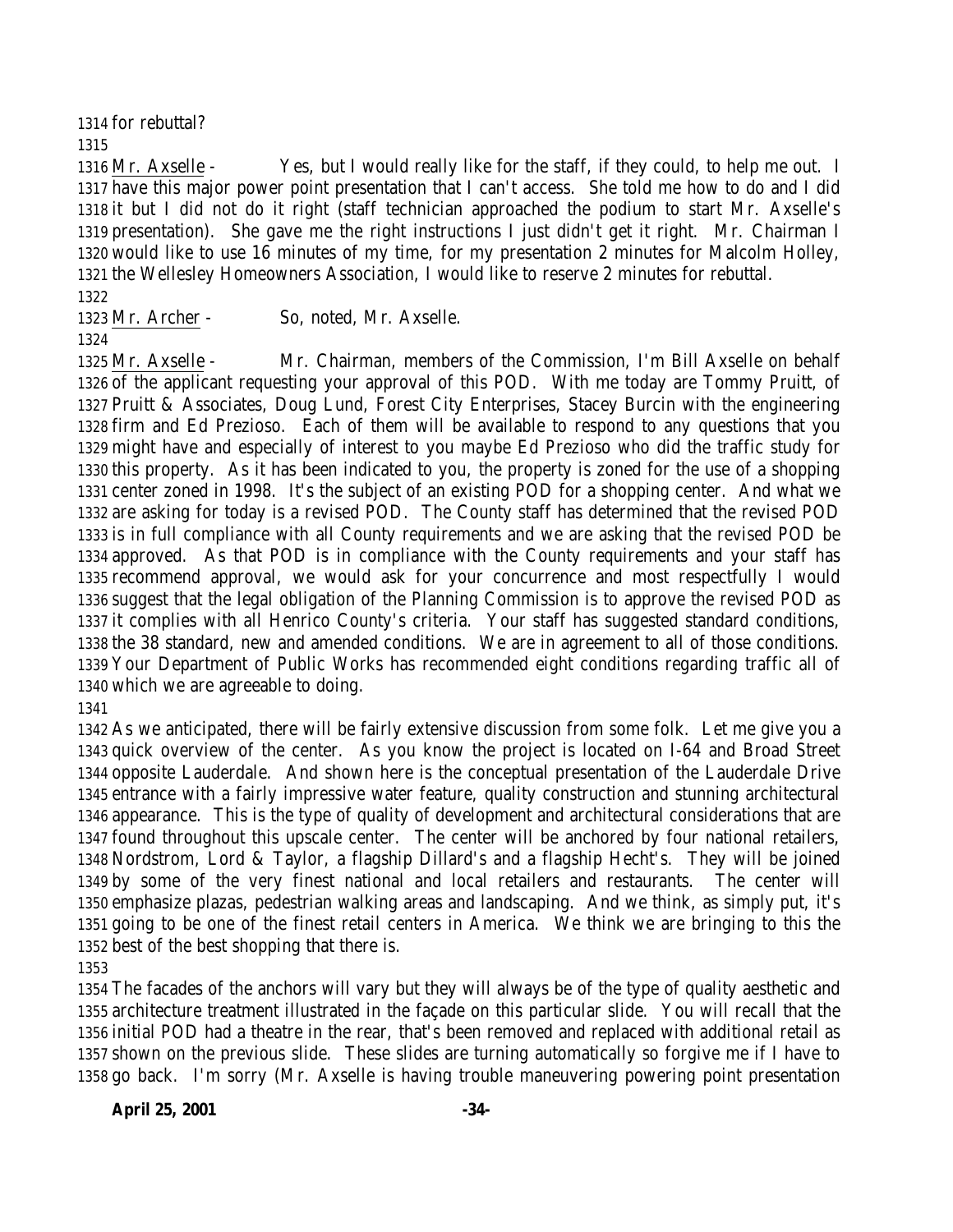on the screen). This, basically, shows you various pictures from within the plaza, as you know, the plaza is pedestrian-oriented and has a main street feel and look to it. You will notice that it has a lot of landscaping and is pedestrian-oriented. The names on these stores are all generic, if you will, they are actually not the names of the store. You see outdoor dining and things of this nature. It is illustrious of the quality that you will see throughout. This is a center that, I'm sorry (still having trouble with screen) I'm just going to stop using this if I may because it's not working like it should. Excuse, me, sir. I apologize this was not set up…. Anyway let me if I could just go on with the script and not the pictures. You have them there before you. Basically, we think this will be one of the finest shopping areas in the United States and definitely the finest shopping experience of Virginia. There are many non- financial benefits to this. Highest quality shopping, we think it an enhancement of the quality of life and an appealing option for tourists, especially those who may be coming to the convention center. And having a center of this nature will in fact enhance the reputation of Henrico and the Richmond area. There are a lot of financial benefits. There is about \$183,500,000 in new tax revenues will come to the County of Henrico for 25 years. That's an average net of about 8 and a half million a year in new revenues to the County for education, public safety, capital improvements and transportation. The Short Pump Town Center, ladies and gentlemen, will be the largest tax revenue generator in Henrico County and this is in fact a once in a life time opportunity for Henrico and its residents. 

 There are no legitimate unsolved issues. The staff has so concluded. I think you should following their recommendation and approve the case. That is not to say that there will not be allegations made by Taubman who is a retail competitor. And in anticipation of those remarks, let me comment a little bit about that. You may ask "what's the motive of Taubman and their colleagues." As simply put, Taubman is trying to delay or stop the development of the center to force the center to the property it owns at Stoney Point on Chippenham Parkway in the City of Richmond. The national retailers narrowed their decision to two sites, Short Pump and Stoney Point and they chose Short Pump in Henrico County. Taubman, by their actions, is attempting to have the center delayed or stopped for their own personal benefit and not in any public interest. The best indication of the lack of public interest by Taubman is what they have done in the past. And I ask you, what has their involvement been on any prior zoning and development along Broad Street. In a word…none. They have had no comments on any prior zonings, PODs, environmental considerations or traffic on any other development in the Broad Street corridor, none. In fact, it's no word, that they had no prior concerns of this property. When this property was zoned they made no comments and they had no concerns. When the original POD was approved they had no comments and they had no concerns. It's evident their "quote" concern "in quote" came only after they lost in the market place and now they want to misuse government reviews, regulations, and approval for their personal benefit. I do find, and I must confess, it's a little ironic that Taubman has such a newfound interest in traffic in Henrico County. As you know, Taubman owns Regency Square. What actions have they taken regarding traffic problems near Regency Square? What actions have they taken regarding the existing traffic problems at intersections such as Parham and Patterson and Three Chopt and Parham? Both of which, currently operate at a level of service "F" that they are now going to come in here and complain about. What have they done in that respect? They also by their writing and so forth asked that this study be expanded far beyond what it would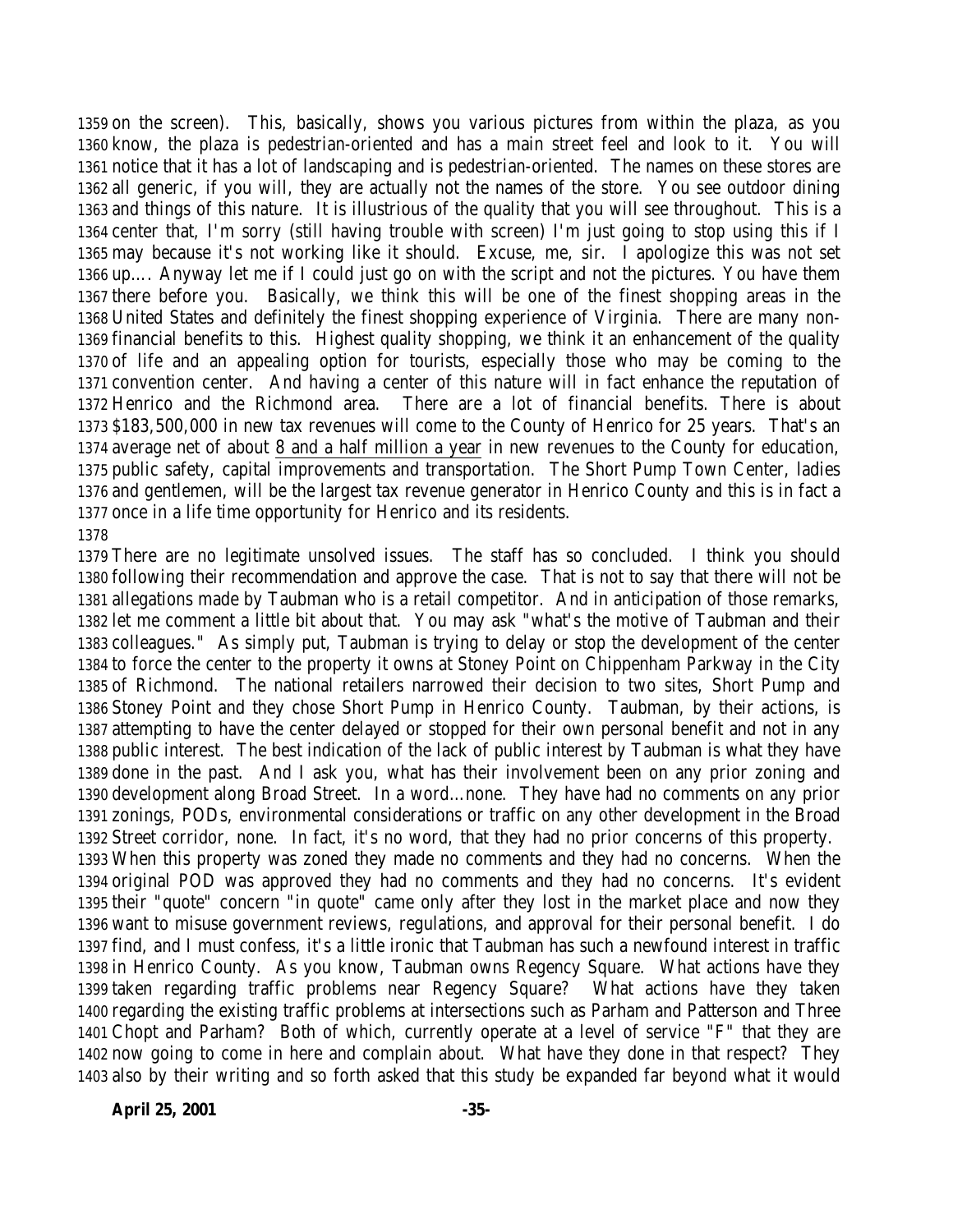normally be. They have asked that we study a depth, a distance, if you will, much further than the normal County requirements. They have had us study as far away as I-64 and Broad Street interchange, but yet when Regency was doing its expansion and study some time back, they did not study to the Parham at I-64 interchange which is the exact same distance away. It's a double standard. Unfortunately, this is fairly typical for Taubman, this is what we have seen around the country of where they tried to move to defeat or delay a proposal by a competitor so that they can maintain a monopoly position or to gain approval for their particular center. Fortunately, this type of approach is not acceptable in Virginia. It is very inconsistent with the appropriate competition environment we enjoy in the Commonwealth. 

 Let me look at a couple of things that were in their February 6, 2001, letter and you decide if these are creditable comments that they made at that time. They said that the POD should not be approved because Nordstrom said that they would be delaying its coming to the center for up to a year. In fact, as you know, Nordstrom has said on two or three occasion it is definitely coming. Even more importantly, the fact that a tenant may or may not be in the center is not the determining factor in the POD. They said that the POD should be delayed because the financing is under scrutiny of the court. In fact, the Circuit Court ruled against Taubman on six issues and against the Short Pump Town Center on one issue. And, in fact, that is being reviewed by the Supreme Court now. Again, the POD is never contingent upon the financing. They talked about the fact that there was some national wetland litigation that may be filed. That has nothing to do with us. In fact, the POD will require that we have, before we start construction, all of our wetland or permits, and in fact we do in fact have our wetland permits which are being updated. But, perhaps the best evidence or the lack of creditability in the approach that Taubman takes is in their allegation in that February 6 letter that the, quote, "The developer has cooked the numbers regarding parking." It goes on to say, "that a 20% ratio of storage area is unheard of in the industry" end quote. Ladies and gentlemen, 20% is exactly what the County of Henrico uses for shopping centers. It, in fact, is the exact same calculation used for Regency Square in the early 1970's, the exact same calculation that has been used for every shopping center in Henrico County since that time. So, the calculations by the Short Pump Town Center are based on County criteria, not cooked numbers. 

 Now let me turn to the traffic considerations, which would probably be the point on which Taubman will put his primary focus. I'm going to give you 20, you are going to hear a lot of numbers, you are going to hear more than you would probably want to know. But, I am going to give you 20 bottom line conclusions and while I'll voice these conclusions I will tell you that I have asked your Public Works Department to review these and they concur that these are valid conclusions, while I have voice them, they have verified there accuracy. First, from the standpoint of a supporting road network there's likely no site in the metropolitan area as ideally situated for a center of this nature. It will be accessible by three interstates, I-295, I-64 and I-288. It fronts on Broad Street, which is a major commercial corridor in the Richmond area. The site will have accessibility by a series of roads design for extensive travel, Lauderdale, Gayton, Pouncey Tract, Pump, Three Chopt, John Rolfe, and the center itself will have direct access to Broad Street by three intersections. One to Pouncey Tract and one to Gayton Road extended. Ms. Dwyer, I will say at this point that that road that you made an inquiry about is at this time, discussions have been for a two-lane road, we will be glad to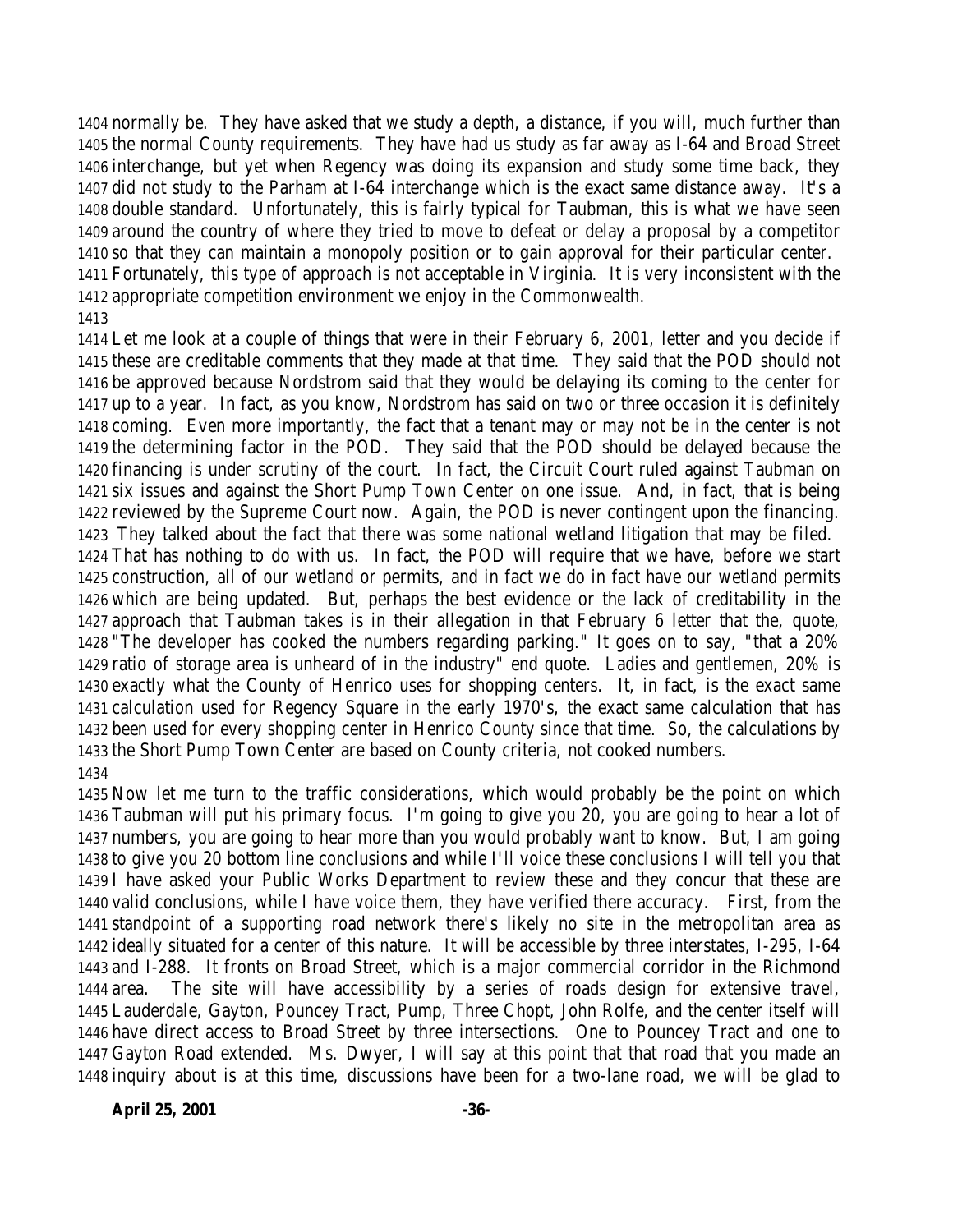widen that to a four-lane. We think that would help carry the increasing traffic that will come from the west. And I ask you, does Taubman own Regency Square have the same accessibility? Does Taubman facility at Stoney Point have the same accessibility? They do not. Two. The traffic studies that were presented included all the properties currently developed. All the properties zoned and subject to being developed in the near future and all of the existing background traffic, not just the center property. Third. The scope of the study area in the initial study was established pursuant to normal County criteria for such studies. They are the same criteria used for every study for every major retail center including the proposed expansion of Regency Square. Four. The recent addendum to the study was conducted for a study area that's significantly larger than typically required for development of this type for this size and its nature. It was requested by VDOT to provide an indication of future conditions and to identify what traffic improvements may be needed. Five. Normal Henrico County criteria for major retail centers would not include an analysis of the I-64, Broad Street interchange. Just as the expansion of Regency did not include an analysis of I-64 and Parham Road interchange which is the same distance away. Six. When the Department of Transportation was considering widening Broad Street and the rest I-64, the County of Henrico strongly recommended that it widen the bridge for I-64 over Broad Street, which now only carries four lanes and that it make other changes to the ramps and I-64/Broad interchange. VDOT chose not to make those changes. The current nature of I-64/Broad Street interchange obviously impacts the consequences of the addendum traffic study. Seven. The traffic conditions are evaluated and the traffic addendum are the worse case situation representing weekday commuter p.m. peak hour when the commuter travel is at its heaviest. This is understandable. This is an area that's planned for mix development. It is office, it is retail, it is residential and so the numbers you are seeing are for the peak p.m. period. Weekday mid- day, Saturday conditions, Sunday conditions, will be much, much better. That's the conclusion of Public Works. So, we are talking only about the weekday commuter p.m. peak hours at the worse condition. We are not talking about the same situation during the weekdays, at nights, or on weekends. Eight. The addendum analysis may actually over estimate the trips along Broad Street since it assumes that no interaction between the future land use and the existing land uses. Nine. And this is fairly important. Traffic volumes on Broad Street will continue to increase with or without the center. As a result, traffic delays on Broad Street will increase with or without the center. Ten. The center is a factor but is not, and I'll repeat, is not the primary cause of current or future traffic consideration of Broad Street. Eleven. The intersections in the immediately vicinity of the center will operate at an acceptable level of service. In other words, the intersection that's right at the center do operate under the traffic study in accordance with the County at an acceptable level of service. Twelve. The intersection east of Pump Road and farther away from the center will decrease in level of service even without the center. Thirteen. The biggest travel concern is at Pouncey Tract, Pump Road and that intersection with Broad Street. Today that intersection operates at a level of service "F." Without the construction of the center, it operates today at a level of service "A." And approval of the center will also generate a level of service "A." Now, if you are like me you want to know what's a level of service "F" I mean give me some examples. Here are some that the County staff indicates are applicable. Broad and Parham, Glenside and Broad, Route 1 and Parham, Three Chopt and Parham, Parham and Patterson, and of course Pump and Board and they are at the p.m. peak periods it's not during the regular

**April 25, 2001 -37-**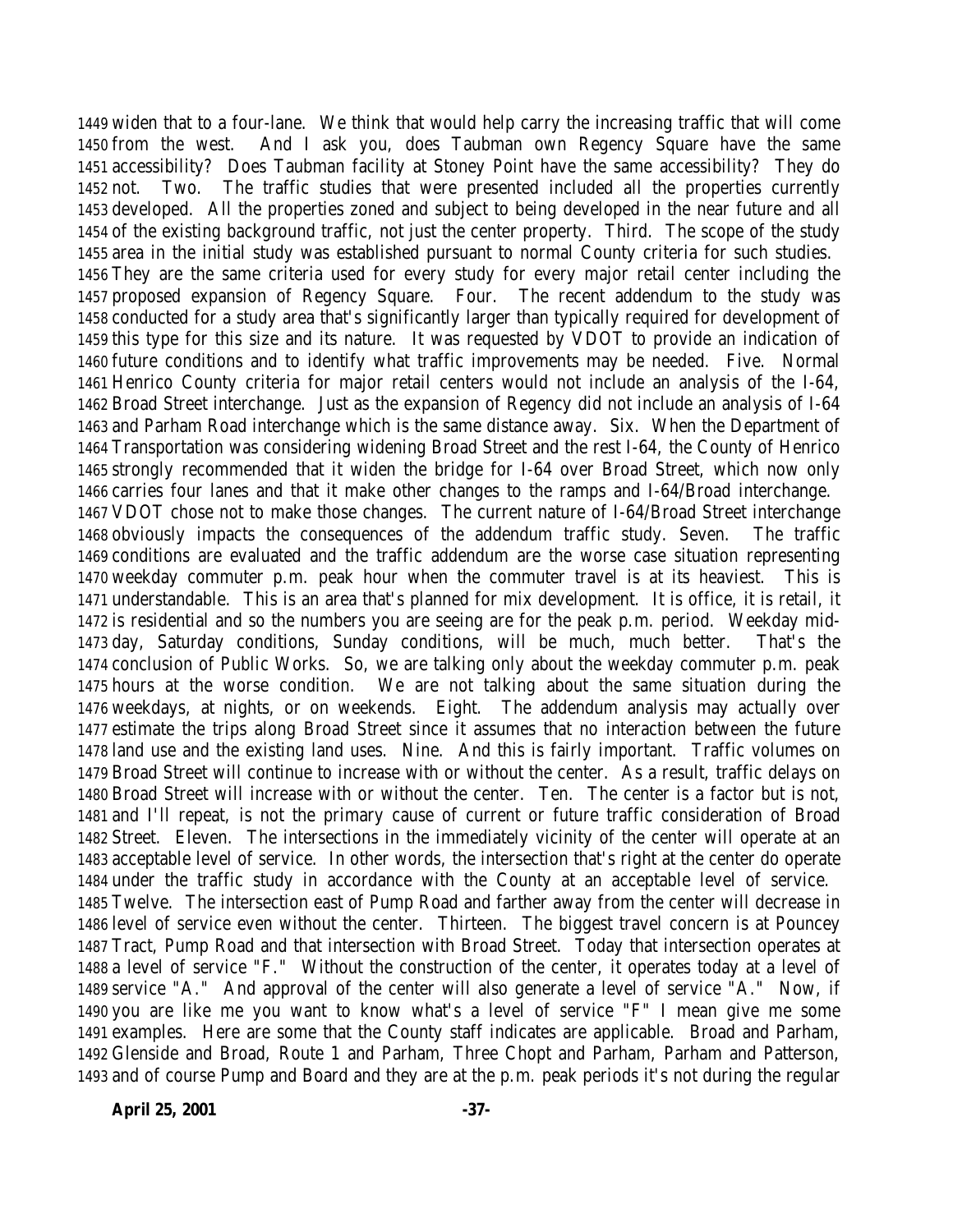day. Fourteen. Certain major improvements in the area are planned. We've got the John Rolfe Parkway. That will open in the fall of 2004. You've got the extension of Gayton Road across I-64 in the future. You've got the new Route 288 that will open in June of 2003. Another significant improvement is the proposed Gayton Road interchange on Gayton Road extended. Gayton Road extended will be extended across as a County project. There is a proposal from the County to have an interchange at Gayton Road and I-64. And those improvements are being pursued. And as VDOT has said, or as other have said, it will be expensive. But, I will keep in mind that the pattern we have seen with VDOT and the Federal folks. When Parham and I-64 was built there was a little modest interchange at Parham and I- 64, but as development came and the need arose, they improved the intersection at Parham and I-64. Then as development continued to move farther west, they put in the new Gaskins Road interchange. And we suggest that they will in fact find that there is a need and they will be the funding for Gayton Road interchange. But, also we would like to point out to you that this project that we, the Short Pump Town Center, will be taking care of the traffic considerations, I suggest, in two ways. One. Every single traffic recommendation that the County is recommending, we will incorporate and do at our sole expense. Second. If you keep in mind, that this project will generate new net revenue to the County of Henrico of 8.5 million dollars a year. And that money maybe used for whatever purpose the County determines appropriate, obviously, including transportation improvements. And there are a number of other points and because of time that I will skip. But, I will point out to you that most importantly that every recommendation that your County traffic folks has recommended we have incorporated into our plan. Remember, that these conclusions I just shared with you on traffic are not just my comments they are the ones that have been verified by your staff as being accurate. I apologize, in some respect, for the length of time this has taken. I know it is more than your usual time but I think that you can see that this in fact a project of considerable importance to the County.

 I will also tell you that it is anticipated that Taubman and their colleagues will ask you to delay or deny this POD approval. Two comments. First, the POD is in compliance with all County requirements, and I suggest most respectfully legally must be approved. Second. A delay or denial would cause Henrico residents over 8.5 million a year. It would cause Henrico residents over 183.5 million over 25 years. Money is needed for transportation, schools and public safety. It will cost Henrico residents its largest tax revenue generator. It will also cost Henrico residents and the residents of this area the finest shopping experience in Virginia. Ladies and gentlemen, when they ask you for a delay, or they ask you for a denial, the projected effect of what they are asking you are these points and I would ask that you keep that in mind. And I would also ask that you keep in that the folks who are most directly impacted by this project I think you will find are supported of it. I would like to turn to Malcolm Holley, if I may, who is a member of the Wellesley Homeowners Association for remarks. 

 Mr. Holley - Good morning. Mr. Chairman, members of the Planning Commission, My name is Malcolm Holley as Mr. Axselle has said and I'm here before you as a Henrico resident and Wellesley resident, which is the largest community mostly effected by this development. And I'm here as a representative of its homeowners association and its board of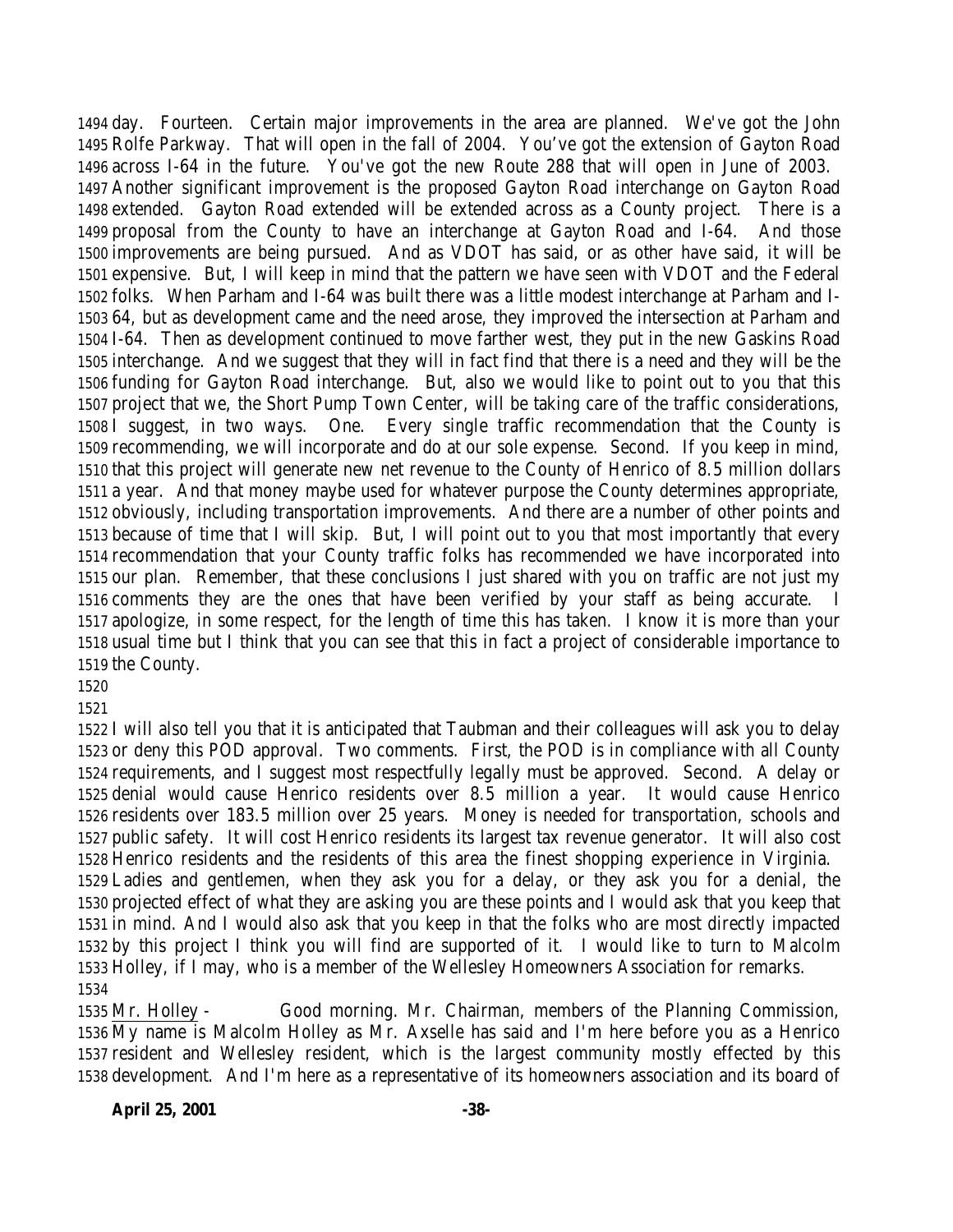directors. I was originally here before you, in 1998, as president of the association then. At that time I was here and expressed our community support of this project. Since that time, there have been many changes to it, all of which you are aware, and many issues have been raised, which Mr. Axselle has so eloquently just now addressed. I'm here again to express our community support which our community is approximately 800 homes and here to express our continued support of this project. The association and the homeowner group most directly affected by this, many of these issues, we are wondering why they are now coming up and why we aren't continuing to move forward with this. We would hope that you would see fit to approve this POD and move forward so that we can have a quality development versus just a vacant lot that has now had construction started on it and would be considered an eyesore if it is not developed. Many of the issues that are being raised by Mr. Taubman and his colleagues are of concern to us because we don't understand where he was during the last eight years as we have seen Short Pump developed. And all of these issues have been raised based on the individual projects and most particularly the biggest one was the John Rolfe if there is such an issue about traffic. Many of the area associations and the County itself held a number of meetings to address those issues and present them before the residents. Having attended those meetings, I do remember Mr. Taubman and his colleagues at any of those. I would hope that you would see fit, as I said, to approve this POD and allow this project to move forward. I appreciate your time this morning and your consideration of my remarks on behalf of the Wellesley community and I'll be happy to entertain any questions. Thank you.

 Mr. Archer - Thank you, sir. Are there any questions for either Mr. Axselle or for Mr. Holley from the Commission?

 Mr. Axselle - I would like to reserve the rest of the time for rebuttal. Mr. Marlles - You have a little less than two minutes. Mr. Archer - All right at this time we will hear from the opposition. Mr. Johnson - Mr. Chairman, members of the Commission, Director Marlles, my name is Steve Johnson, and I am here on behalf of TRG-Regency Square Associates. 

Mr. Archer - Good morning, Mr. Johnson.

 Mr. Johnson - I appreciate the limitations you placed on the comments, not wanting to hear about the financing of the project, but I wished you had made the same limitations and placed them on the applicant who I will note has spent fully half of his time not speaking about the POD, but spoke about the wonderful financial benefits and what Taubman's motives are here. I would point out that we did submit detailed written comments on February 26 and April 20, and I want to ask that those be placed in the record as far as these proceedings. The purpose today, the reason I am here is to supplement those comments with some additional comments about traffic issues, some new traffic issues, but I see that this morning I was beaten to the punch by VDOT. I think that VDOT's opposition really does strengthen our request today, and that is that the Commission really ought to defer action on the POD application until

**April 25, 2001 -39-**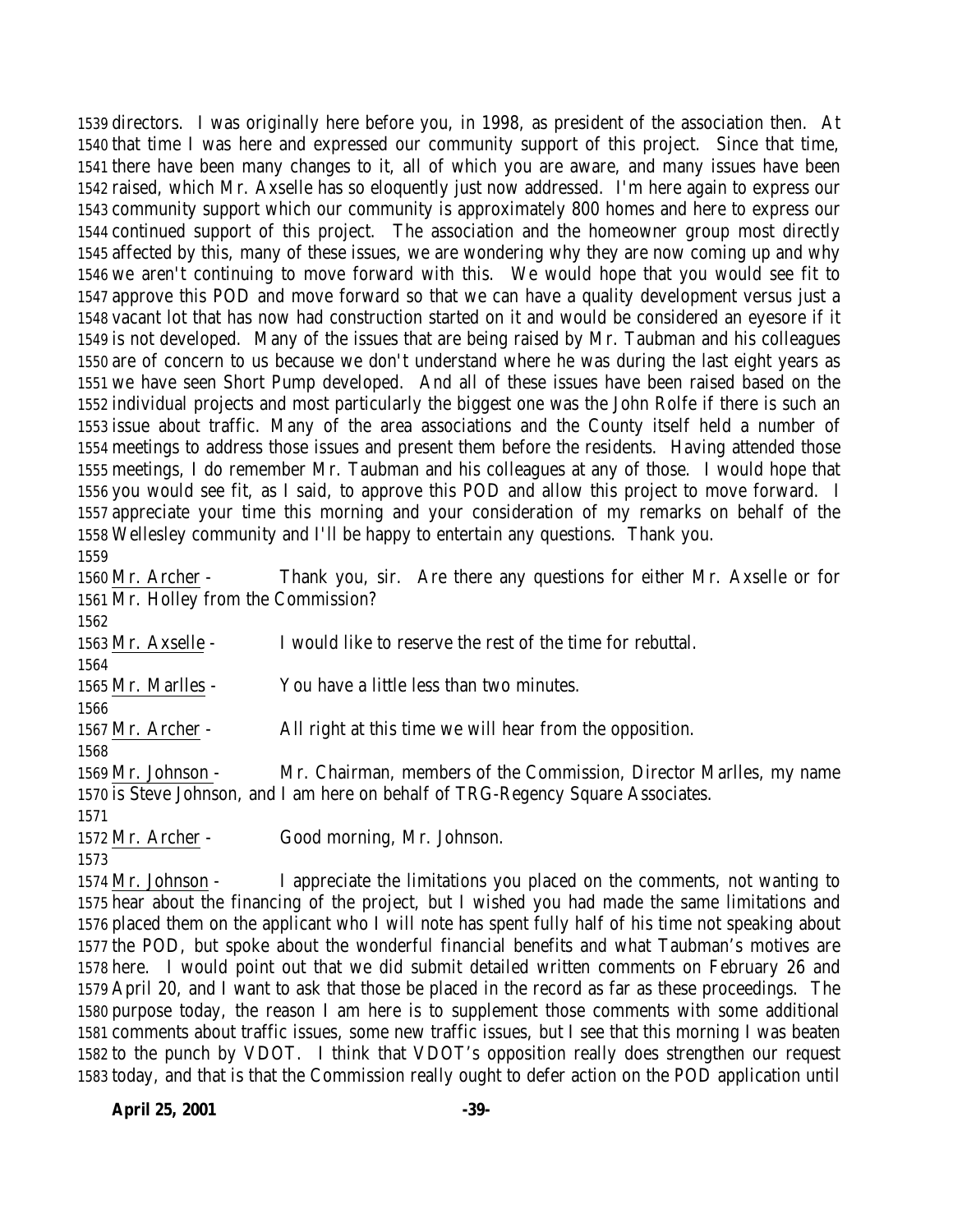critical traffic safety issues are resolved. The fact is and it has been born out by the Traffic Developer's own study and not Taubman that there are going to be major congestion and traffic safety problems on West Broad Street, all the way up to and including the I-64 interchange. These problems were confirmed by the Department of Public Works in a memo to the Planning Office on April 21. In that memo, the department stated that "There will be "significant traffic congestion delays on West Broad Street with this development." However, the department did note, and Mr. Axselle as well, that delay problems are on West Broad Street right now and the department did state that the problems are "greatly exacerbated by the addition of this retail center." Now, with respect to Pouncey Tract and Pump Road intersection of West Broad Street, which I think is the one that is going to face the most critical problems, the department stated that this intersection will fail significantly. Now, these are serious traffic problems. I think the Commission has a duty to insure that these traffic problems are resolved before they approve the POD, because the memo from the Department of Public Works was so recent, I'd like to formally request that it be made a part of the record of these proceedings.

 Again, as I was saying, I think that the Commission really does have a duty to the public to assure that these problems that have been identified be resolved. At this point, nothing has been done on that score. Neither the developer nor the County has undertaken the slightest bit of analysis as to what improvement or mitigation measures would be required or necessary to alleviate these safety problems. Instead, the developer just simply dismisses these problems and counts the great benefits of the mall, or suggests that the problems are not the developer's doing, and most recently I heard on the radio, and again today, that the developer is addressing those problems because of the conditions that were in the DPW's memo. Well, those conditions relate only to the ease of ingress and egress from the shopping mall. There is absolutely no meaningful improvement that has been suggested or required by the County with respect to the traffic problems on West Broad Street or at the I-64 interchange. Instead, it seems that the County and the developer intend to fulfill their responsibility to insure that these problems are resolved and that there is sufficient traffic safety on the prayers that the proposed Gayton Road extension and the interchange at I-64 will alleviate the problems on West Broad Street. Well, those prayers are not likely to be answered. On April 11 we received a letter from the Federal Highway Administration and we put it in our comments two days ago, and I want to read an excerpt from the letter. In this letter the Federal Highway Administration said, "Your letter addresses a new interchange at the planned extension of Gayton Road and Interstate I-64. As you may know, the new interchange will be located between the existing Interstate-64 interchanges 288 and Interstate 295. Both the Route 288 interchange and Interstate 295 interchange are freeway-to-freeway connections. An interchange located between these existing interchanges would require a good deal of engineering effort and financial resources to design and construct. Based on these factors, we have concluded that an additional interchange at extended Gayton Road would be difficult to justify. Now, we think that before the Commission approves this POD there ought to be some detailed study and feasibility analysis about whether or not that interchange at I-64 is feasible. 

 Now, Mr. Chairman and members of the Commission, we believe that it is really your duty to insure that new developments do not cause substantial traffic safety problems and that it is also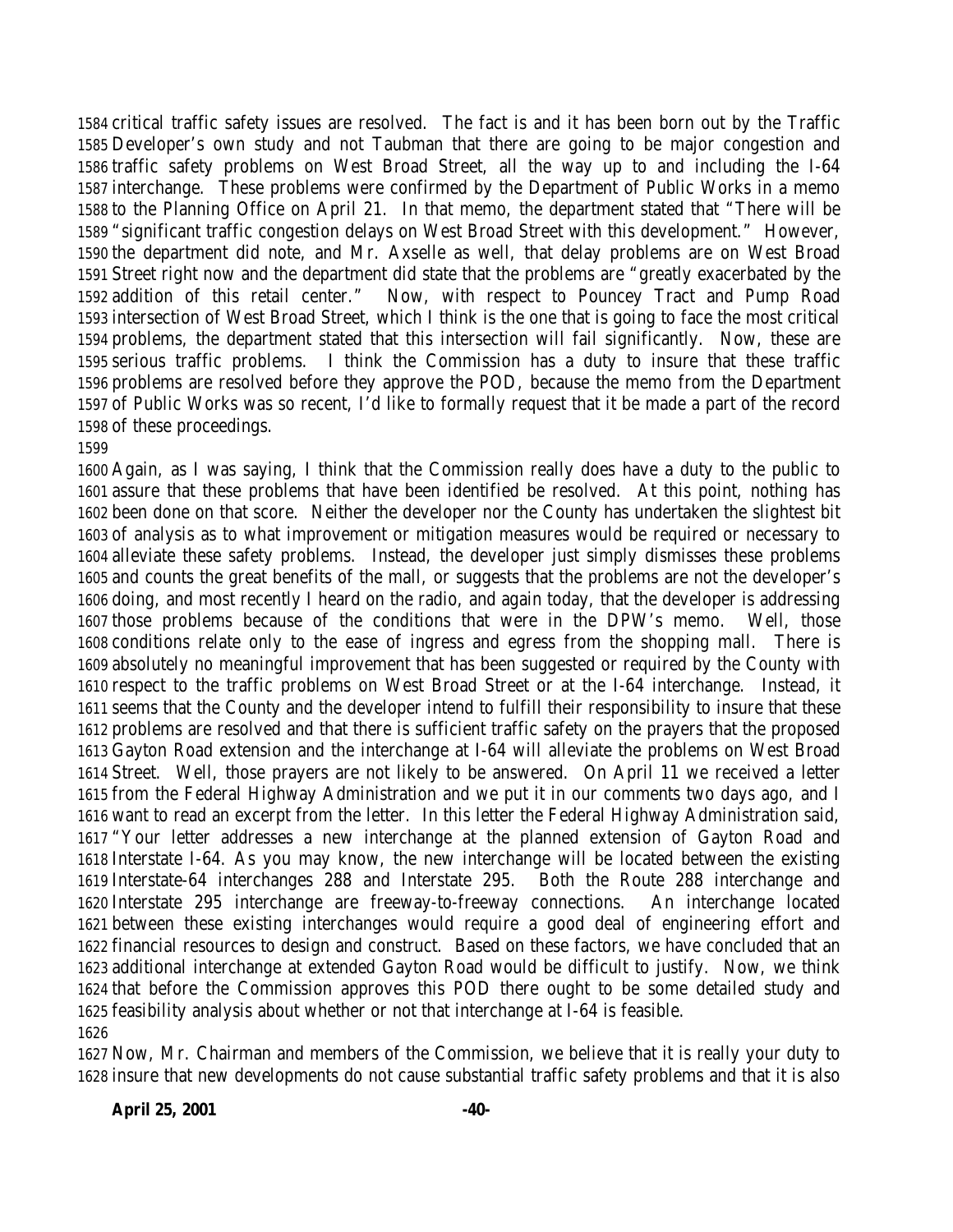your duty not to approve developments that will necessitate costly highway improvements without first consulting with and obtaining the concurrence of VDOT and the Federal Highway Administration. As you are aware, VDOT at this point does not concur. Now, I fully recognize that this project is a top priority, that the Board of Supervisors have expressed their strong support, and, in fact, legislated their support with financing for this project, but I don't believe that relieves this Commission of its duty to insure that the problems of this and the impact of this project are fairly and objectively analyzed, and that the improvements are required are imposed. Now, we urge you to defer action on the POD application. We will note that Mr. Axselle said "the financing of this project is currently in litigation and that is not likely to resolve until the Fall, so there really is no real reason why this project has to move forward today. The financial benefits that Mr. Axselle talked about are not going to be realized for a couple of years anyway, so there really is no rush. Failing a deferral of the POD, we would ask that you deny the POD. That concludes my comments. Thank you very much.

Mr. Archer - Thank you, Mr. Johnson.

 Mr. Johnson - I would like to enter into the record some of these documents. To whom 1647 might I give those to?

 Mr. Archer - The Secretary. Are there other questions for Mr. Johnson from the Commission?

 Mr. Vanarsdall - Yes, I have a question, Mr. Chairman. Mr. Johnson, I have not understood, and don't understand it today, and I didn't understand it yesterday. Why is Taubman so interested in the traffic in this shopping center, when it does not affect anything to do with Regency Square? It certainly can't affect him personally. He doesn't even live in the area.

 Mr. Johnson - I appreciate that. I am not sure that that is right. Maybe if Regency Square's patrons and employees are going to have to drive on these same roads, and another point I want to make it is – and I don't want to talk about Taubman's motive because I don't think they are relevant here, but Taubman is going to be forced to compete with the publicly financed shopping center and I think that to add insult to injury, we want to make sure that this project doesn't go forward without the proper scrutiny over all issues, parking, traffic, wetlands. I hope that answers your question.

 Ms. Dwyer - Mr. Johnson, one of the comments made, and I think this has been validated in studies is that the traffic issues in this area are only partly due to the anticipated traffic generated by this particular town center. We have seen, at this Commission, tremendous explosion of development in this whole northwest area of the County. I guess I am concerned at this juncture that this is not a zoning case in which we typically have more latitude in making decisions than we do at POD. Are you, it seems to me that to follow this juncture to its logical conclusion we would need to suspend development, not only of this center, but of all development in this northwestern part of the County until we resolve the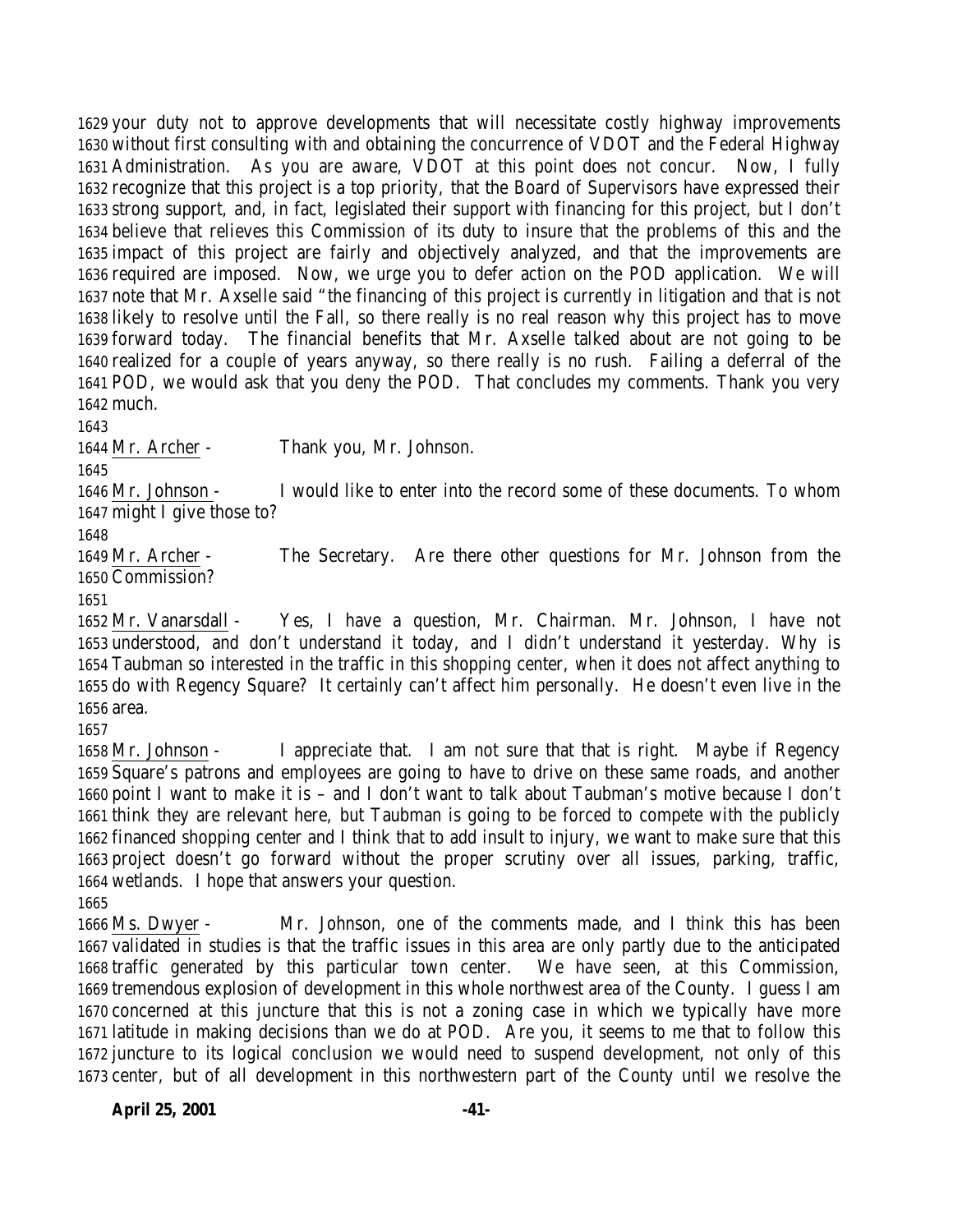impending traffic issues. Don't you think that is…

 Mr. Johnson - Actually, I don't disagree with you. The key thing here is I don't think a local body can approve a project that is going to cause, not just local but regional traffic impacts, and I think that VDOT's memo, actually the DPW's memo points out, it really is the traffic generated from this center that is really going to cause the failures of the intersection, and so I would just point out that it is the duty with respect to this POD to not let that development go forward with the traffic impact that is going to happen.

 Mr. Marlles - Mr. Johnson, I would remind you and the Commission, that VDOT does not dictate local land use decisions. That is the prerogative of local government to do that. 

 Mr. Johnson - Again, I will point out, and we did point out in our written comments that I don't think it is the prerogative of local government to permit new development that will have regional impact on both state and federal highways. I think that both VDOT and the Federal Highway Administration have a very important role to insure that there is regional development of highway improvements, and that shouldn't be mandated by local government. 

 Mr. Marlles - Sir, I think that is an issue that is more legitimate to bring up at the time of rezoning, not at the time of plan of development approval, and I would add that Taubman or no one else raised those issues at the time of rezoning.

 Ms. Dwyer - Following up on the Secretary's statement, we are limited in our review at the POD stage, as you, I am sure are aware. It is a fairly technical review to determine whether the proposed development meets the specific requirements in our ordinance. Are there specific ordinances that you could point to today which have not been complied with? You heard from staff that they approve, that they recommend approval of this because it has, in fact, complied with all of the necessary County requirements.

 Mr. Johnson - Well, I think that in our written comments of April 20 that we did point out that the POD zoning ordinance does have as one of its key objectives traffic safety. I think you absolutely have the authority to deny or defer this POD based on what a clear traffic safety problems are as a result of this project. So, I don't think that your approval is so technically narrow that you can't do that. And I would also ask that you then just put out of your mind all of the proposed anticipated financial benefits as a result of this project, which Mr. Axselle will continually try to persuade you of.

 Ms. Dwyer - There is a general statement in our ordinance that says the purpose of the POD in general terms and there are no specific ordinances that you can point to that they have not complied with this or that requirement?

Mr. Johnson - Not as I stand before you, but I won't say there's not.

 Mr. Marlles - Ms. Dwyer, I can tell that both staff in the Planning Office and the County Attorney's office have reviewed that section, and that we do not feel that provides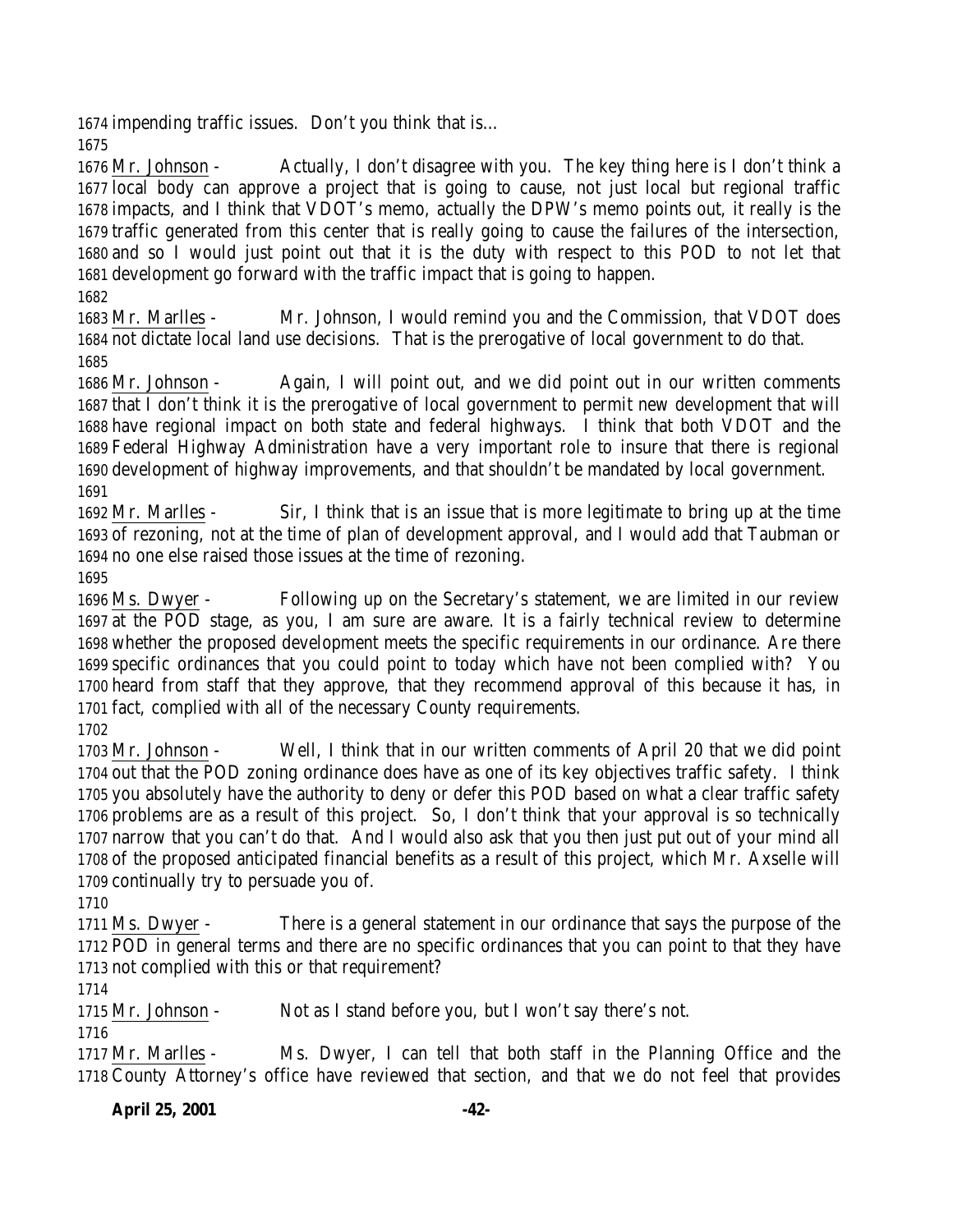sufficient authority for the Commission to deny a POD. Ms. Dwyer - Based on off-site traffic issues? Mr. Marlles - Yes, ma'am. Mr. Johnson - I noted that, but I don't know what authority you need. This project is going to cause significant traffic problems. VDOT has recommended that you oppose it, that you deny it, and it is hard for me to understand how the Planning Commission could be so constrained that it could not defer or deny a POD with those kinds of problems, but I will leave it to your best judgment on that. Mr. Archer - Mr. Johnson, as the Secretary explained when we began, we are obligated to act within the scope of the ordinance as it pertains to the zoning on this particular property, so I don't think it is so much of whether we personally or any of us have any particular feeling as to how we should go. But, we do have those constraints and I say to you… Mr. Johnson - It is a matter of interpretation of what your constraints are. Mr. Archer - It is. I admit that. I am sorry. Mr. Kaechele. Mr. Kaechele - Yes, you indicated you might not want to talk about motives, but having heard it discussed by the applicant and knowing the competitive nature of shopping center developers, would you not conclude that this Commission might think there is some levity to those motives? Mr. Johnson - Well, you might, but I don't think that those motives have any relevance to this POD project. As I stated at the beginning, nobody is naive here. Taubman is concerned about competing with the publicly-financed shopping center, and the last thing that Taubman wants is to see this project slip through without the proper scrutiny on top of it. Mr. Kaechele - Was Taubman in the process of trying to develop and finance a project itself? Publicly finance it? Mr. Johnson - That is true, but again that is not relevant to your duties with respect to this POD. Mr. Kaechele - Well, these are some of the same conditions you are objecting to. Mr. Johnson - Then you will be there objecting when it comes time for Taubman's project? Mr. Kaechele - No. That is not in my jurisdiction. 

**April 25, 2001 -43-**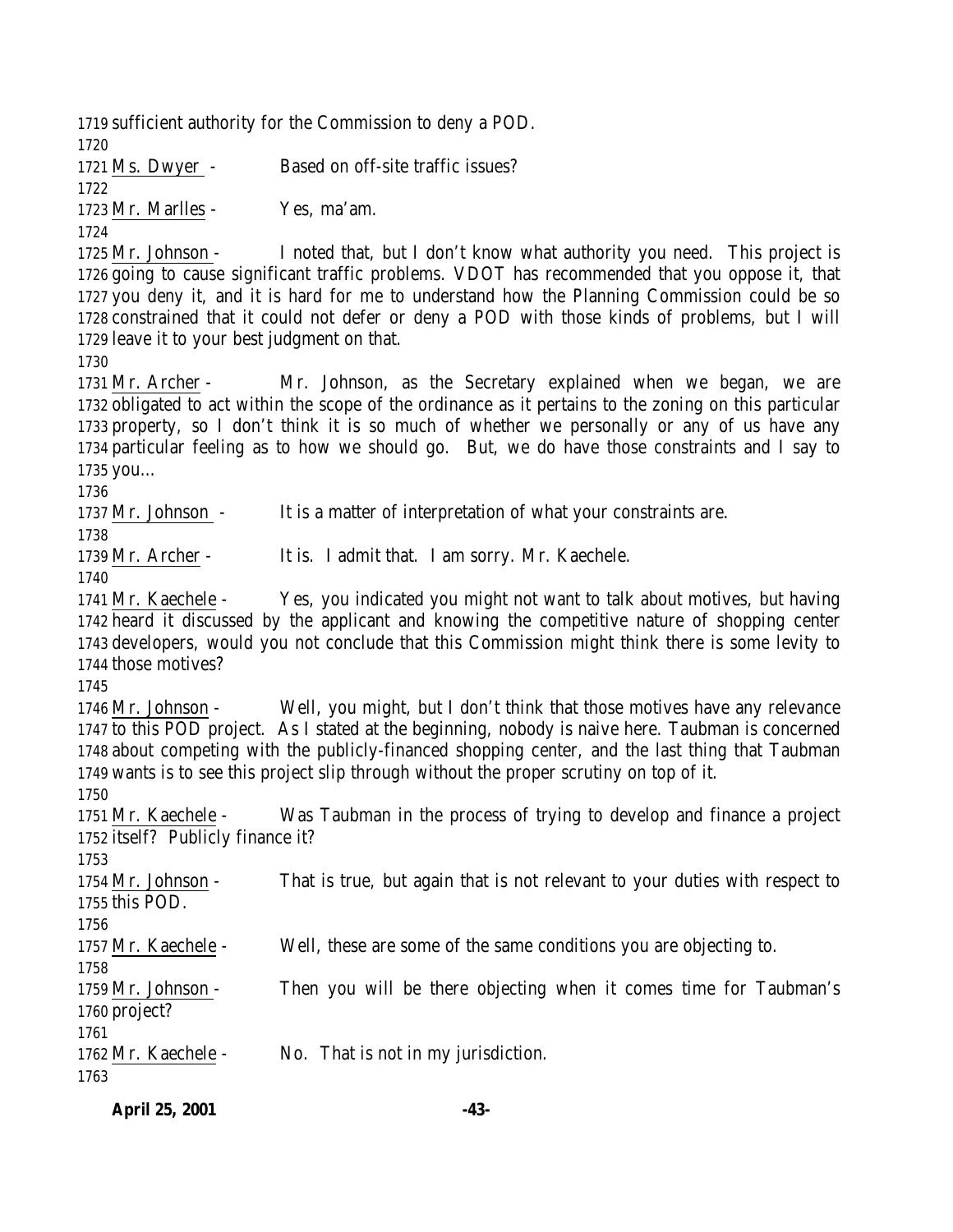Mr. Marlles - I would say, Mr. Chairman, if there are no other questions, there is a little less than two minutes remaining for rebuttal.

Mr. Archer - OK. Thank you, Mr. Johnson. Mr. Axselle.

 Mr. Axselle - Gentlemen, a very brief point. One, Mr. Johnson indicates to you that part of the motive of Taubman is we don't want to compete with the public-supported project. Keep in mind that the Stoney Point project by Mr. Taubman in the City of Richmond is proposed to have a 34.5 million dollar assistance from the City of Richmond. Keep in mind that the McArthur Center by Mr. Taubman was built at a \$300,000,000 cost, with \$100,000,000 assistance from the City of Norfolk.

 Second, it is interesting to me, and we all know the things that Taubman has been doing, but it is interesting to me and perhaps most telling that the people who know this area the best, the people who are most affected by it, have appeared before you in effect through the homeowner's association, say that this is something we would support and request your approval.

 Lastly, I think Mr. Johnson perhaps has done the best he can at this particular time in the development of this project. But the fact remains that the law is that the property has been zoned. There is a legal right to use this property for a shopping center. There is a legal right under the County Ordinance to use it to a certain square footage, and we are below that. There is an obligation on the developer to comply with the County requirements and criteria. Your staff has concluded that we have done so. And then there is an obligation on the Planning Commission to approve that plan of development for this local project, and we would ask for your approval. Thank you very much.

 Mr. Archer - Thank you, Mr. Axselle. All right, Mr. Taylor. Before that, Ms. Dwyer has some questions for staff, Mr. Taylor. Mr. Wilhite. I might have one, also. 

 Ms. Dwyer - Mr. Wilhite, we have received a map that shows some road improvements in the vicinity and one such road improvement is John Rolfe Parkway. Another is Route 288 interchange with West Broad Street and Interstate 64. I have the respective dates for those, Fall of 2004 for John Rolfe and September 2002 for Route 288. What is staff's opinion about the effect those roadways will have with the traffic generated by not only this development, but all the adjacent and additional development in this northwestern part of the County?

 Mr. Marlles - Ms. Dwyer, I think that might be best addressed by Mr. Foster rather than Mr. Wilhite, so, Mr. Foster, would you come to the podium, please?

 Mr. Foster - For the record, I am Tim Foster, Traffic Engineer. To answer your question, Ms. Dwyer, we looked at these improvements and included some of the traffic lights from the center to use some of these roads. John Rolfe Parkway is listed as Fall of 2004. That is the first phase, but one thing that is not listed there is that when John Rolfe is completed,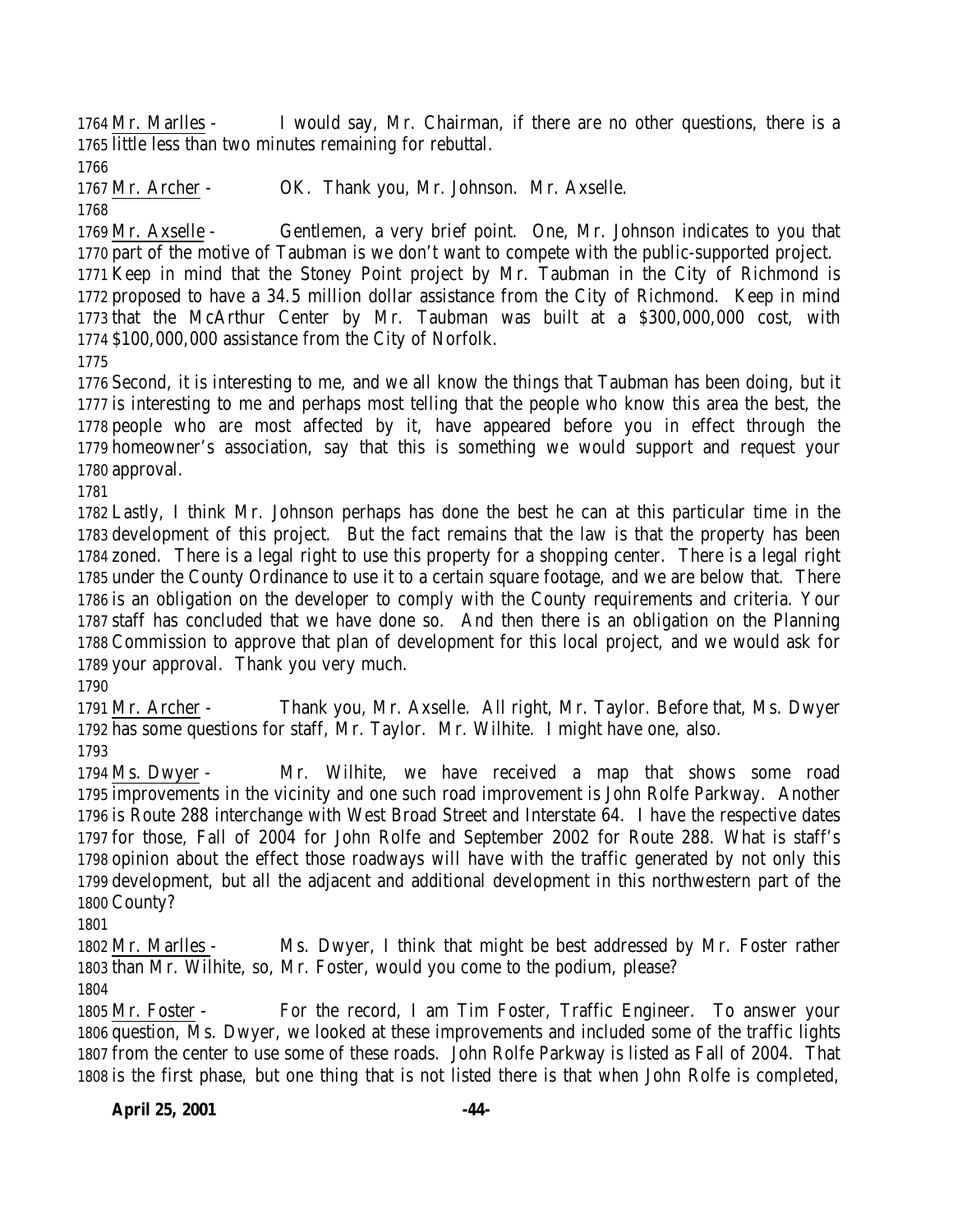that also includes the widening of Pump Road, as well. So it is not just John Rolfe Parkway. It is the widening of Pump Road. Route 288 obviously is going to interchange with West Broad Street and I-64. We do expect traffic to redistribute over to those roads, to use 288 as well as traffic from the south, that would normally use Lauderdale Drive and Pump Road would actually be using John Rolfe Parkway, which avoids some of the intersections in the vicinity of the center. So, we do expect that type of distribution to change. 

Ms. Dwyer - Did the traffic studies take that into account?

 Mr. Foster - The traffic studies took some of that into account, not all of it. We do not; we did have some distribution from Pump Road. We did not include any distribution from Lauderdale Drive, and you remember, John Rolfe Parkway does go all the way down to Lauderdale Drive, so we do expect some traffic to decrease from Lauderdale Drive that would use, traffic that uses Lauderdale Drive now that would use John Rolfe Parkway to get all the way to West Broad Street with a minimum of traffic signals through there.

 Ms. Dwyer - And also, I am asking for the residential uses in this area of which there are many and they are increasing. Traffic flowing west on 64 would not have to get off at the Broad Street interchange on 64 and could get off at the future 288 interchange, and then wouldn't have to come through that Broad Street-Pouncey Tract intersection. 

 Mr. Foster - That is correct. We did not figure the background traffic to do that, but what our experience is, before West Broad Street was widened, a lot of traffic in the west went all the way out to 623 to use the interchange out there to come back in, so we do anticipate, if you look at the maps and where 288 is going to be located, we do anticipate that some traffic will actually go to the interchange. You can actually get to North Gayton Road, for example, without going through a traffic light, except at North Gayton, which is a right turn. So, we expect those types of redistribution of traffic when all of these projects are completed. 

 Mr. Kaechele - In addition to that, Mr. Foster, future improvement of Three Chopt Road from Gaskins and then perhaps a double access road onto Gaskins, building Three Chopt back down to Pump Road, that has a potential to relieve a lot of early-morning traffic. 

 Mr. Foster - Yes, sir. And the early-morning traffic, we really don't have an effect from the center of this size in the early morning, but it is not very great, but the afternoon traffic, some of the things we did not consider in the study that is going to happen is that we have Three Chopt Road, will start design within the next 30 days to widen Three Chopt from Three Chopt Place, so it is near Barrington all the way to Pemberton. Traffic now physically because of the narrowness of Three Chopt Road would go from Gaskins to Broad Street at that interchange, and we do expect a diversion of the traffic to be using Three Chopt Road to avoid that area, and also there will be a more direct shot. You can actually get to Three Chopt Road to the Wellesley area without ever entering into the Broad Street traffic stream. So, we do also expect that improvement to redistribute some of the traffic as well.

 Ms. Dwyer - That is basically parallel to Broad in that area.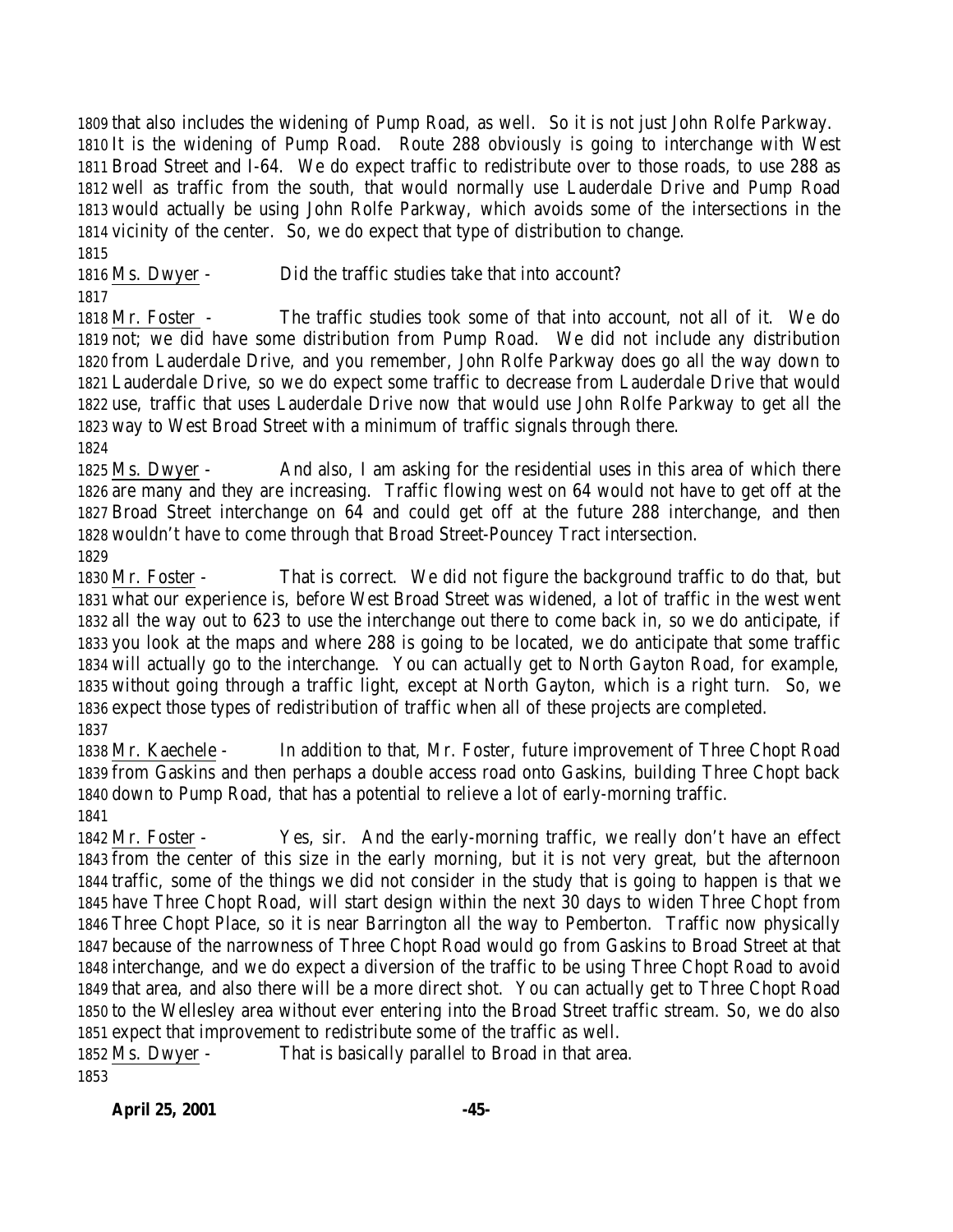Mr. Foster - Yes, ma'am. If you think about it, it is parallel to Broad all the way to Pemberton. That is a real good parallel there to do that with.

 Ms. Dwyer - Now the future extension of North Gayton across 64, that would be a County project and we wouldn't be dependent on State funds for that, is that correct. 

 Mr. Foster - That is correct. We anticipate that most of that would be done with development, but we may have to come in and do the bridge in the future depending on the situation, but we do anticipate a large part of that will be done with development. We do anticipate the interchange to go there, and I would like to speak briefly on the interchange. Just because something is difficult to engineer doesn't mean it cannot be engineered. Just because something may be a little more expensive doesn't mean it can't be done. The FHWA letter, or the one that I saw and I think it is the same one, did not say that it could not be done. We essentially, if you ask for any interchange on 64, you'd probably get a similar letter. The County, and this was before my time, got a similar letter on Gaskins Road, that it was too close to Parham Road, and obviously that is one of the most important interchanges now. The other thing, as far as North Gayton Road Extended to John Rolfe Parkway, all of these roads and even the interchange proposal, has been on our Thoroughfare Plan for several years now, and we talked about and requested that the interchange be reviewed long before this retail center was ever proposed. As a matter of fact, as I recall, the apartment complex that was approved by this Commission but was not signed, actually had to reserve right of way for the loops and the ramps for that, so this is something we've been planning for a long time, and we think will happen.

 Mr. Marlles - Mr. Foster, one of the letters that was introduced into the record by Mr. Johnson characterizes the revised amended traffic study as being inadequate and contrary to seasoned traffic analysis. Would you care to comment on the adequacy of the current traffic study?

 Mr. Foster - Yes, sir. One of the things that we do in Public Works, I've probably reviewed several scores of traffic impact studies in my career here at the County. Quite frankly, I have stood in front of this Commission and have said that there has been studies that we'd had to do work on, and there have been studies that are good. One of the things I always do, if a developer or engineer sends me a good study, I tell them it is good. We felt this study and VDOT felt this study was very thorough. It told us the facts, and we felt that it was accurate and from that standpoint, we agree with the study. As far as locally inadequate, that is an opinion. I am not going to argue with that. That is their opinion or their traffic engineers. Our opinion, after reviewing many, many of these studies, submitted by dozens of different traffic engineers, except for some very minor changes which they made, we agree with the study and think it is a good study, and it covers all of the information that we needed in the study.

Mr. Marlles - Thank you.

 Mr. Taylor - Mr. Foster, with regard to (unintelligible) words, perhaps, when they use the term, "woefully inadequate," we are talking about, as I understand it, free-flowing

**April 25, 2001 -46-**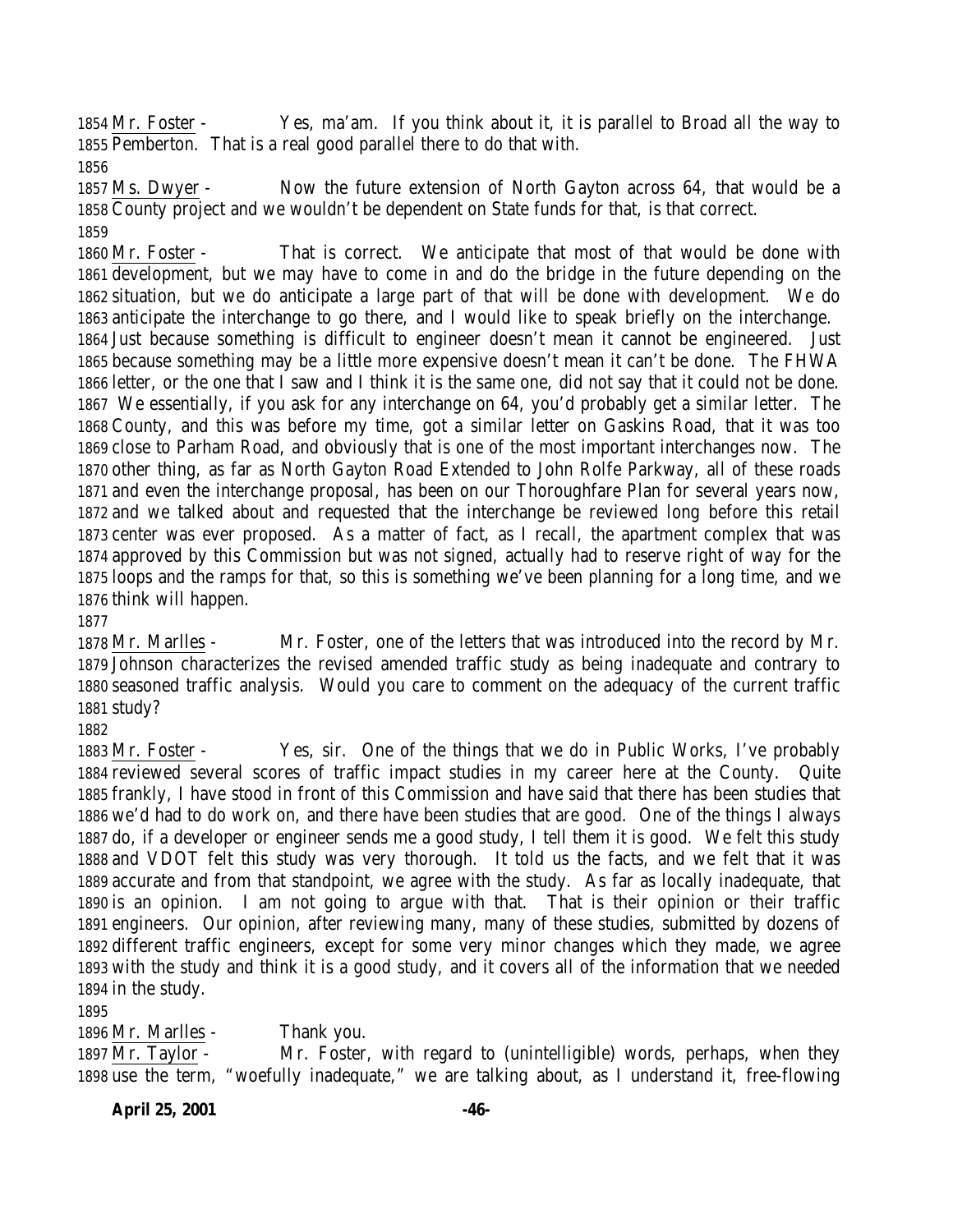traffic will be slightly impeded, but some people may actually have to sit through one stop light.

 Mr. Foster - Well, I think there are two different things there. "Woefully inadequate" was referring to the site itself, which, once again, is opinion, but one of the things in my memo that I wrote to the Commission and the Planning Office was that I did not want to give anyone the impression that we are just going to have a little bit of traffic out here. We are going to have a substantial amount of traffic and my memo says that. It was quoted, so I am not going to deny that, but the Traffic Impact Study shows that we are going to have a substantial amount of traffic. It is a regional retail center. We expect it to have a lot of traffic. So, my memo to the Commission and the Planning Office, as well as I was quoted, as well as the Traffic Impact Study shows that we are going to have some traffic problems in this area. That does not mean that once the POD is approved that we walk away from it. We will continue to work on these traffic issues as we have always done. This is something that if you took all the development from, beginning at Willow Lawn Drive, I am sure that when Willow Lawn was built there were some problems there, and it was probably felt that the roads were two lanes and they did not have enough, but we were able to solve these problems. As we go out to Broad Street or any major corridor like this, this is what we typically see, and this is what we have to solve as we go along with these developments. This is, if you look at the type of development on a major retail corridor, this is what we expect for the type of development to take place there. We don't expect single-family homes. So, we are going to have traffic problems out here. We have some now, but we try to deal with it. We will deal with some of the traffic problems we have. What we will typically see, also, is the redistribution of traffic that I talked about earlier. Then when we get the improvements, such as the Gayton Road interchange, that is when we will see the dramatic distribution of traffic change, and it will improve the whole corridor at that point then. So, I did not want to say that there was going to be no traffic out here. We are going to have some traffic problems. A retail mall, there is not a mall at Virginia Center, Regency Square, that we don't have traffic around them. It is really no different and we expect it.

 Mr. Kaechele - Mr. Foster, the main entrance to the Town Center from Lauderdale measures out about a mile and a half to the Broad Street I-64 interchange, and it is a little over two miles to the 288-Broad Street interchange, 2.2 maybe. Does that complete 288 to 64, Broad Street and across the river to Chesterfield and is that all slated by the year 2003? 

 Mr. Foster - It is my understanding, and I don't know if it is all completed, Mr. Kaechele. I just got the dates from 64 down to the river. I am making the assumption that, I know it is under construction already in Chesterfield County, so I think that does complete the loop all the way around.

 Mr. Kaechele - Those distances being fairly similar, isn't that the logical approach to the Town Center from the south and also from the west?

 Mr. Foster - From the south, and we did not really put a lot of traffic into the Traffic Impact Study knowing how 288 goes across the river into Powhatan County and down into

**April 25, 2001 -47-**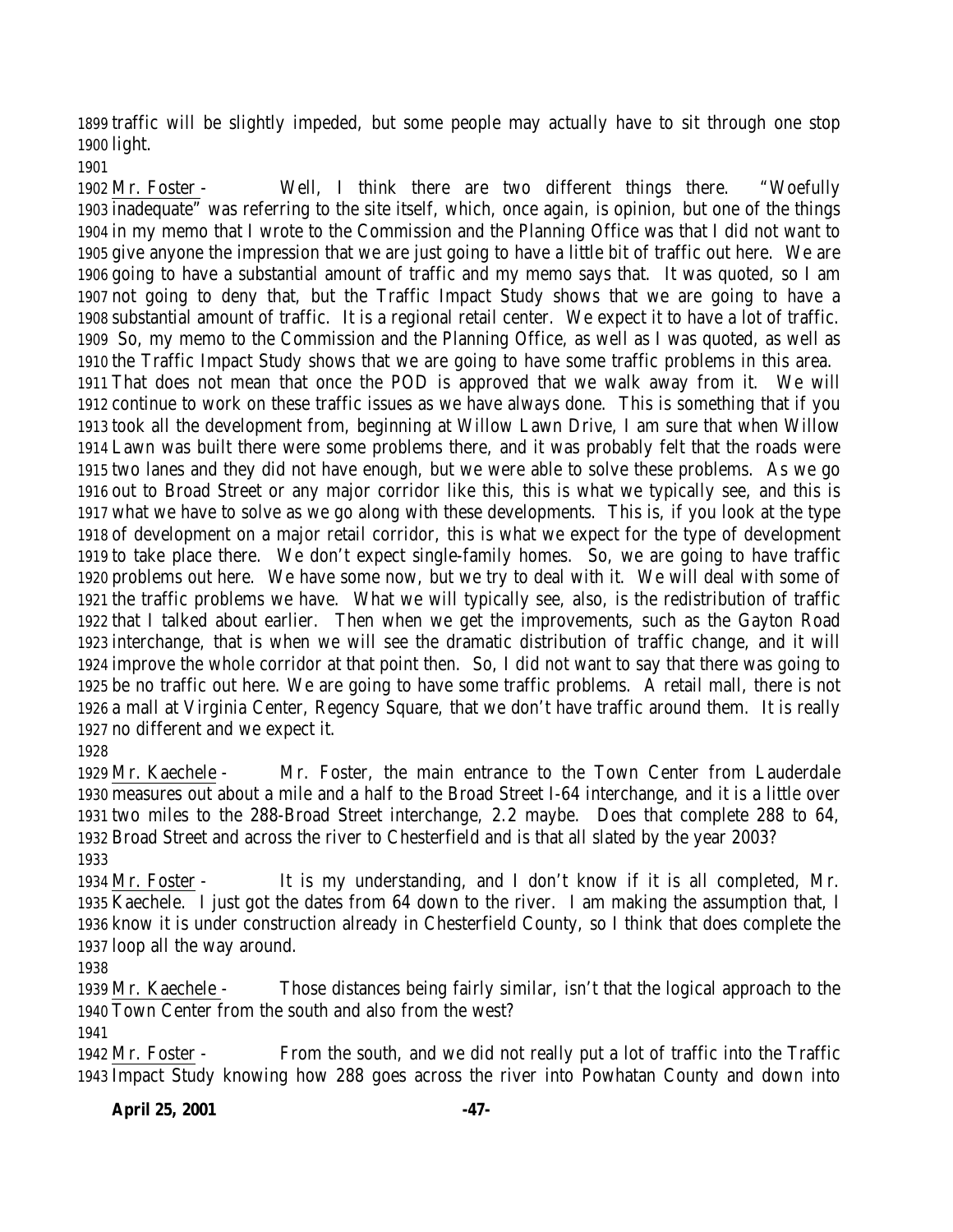Chesterfield County. And when I say Powhatan County, all of a sudden that sounds real far, but what some people don't realize is that it is south of, we touch Powhatan County right down here at this point (pointing to map) and we do expect traffic to divert over there, and not only from the Parham Road area or I should say across the river in that area, but we do expect some traffic to divert there, and if they divert there, they don't have to come up to the interstate at 64 and Broad, so we do expect that. Yes, sir.

 Mr. Kaechele - There was a lot of discussion during the John Rolfe hearings about that thoroughfare being used as access to Broad Street and eventually to the Town Center, and divert some traffic from Lauderdale, but 288, in effect, would serve a duplicate access point, wouldn't it?

 Mr. Foster - We are actually going to have two north-south roads that we don't have now in the area, which is John Rolfe Parkway and 288. That is very significant in redistributing the traffic, especially from the south where we have a large population center if you are looking south.

Mr. Kaechele - Yes. That may not affect the peak hour.

 Mr. Foster - We actually think it will affect the peak hour, but, once again, it is a retail center and in the peak hour we are going to have a lot of traffic, but we have some, or it was stated that we have no plans for mitigation, but I mentioned several roads that we do have plans in the future to help alleviate some of the traffic in the area.

 Ms. Dwyer - Mr. Foster, as I look at the level of service at intersections that seem to be in or near my district, and I know because of my familiarity in this that we don't have a lot of options, and that already built our area to correct some of those traffic problems, but as I look at this I see substantial traffic, but I also see plans that are in the works, funded and ready to roll to actually improve the situation, namely 288, John Rolfe, widening of Pump, widening of Three Chopt and eventually the Gayton Interchange.

 Mr. Foster - When you look at some of the other intersections, we are boxed in because we are in developed areas. We do have an opportunity out here to be able to make those improvements. Also, once you get pass Lauderdale Drive, West Broad Street is six lanes all the way to 288, and we have tremendous capacity out there that is not being used yet. The traffic, obviously, if you go out Broad Street, around Gayton Road right now, we could put a lot of vehicles on that road.

 Mr. Archer - Mr. Foster, when POD-123-98 was approved back in December of 1998, I am sure there were traffic studies done then. Were the same considerations given at that period of time, and does this alter that very much? 

 Mr. Foster - As far as our recommendations for the improvements, it really doesn't alter that it that much. That Traffic Study also included the problems; it stated there would be a problem at Pouncey Tract and Pump, as well. So, we do, regardless of what is developed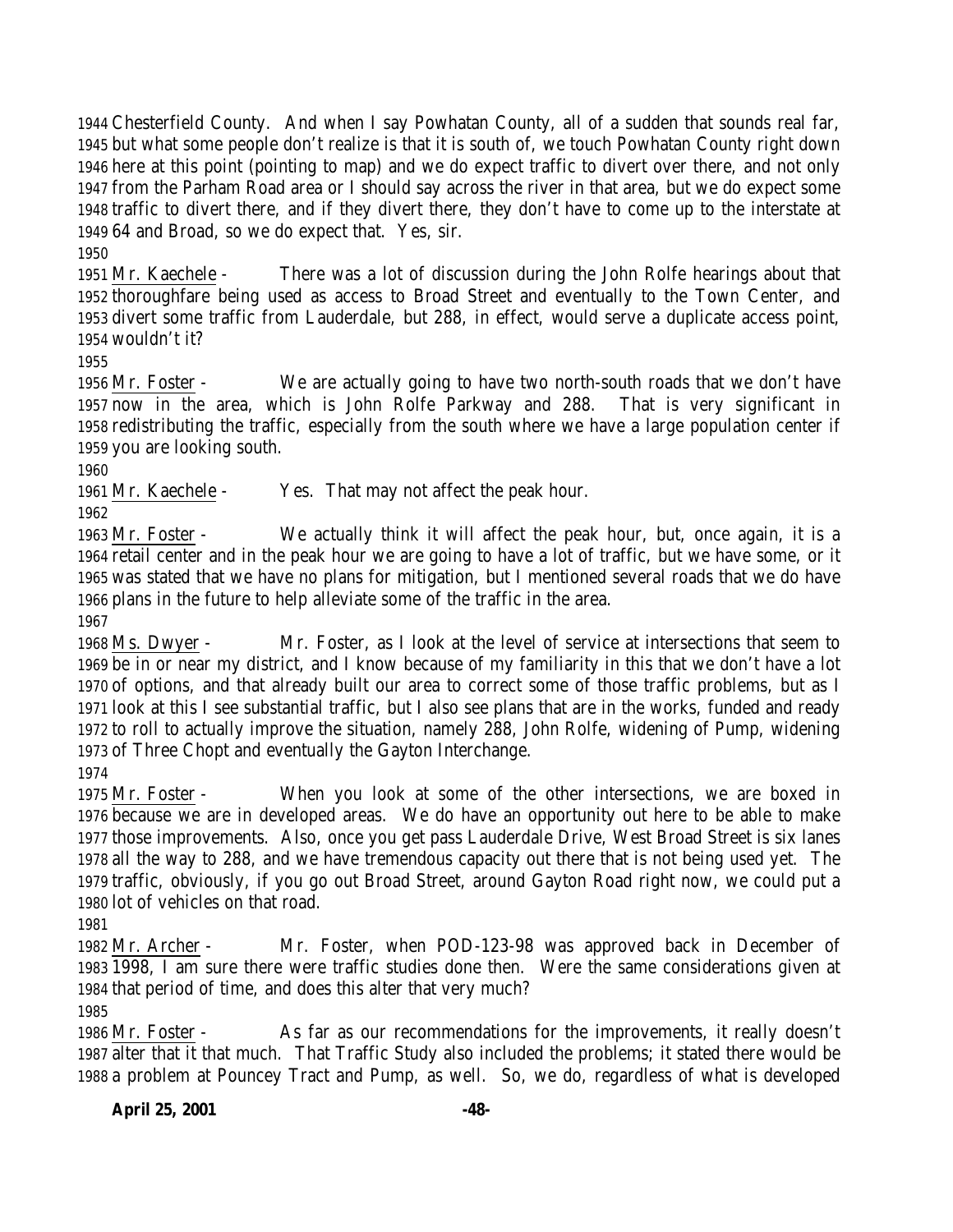out there, that was going to be the focus intersection, and that study also includes that. And we also tried to include other things in the study that are not built. For example, Bon Secours Hospital was included in the study and that is not there yet, but it is possible the Center may be there before that is there. Some apartments, some other developments that we told the developer to include because we had plans that were approved for zoning cases so that we knew what was going there, and even then, some of those may not even be there when this is built.

 Mr. Archer - Thank you, sir. Mr. Vanarsdall - Mr. Foster, don't we usually address the traffic at zoning time? Mr. Foster - That is correct, sir. Mr. Vanarsdall - And that is the time that we didn't have much opposition on that either, did we? Mr. Foster - That is correct, and for the most part of the zoning case, we stated some of the same things. Mr. Taylor - Mr. Foster, in looking at the caliber and nature of these potential stores, they are obviously going to increase the interest of some of the shoppers far to the west of us, possibly everything this side of the Blue Ridge. They are really going to have a clear sail all the way from Charlottesville or points beyond into the shopping center. Mr. Foster - That gets into a point I would like to make about this affecting the traffic regionally. We know, as with most centers, we've got some problematic intersections that we will be working on, but to say that it affects it regionally, I don't think this mall is going to affect the intersection of Broad and Gaskins or 64 and Gaskins or 64 and Parham, and when I think regionally, I think all the way down – for the County it is all the way to 95. If you think of this region, it is almost the whole county. This Center is not going to affect regionally the traffic. It is going to have an affect on the intersections close by. It will have affects from the standpoint of redistributing some of the traffic. If someone is going to Virginia Center, they may come here. That is one less over there and one more here, but to say it affects it regionally, I would not agree with that statement. Mr. Taylor - Well, I don't think it would impede any determined shopper for a discount sale at Nordstrom's. Mr. Foster - Well, from a traffic standpoint, that is something that I can't answer. I don't know. Mr. Archer - All right. Any further questions or comments for Mr. Foster? Ms. Dwyer - Mr. Foster, I was going to ask you if you could just briefly tell us what the F level of service means.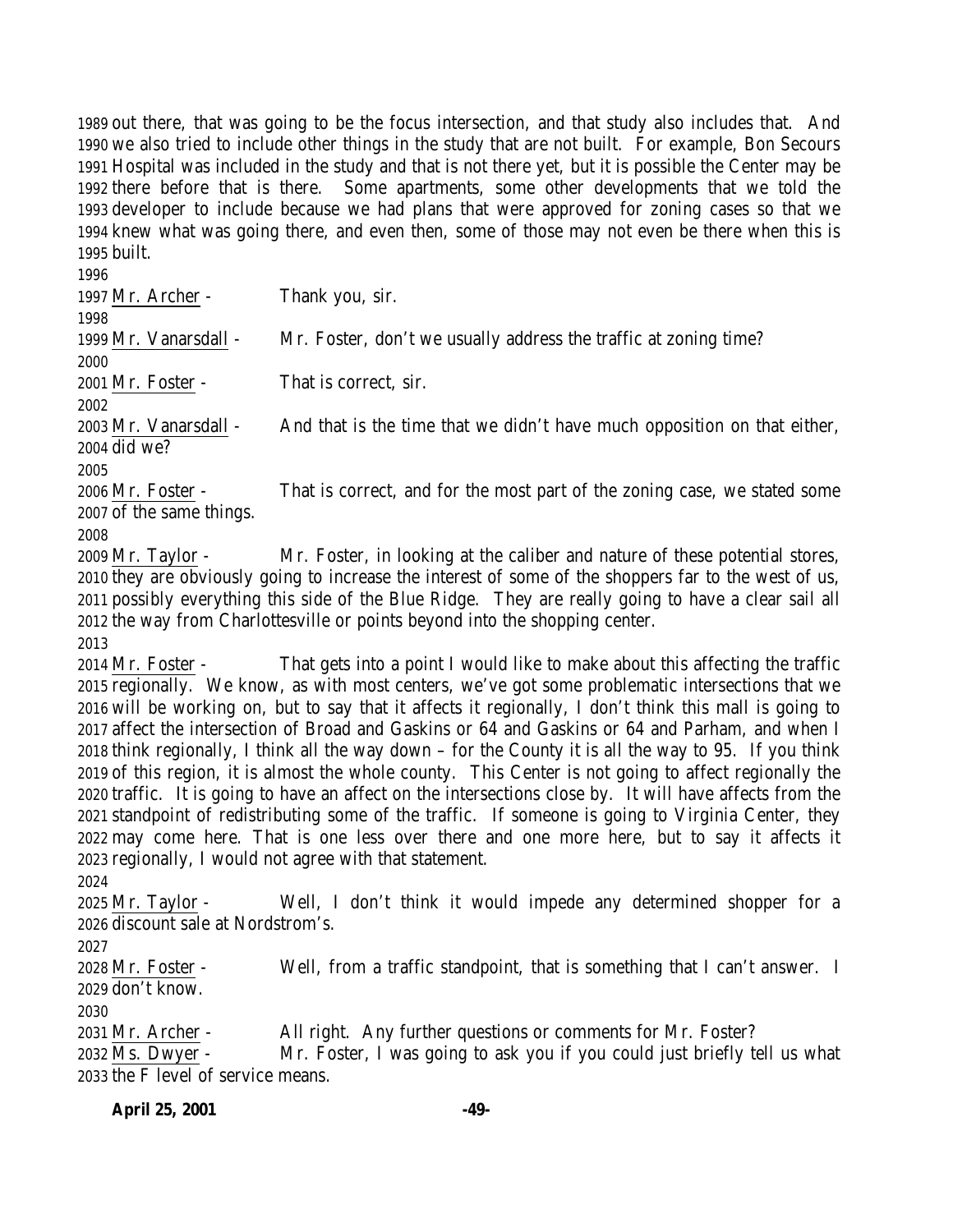#### 

 Mr. Foster - That is probably the hardest thing that you have asked me so far. When we have, we have levels of service and it is defined as A, B, C, D, E and F. It is like a grade, with A being the best, which is really in the middle of nowhere, typically, you have A's, with 2038 F being the worst, and, of course, we don't have  $F-$  or  $F+$ . F is F. Typically we see an F level of service at intersections, you'll probably have to sit through a couple of phases at the traffic signal, and you will have traffic backup, that will occur. When you get to E's, you are starting to see that not as often, but once again this is during the peak hit. Everything we measure is during the peak period. And sometimes that peak period last an hour and a half, not just an hour. Other than that, most of the time during the day, most intersections like this will be a C or D level of service, but at the peak hour. So, you do expect traffic backup out of the left-turn lanes if they happen to have and the types of delays I discovered. You can have a level of service at E at an intersection but have a leg of it being at level service F. 

 You can have a level service B at intersections and have a leg of it at level service F. It is just the way the calculations work. That does not mean that someone in the left-turn lane waits a little bit longer than the people in the free movement. So, an F is a worst-case situation, and it will be usually a couple clicks of the light, which is the terminology I hear on the radio, to get through an intersection.

 Ms. Dwyer - And again that means during the peak hour? Mr. Archer - Who set that standard, Mr. Foster? Is that pretty universal or is that our standard? Mr. Foster - That comes directly from the Highway Capacity Manual, which is the document that all traffic engineers use to determine traffic analysis set forth in that document. It is used not only in this country, but in other countries as well. Mr. Taylor - So, then basically if people plan their shopping excursions around those peak periods, it would be basically clear sailing to get to that discount sale. Mr. Foster - If someone, if I understand what you are saying, if someone decides at 2:00 this afternoon to go to the mall, yes, there should not be a problem. Mr. Kaechele - One other thing you might comment on, Mr. Foster, is the parking that has been generally slightly today, was the increased square footage of the Center. Is you department satisfied with the parking? Mr. Foster - As far as I can tell, and we don't determine the parking, but from looking at the calculations, they look accurate to me. I don't know, but we don't determine the parking, so I can't really answer that question, Mr. Kaechele. Mr. Marlles - Mr. Kaechele, Mr. Wilhite can respond to that question. 

**April 25, 2001 -50-**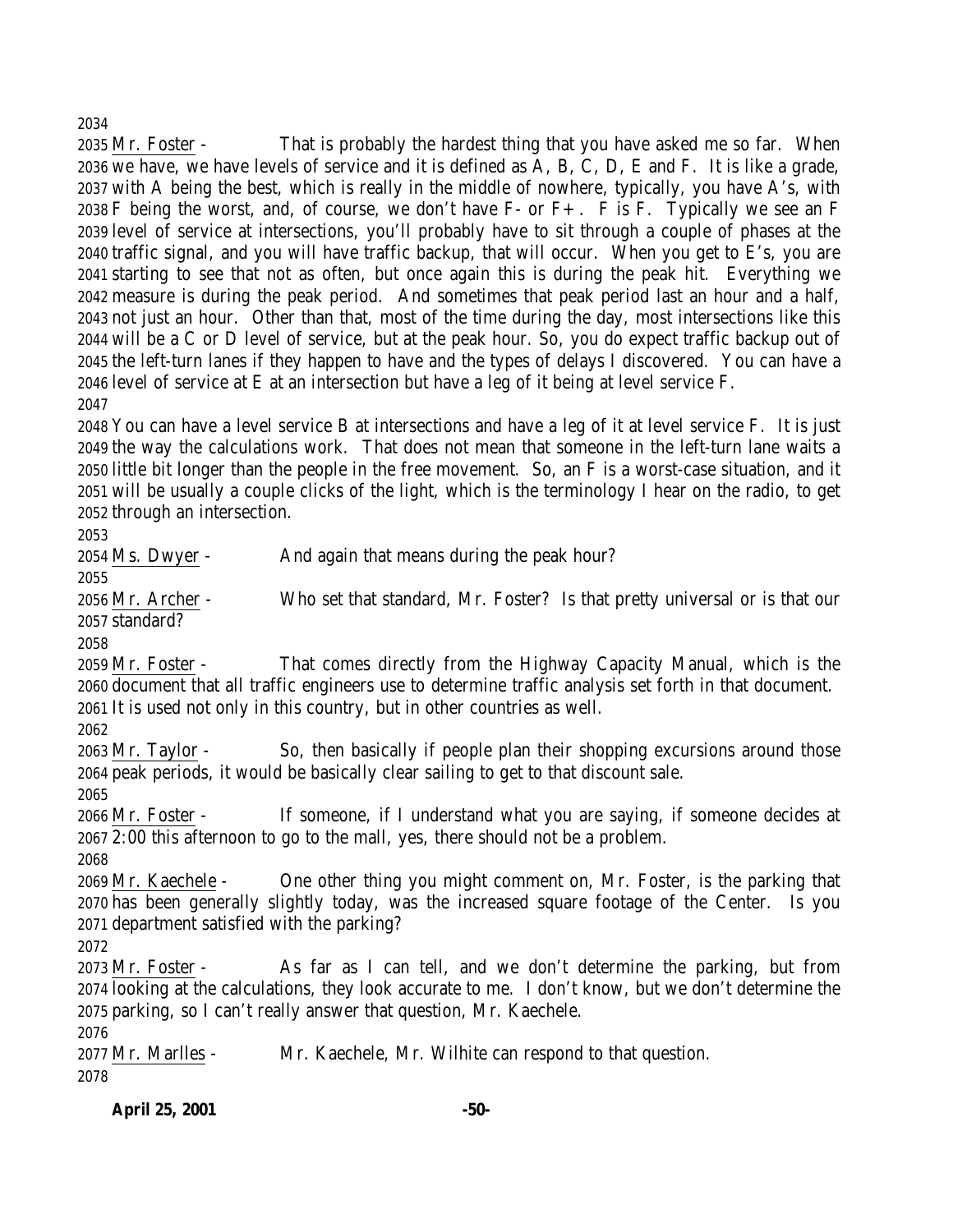Mr. Wilhite - Mr. Kaechele, the way the Planning Office determines the parking calculations in the shopping center is we look at the gross building area for the development, we factor out the 20% credit and then base the remaining square footage on one space per every 200 square feet, no matter what uses are implied. I would like to point out that there was with the proffered condition a requirement that they submit a parking study for this development, which they did with the original POD. With that, there was a calculation that under the County's requirements there were going to be 4,596 spaces needed. Their analysis used the Urban Land Institute's calculations for mixed-use development and they came up with the total of 4,594, so that only differs with two spaces from what the County required. I'd like to also point out that no matter the County requires here as far as the calculations go, there is also wording within the Ordinance and also in the standard conditions for PODs that the developer has to provide sufficient, usable parking if the need dictates. That means that if there are parking problems out there, they will have to provide more spaces under the Code. There is additional land available outside the ring road to have parking. The original POD actually showed additional parking spaces outside the ring road to satisfy the requirements. It is felt that they are probably going to be able to meet the County's requirements within the ring road currently under the new proposal, but if the parking situation is such that there is land available outside the ring road to extend the parking, if that is necessary.

Mr. Archer - Thank you. Thank you, Mr. Wilhite.

 Mr. Foster - I did want to clarify one thing. According to VDOT's web page that we got, Route 288 from 76 to I-64 is expected to be completed by 2003, so it is the entire section of 288.

 Mr. Vanarsdall - What is the date? Mr. Foster - It says late 2003. Mr. Archer - All right. Any further questions of Mr. Foster? Thank you, sir. 

 Mr. Vanarsdall - Mr. Chairman, I have a couple of comments that I'd like to make before Mr. Taylor makes his motion. I have been, as most of you know, I have been on this Commission for quite a number of years and I wasn't here when Willow Lawn was built and I wasn't here when Regency Square was built, but I was here when Virginia Center Commons was. I believe that was about 10 years ago. I don't view this POD as anything any different other than the notoriety and the publicity it has gotten, and the size of it, and I want Mr. Prezioso, I have trouble with Robert's name, from VDOT. He is a resident engineer and we are glad to have you this morning, and I want him to understand that we don't think of VDOT as something that does not exist, but we are working, the Planning Commission here is working under the laws of the County of Henrico, and is what we stay within for PODs, and this POD meets all of the criteria of any POD that has every been before us. It has been reviewed by every department in the County. Three of the gentlemen here, the County Attorney, the Director of Public Works and the Assistant Director of Public Works, are all here this morning, and it is in accordance with the Land Use Plan. The Land Use Plan called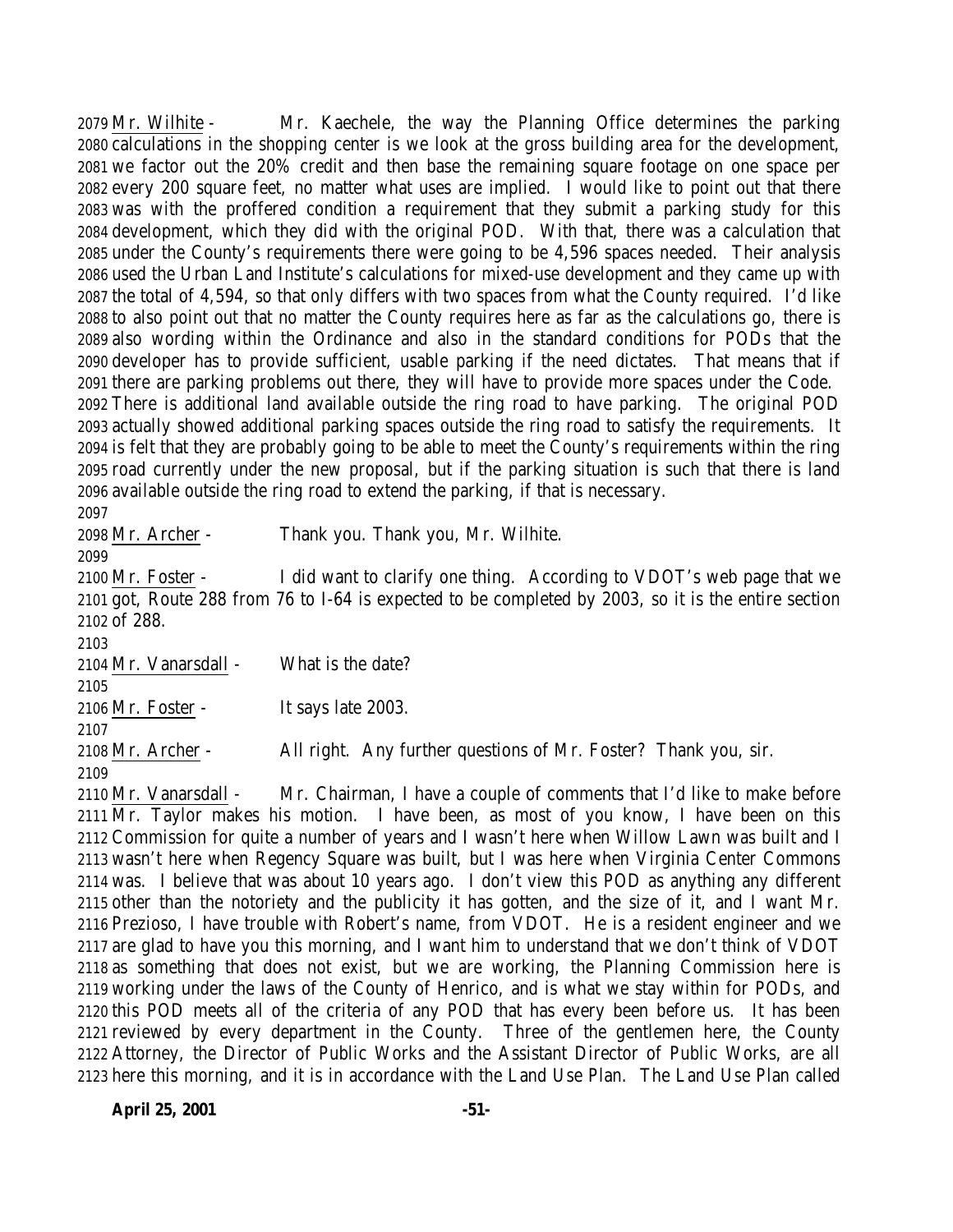for mixed use. It is in accordance with that. We always go by that as a guideline and it meets all of the goals, objectives and policies of the Land Use Plan. Certainly, last but not least, the thing that is so obvious in this POD and was so obvious in the rezoning was the lack of opposition from the citizens. The opposition this morning is not from citizens, so I think, with all that, I think it does not make good sense.

 Mr. Archer - Thank you, Mr. Vanarsdall. Mr. Vanarsdall - That is all I have to say about it. Mr. Archer - Any other comments from the Commission? 

 Mr. Taylor - Mr. Chairman, adding to what Mr. Vanarsdall has already said, I think the issues of transportation, we discussed the improvements to 288, improvements to Lauderdale and improvements to Route 64, John Rolfe Parkway and Three Chopt Road with the net total improvement plan, I really think those remaining few problems we are discussing are going to be greatly ameliorated, so I would appreciate it if I could move approval on POD- 6-01, Short Pump Town Center, POD-123-98 Revised, subject to the standard conditions for developments of this type, conditions 9 and 11 amended, and Nos. 23 through 38, and the annotations on the plan.

Ms. Dwyer - Second.

 Mr. Archer - The motion was made by Mr. Taylor and seconded by Ms. Dwyer. All in favor of the motion let it be known by saying aye. Those in opposition say no. The ayes have it. The motion is carried.

 The Planning Commission approved POD-6-01, Short Pump Town Center, (POD-123-98 Revised), subject to the standard conditions for developments of this type, the annotations on the plans, Nos. 9 and 11 amended, and additional conditions Nos. 23 through 38.

 9. **AMENDED** - A detailed landscaping plan shall be submitted to the Planning Office for review and Planning Commission approval prior to the issuance of any occupancy permits.

- 11. **AMENDED** Prior to the installation of the site lighting equipment, a plan including depictions of light spread and intensity diagrams, and fixture and specifications and mounting height details shall be submitted for Planning Office review and Planning Commission approval.
- 23. The right-of-way for widening of W. Broad Street (U.S. Route 250) as shown on approved plans shall be dedicated to the County prior to any occupancy permits being issued. The right-of-way dedication plat and any other required information shall be submitted to the County Real Property Agent at least sixty (60) days prior to requesting occupancy permits.

 24. The easements for drainage and utilities as shown on approved plans shall be granted to the County in a form acceptable to the County Attorney prior to any occupancy permits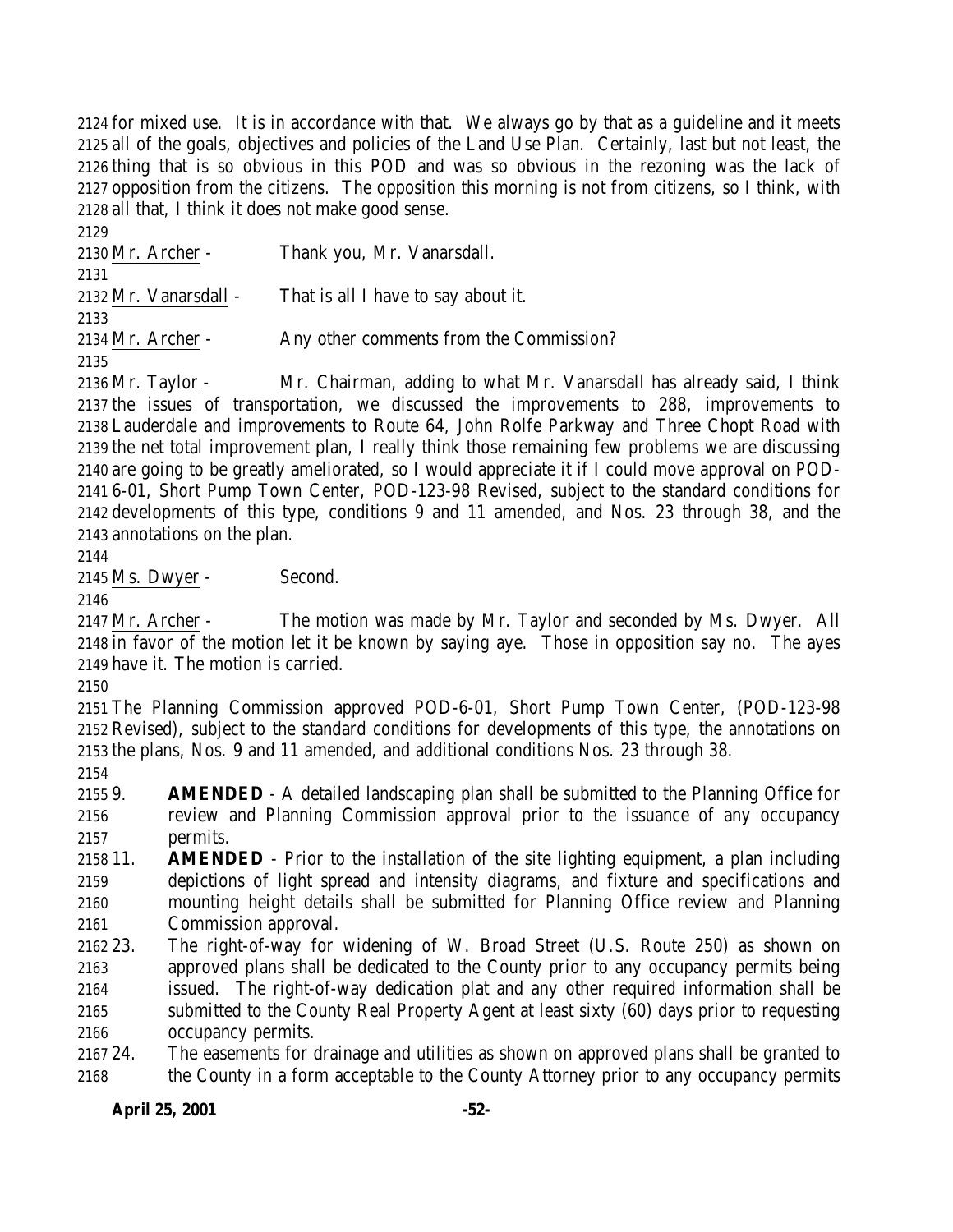- being issued. The easement plats and any other required information shall be submitted to the County Real Property Agent at least sixty (60) days prior to requesting occupancy permits.
- 25. The entrances and drainage facilities on W. Broad Street (U.S. Route 250) shall be approved by the Virginia Department of Transportation and the County.
- 26. A notice of completion form, certifying that the requirements of the Virginia Department of Transportation entrances permit have been completed, shall be submitted to the Planning Office prior to any occupancy permits being issued.
- 27. The developer shall provide fire hydrants as required by the Department of Public Utilities and Division of Fire.
- 28. Outside storage shall not be permitted.
- 29. The proffers approved as a part of zoning case C-29C-98 shall be incorporated in this approval.
- 30. Any necessary off-site drainage and/or water and sewer easements must be obtained in a form acceptable to the County Attorney prior to final approval of the construction plans.
- 31. Deviations from County standards for pavement, curb or curb and gutter design shall be approved by the County Engineer prior to final approval of the construction plans by the Department of Public Works.
- 32. Insurance Services Office (ISO) calculations must be included with the plans and approved by the Department of Public Utilities prior to the issuance of a building permit.
- 33. Approval of the construction plans by the Department of Public Works does not establish the curb and gutter elevations along the Virginia Department of Transportation maintained right-of-way. The elevations will be set by the contractor and approved by the Virginia Department of Transportation.
- 34. The ground area covered by all the buildings shall not exceed in the aggregate 25 percent of the total site area.
- 35. No merchandise shall be displayed or stored outside of the building(s) or on sidewalk(s), except in the pedestrian plaza areas and other locations specifically approved at the time of landscape plan approval.
- 36. The existing 10-foot and 50-foot access easements shall be abandoned prior to the issuance of any building permits in this development.
- 37. The access drive connection with the property to the east of this development shall be constructed as part of this plan and evidence of a joint ingress/egress and maintenance agreement must be submitted to the Planning Office and approved prior to the issuance of a certificate of occupancy for this development.
- 38. The access drive connection with the property to the west of this development shall be constructed either when the adjacent property to the west is developed or when an outparcel abutting the said access drive connection is developed.
- 

 Mr. Marlles - Mr. Chairman, we are on page 21 of the agenda. We have approval of minutes from the March 28, 2001 meeting.

2212 Mr. Archer - Any changes? Did anybody read the minutes?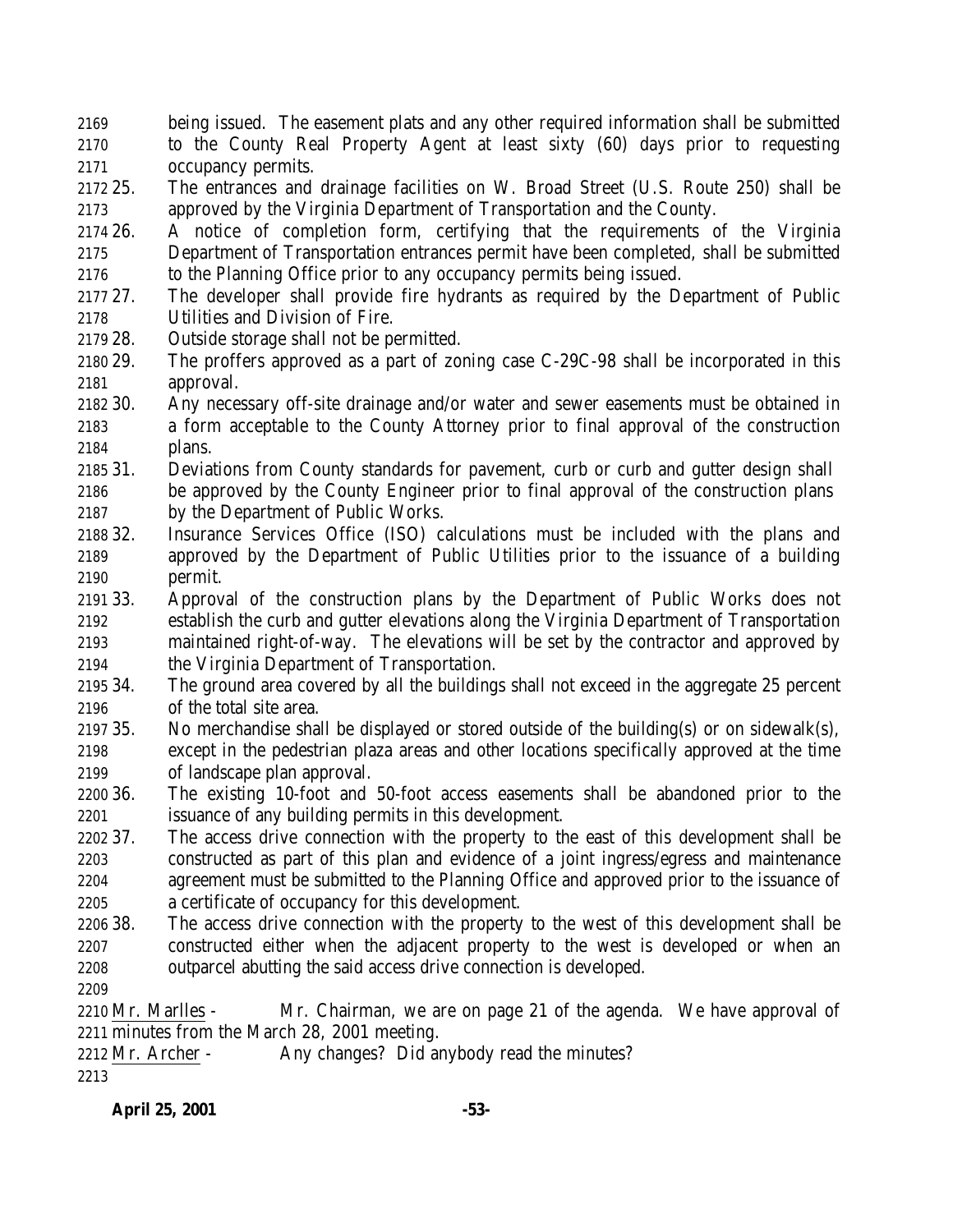2214 Mr. Vanarsdall - If there are no changes, I make a motion that we approve the minutes.

 Mr. Taylor - I will second that motion because I did read them and I did phone in my corrections.

2219 Mr. Archer - Thank you, gentlemen. We have a motion by Mr. Vanarsdall and a 2220 second by Mr. Taylor. All in favor of the motion say aye. All opposed say no. The minutes are approved.

 The Planning Commission approved the March 28, 2001, minutes with the corrections.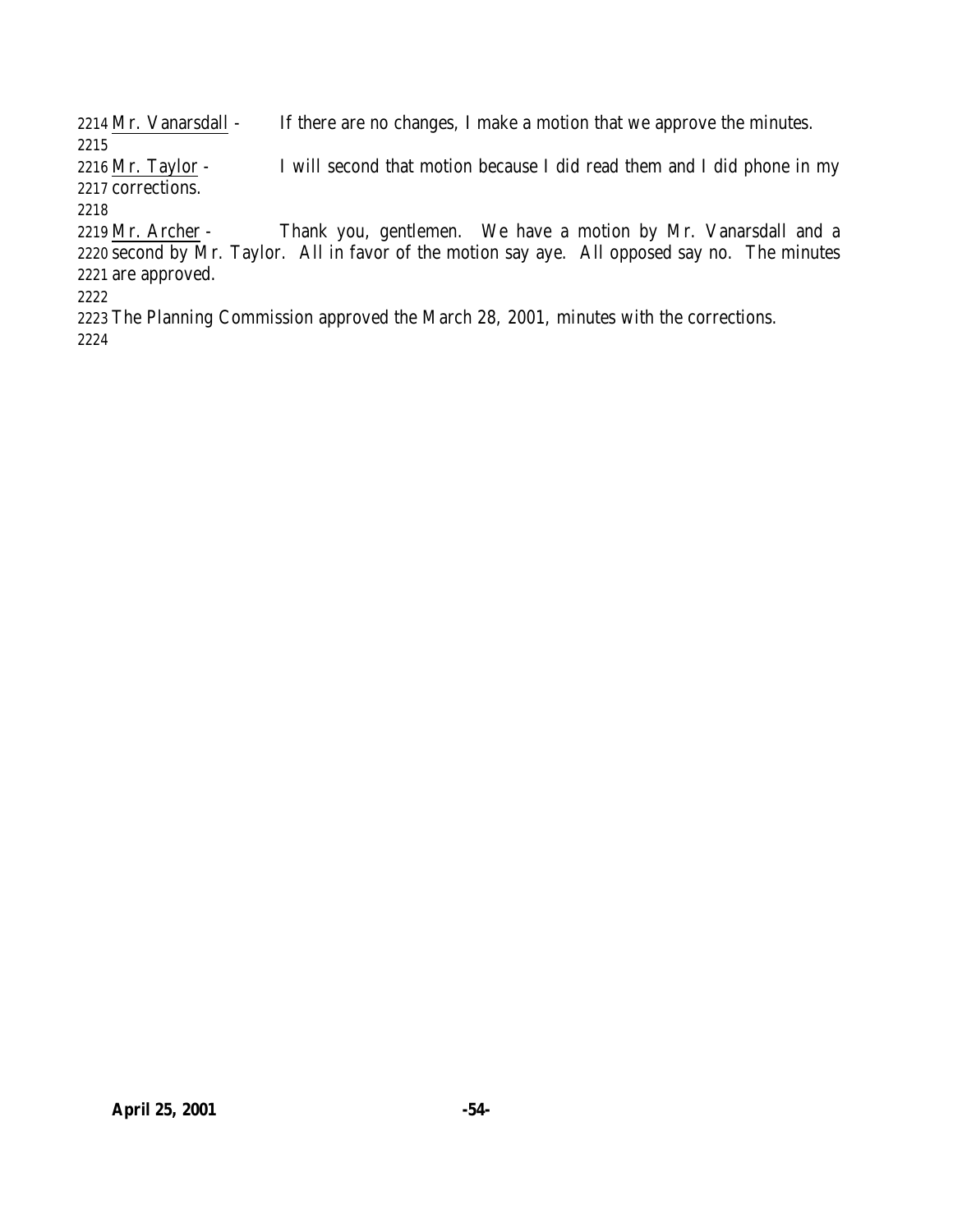### **PUBLIC HEARING: Ordinance - To Amend the County Code to Require a Conditional Use Permit for Any Non-commercial Kennels in One-Family Residence Districts and in Recorded Subdivisions in Agricultural Districts.**

 Mr. Marlles - Mr. Chairman, the next item is a public hearing on a proposed ordinance amendment to amend the County Code to require a conditional use permit for any non- commercial kennel in one-family residence districts in the County and in recorded subdivisions in Agricultural Districts. Mr. Ben Blankinship, our Principal Planner in charge of the Zoning Division, is going to present the staff report. This is a public hearing.

 Mr. Blankinship - Mr. Chairman, I have copies of the ordinance for anybody who needs one. 

Mr. Archer - You can pass them out, Mr. Blankinship. Thank you, sir.

Mr. Vanarsdall - I think I brought one, but I don't know if I can find it. Thank you, Ben.

 Mr. Archer - I believe all of the public is gone.

 

Mr. Blankinship - I thought all those people were here for me.

 Mr. Archer - The visible members of the staff will have to be the public from now on. So, you members of the public pay attention. Thank you. Mr. Blankinship.

 Mr. Blankinship - Mr. Chairman, we are trying to address a small loophole in the Code that was discovered earlier this year. The way the regulation is currently written and interpreted, private kennels, which means anyone who has more than four pets in their home, are allowed in both residential and agricultural districts by conditional use permit if the property is in a recorded subdivision, but by right if the property is not in a recorded subdivision. What we found earlier this year is that we had one particular property that represented a broad class of properties where a lot that is zoned one-family residential, but is right between two recorded subdivisions could have a private kennel on it by right. The particular case that brought this to our attention was settled without anybody's feelings being hurt, but we were left with the conclusion that we really need an amendment to the ordinance so that in the one-family residence district, a private kennel should always require a conditional use permit from the Board of Zoning Appeals. After a pretty thorough discussion, the staff reached a consensus that we should leave the agricultural district alone. The agricultural district will continue with the present rule, which is in a recorded subdivision you do need a conditional use permit. If you are not in a recorded subdivision, you do not need a conditional use permit, but we recommend changing the one-family residence district, so that whether or not the property is in a subdivision, any property in a one-family residence district would have to have a conditional use permit to operate a private kennel. 

 So, the first paragraph of the amendment before you makes that change in the one-family residence district and then paragraph 2 and 3 adjust the wording of the agricultural district, not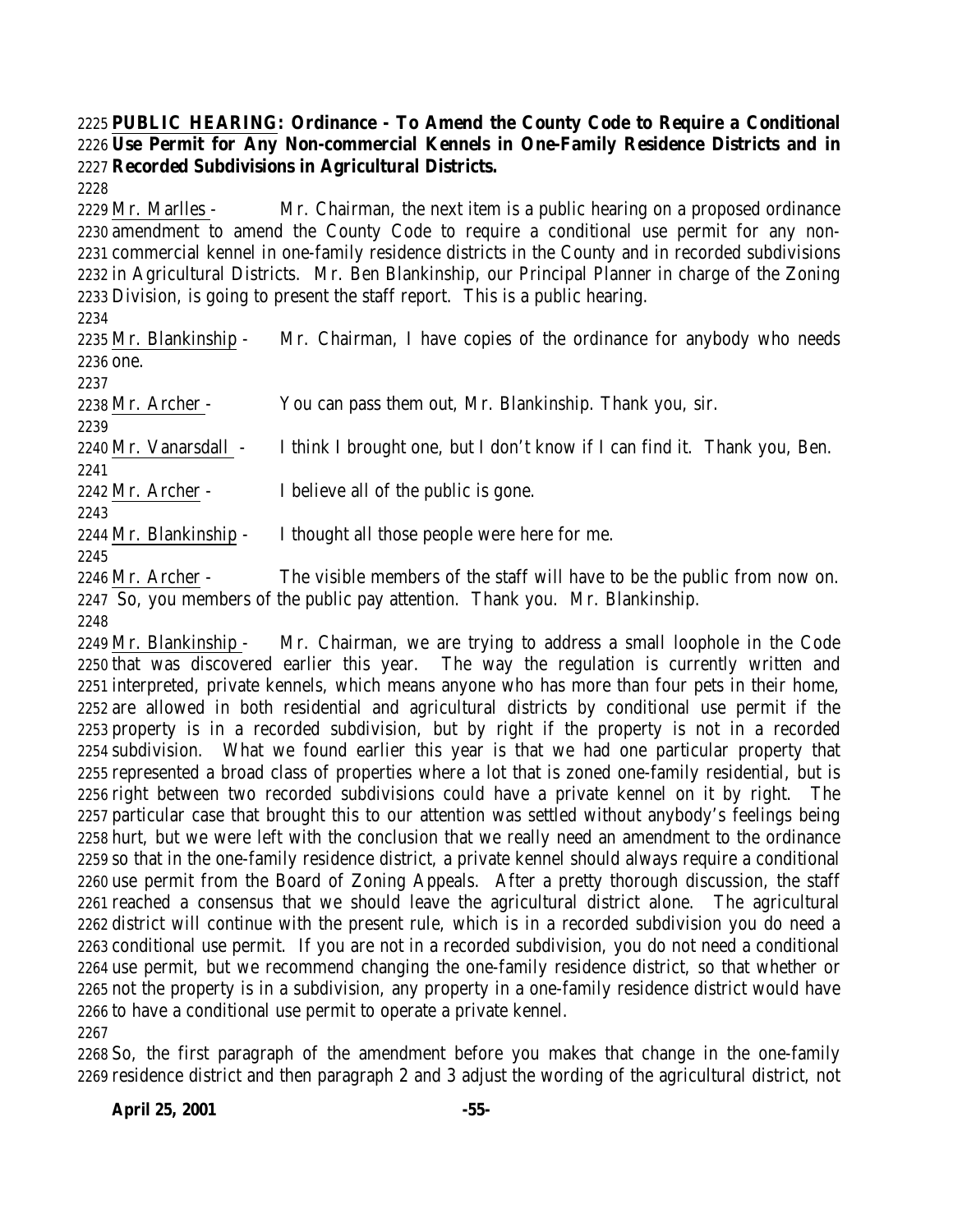changing the rules but making it more clear since we are changing the residence district, making it clear how the rule will apply in the agricultural district. We went through all of this a few weeks ago in a work session. There was one question that was unresolved at the work session. Mr. Taylor, you asked about electrified fences. I spoke to the staff in Building Inspections. They said the National Electrical Code does not address the issue. The State-wide Building Code does not address the issue, and they have had no reports of anybody in Henrico County being harmed by an electrical fence. Apparently, it is not only a matter of how high the voltage is, but how long the shock lasts and electrical fences provide a very brief duration of shock. So, apparently, there is not a serious health concern out there, and other than that, I am prepared to answer questions.

 Mr. Archer - All right, Commission members. Mr. Blankinship is prepared to answer questions. Have you any? Most shocks are of brief duration.

Mr. Taylor - And I do remember one person having absorbed one.

 Mr. Marlles - I was just going to point out to the Commission there has been some information, in fact an article in the newspaper, about a gentleman in Henrico County who is lobbying for a dog-free zone. We do know that a barking dog can be a real nuisance to residents, and we do feel this is a reasonable approach to regulating commercial kennels, so with that, Mr. Chairman, staff would recommend approval.

 Mr. Vanarsdall - I read in the morning's paper someone has attempted to de-bark the dog, something to his vocal cord. Did you see that? I guess he went from a bark to a squeak. 

 Mr. Taylor - Well, I understand it is not just dogs. It is the number of pets included. I mean there is dogs, cats and birds, and birds also can squawk and make a lot of noise. My question is, will it be clear that whether you have dogs, birds, cats or an aardvark, if your number is over four, you have to have a conditional use permit, which is not necessarily a tortuous process. So, if you are well advised to register and get a conditional use permit, even though you have the best pet, quiet, peaceful, if the number is over four, you must have this type of a permit, and that, sir, I think is going to require some publicity, because most people count only, let's say, the troublesome pets, and some people that I know have three or four dogs, two or three cats, and three or four birds.

Mr. Vanarsdall - You are not talking about me, either.

 Mr. Taylor - I am certainly not talking about my distinguished colleague, but my point is, what this will require, if we are to reasonably expect it to be followed, is some educational program to recognize this is not necessarily changed. It has always been there, but it is a requirement, and it should be adhered to by current occupants who are in a residential zone, and have more than four pets.

 Mr. Blankinship - That is certainly clear in the Code. Most of these cases come to us as a result of a complaint.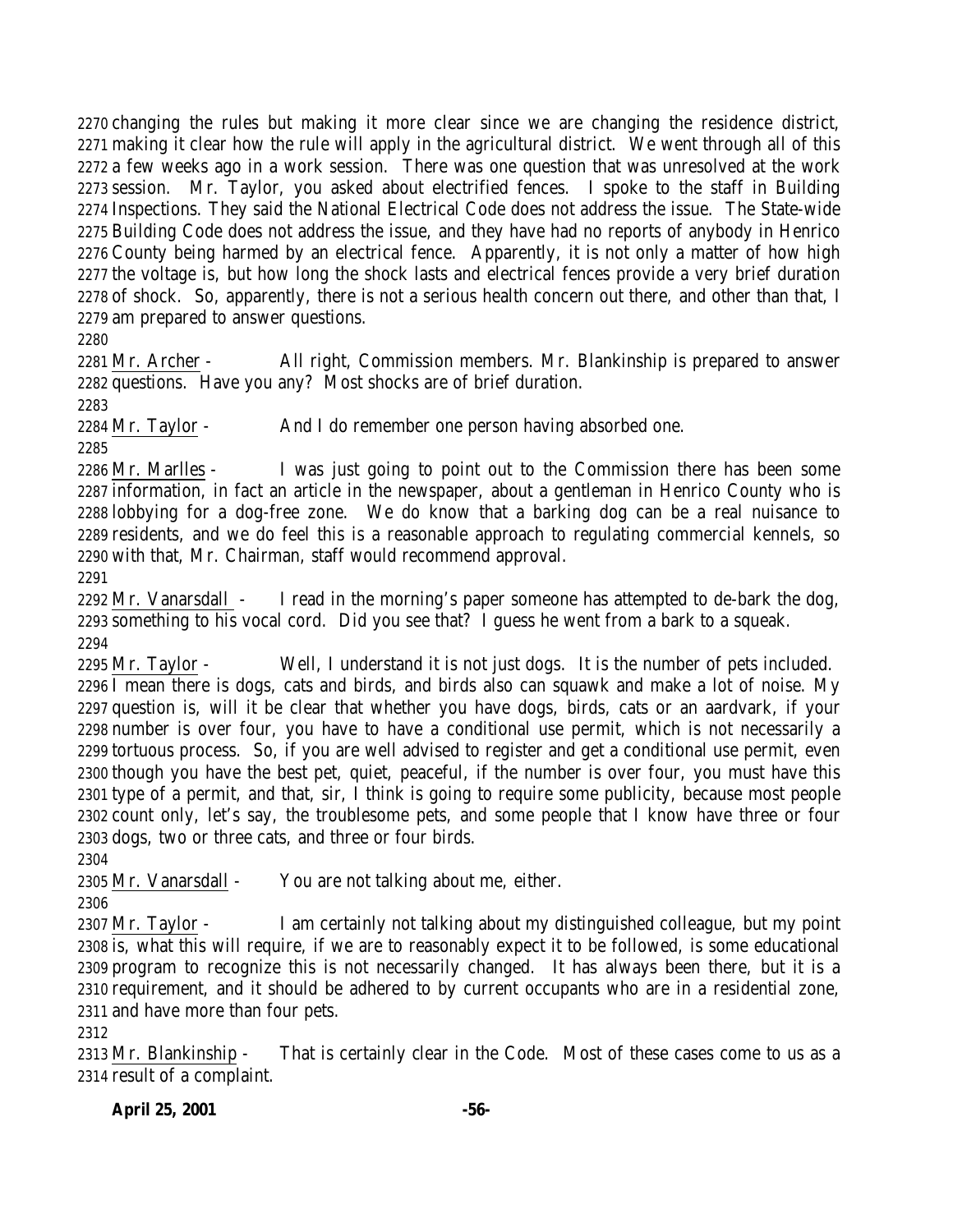Mr. Taylor - I know that, and that is what I am leading up to is, how to get the word across, as a public educational activity, that all pets count whether they be any different species and the notice the conditional use permit is not necessarily punitive. It is administrative. It is not a gargantuan process to go through. It is just like getting a dog license or cat license, except now you have to get a conditional use permit collectively to encompass all of your animals, your menagerie.

 Mr. Marlles - I would like to try to field that one. We do, with some of the comments of zoning violations; we do run public service announcements on Channel 37. We also have; in fact, there has been some contact with some of the animal protection groups over this amendment, so we do have some ways of getting that word out, as you suggest. I can also tell you. This is related. The County has hired a consultant to look at ways that we can use Channel 37 as a more effective communication medium. I think Channel 36, if you are familiar with it, is a school administration cable TV channel, and they do a very good job of programming, and I think their interest in the County administration to try to raise the level of programming and, again, use Channel 37 as more effective communication tool, but public service announcements and those types of efforts are things we can certainly look at. 

 Mr. Taylor - My only point here, Mr. Director, is that if we are going to put this ordinance out, we should expect the people would follow it as a matter of it just being there and a common courtesy to the neighbors and the community and to the County.

 Mr. Kaechele - What has been the recourse in the past for citizens that have been reported, you know, to have excess animal pets of five dogs or 16 cats. Their only recourse is to get rid of a number of them. Is that right?

 Mr. Blankinship - They can apply for the permit, and frequently when the Board of Zoning Appeals has approved those permits, it has been with the condition that they cannot replace those animals as they die or run off or whatever. They would, by attrition, come down to the limit of three and no new animals. That is not always a condition, but it frequently is.

 Mr. Archer - All right. Any more questions. All right. What actions do we need on this, Mr. Secretary?

 Mr. Marlles - Mr. Chairman, we need to take action on the recommendation and forward it to the Board for public hearing and action.

2352 Mr. Archer - All right. Is there a motion for that recommendation?

 Mr. Vanarsdall - So moved.

Mr. Taylor - I will second Mr. Vanarsdall's motion.

 Mr. Archer - All right. Motion by Mr. Vanarsdall and second by Mr. Taylor. All in favor of the motion say aye. All opposed say no. The ayes have it. The motion is approved.

**April 25, 2001 -57-**